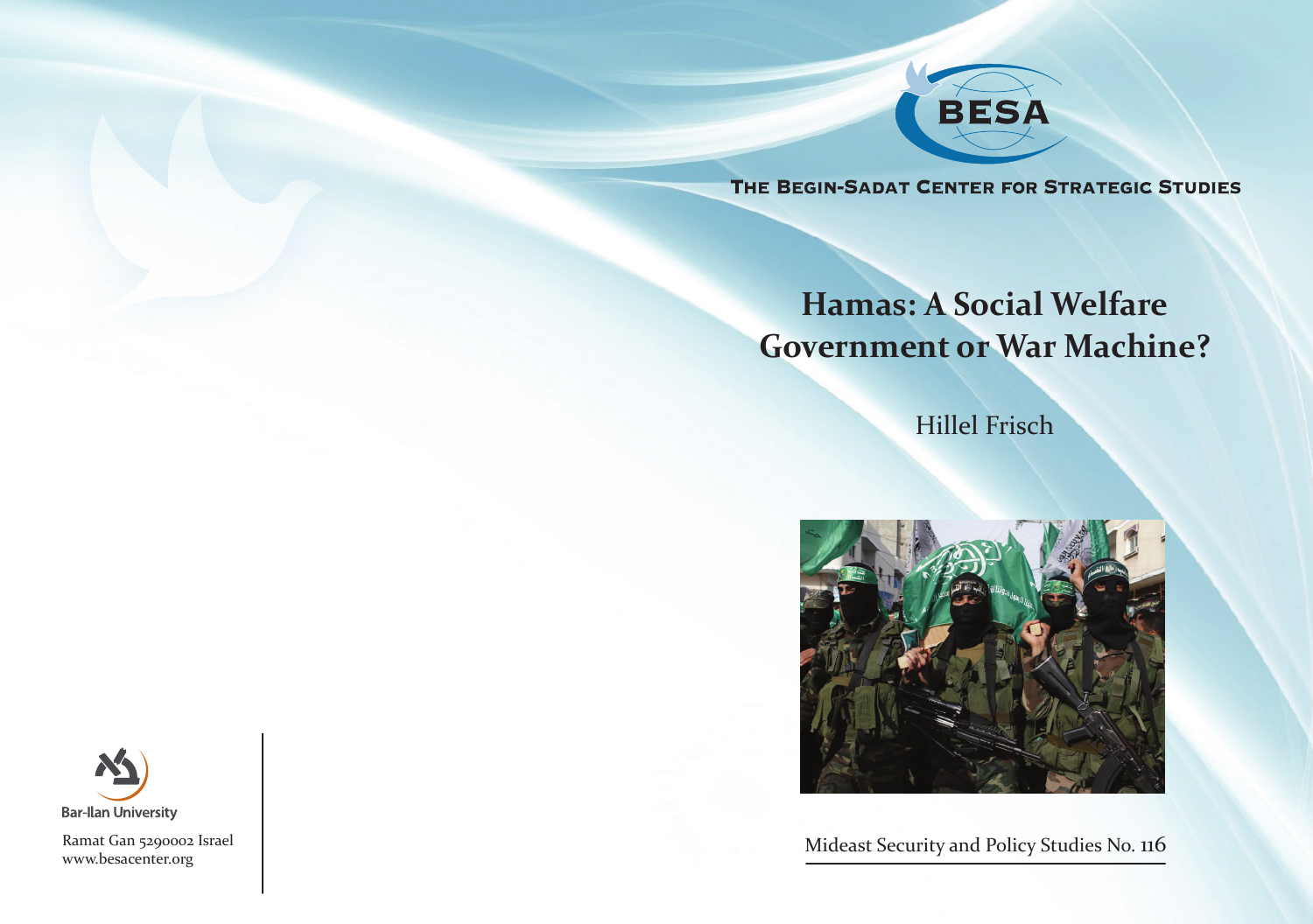### **THE BEGIN-SADAT CENTER FOR STRATEGIC STUDIES BAR-ILAN UNIVERSITY**

*Mideast Security and Policy Studies No. 116* 

# **Hamas: A Social Welfare Government or War Machine?**

Hillel Frisch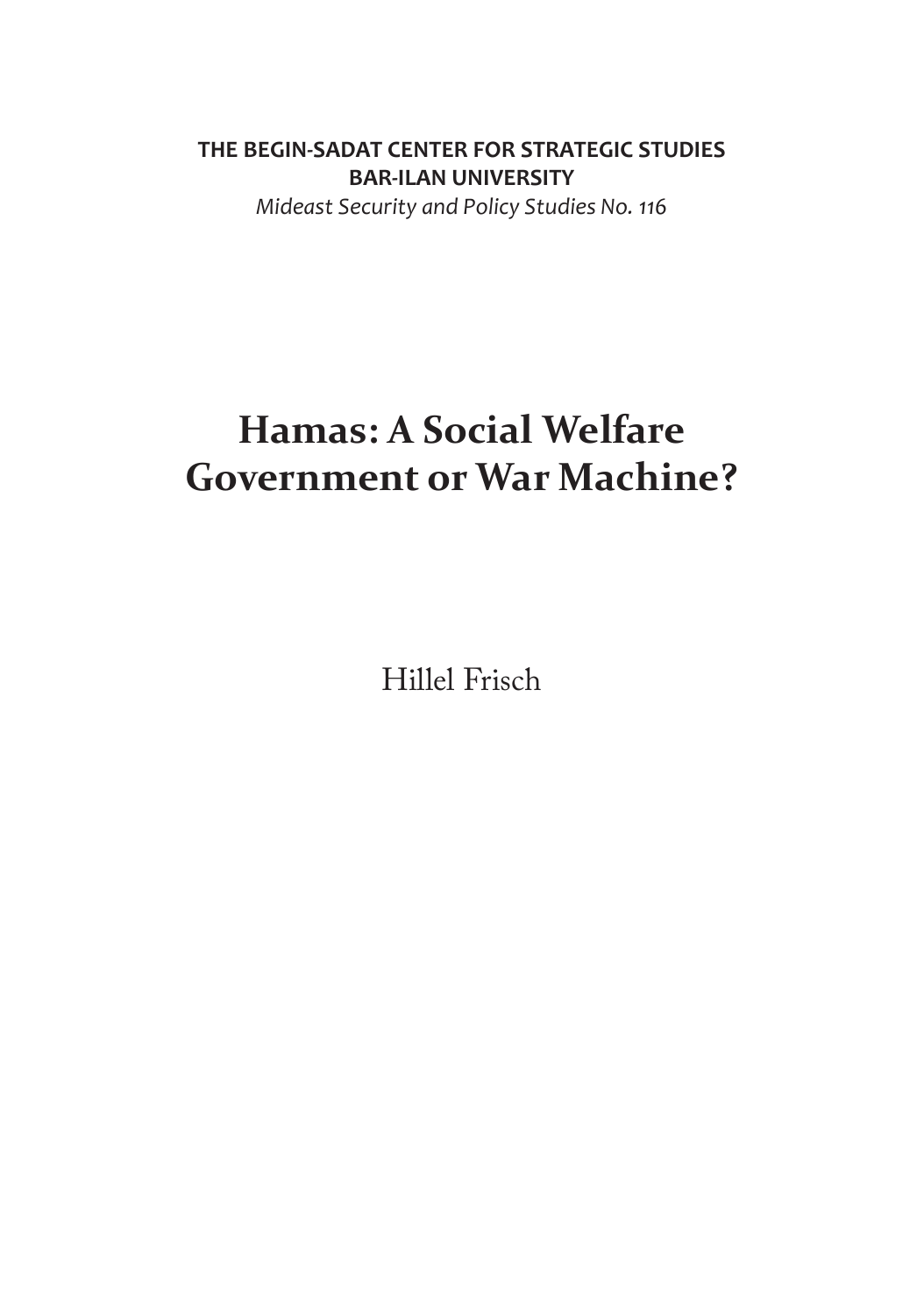### **Hamas: A Social Welfare Government or War Machine?**

Hillel Frisch

© The Begin-Sadat Center for Strategic Studies Bar-Ilan University Ramat Gan 5290002 Israel Tel. 972-3-5318959 Fax. 972-3-5359195

office@besacenter.org www.besacenter.org ISSN 0793-1042 **2015 November**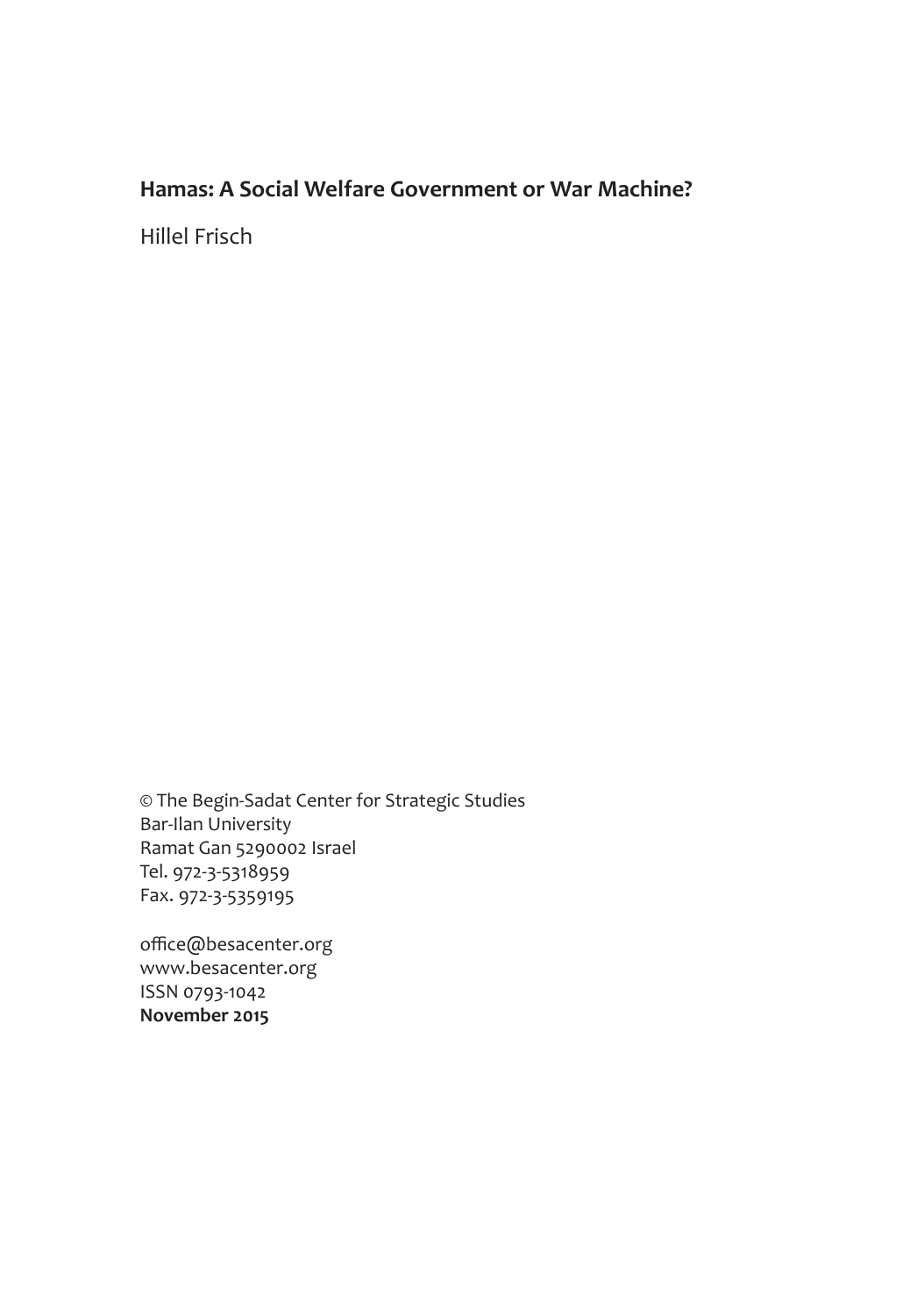#### **The Begin-Sadat (BESA) Center for Strategic Studies**

The Begin-Sadat Center for Strategic Studies advances a realist, conservative. and Zionist agenda in the search for security and peace for Israel. It was named in memory of Menachem Begin and Anwar Sadat, whose efforts in pursuing peace lay the cornerstone for conflict resolution in the Middle East. The center conducts policy-relevant research on strategic subjects, particularly as they relate to the national security and foreign policy of Israel and Middle East regional affairs.

Mideast Security and Policy Studies serve as a forum for publication or re-publication of research conducted by BESA associates. Publication of a work by BESA signifies that it is deemed worthy of public consideration but does not imply endorsement of the author's views or conclusions. Colloquia on Strategy and Diplomacy summarize the papers delivered at conferences and seminars held by the Center for the academic, military, official and general publics. In sponsoring these discussions, the BESA Center aims to stimulate public debate on, and consideration of, contending approaches to problems of peace and war in the Middle East. The Policy Memorandum series consists of policy-oriented papers. The content of the publications reflects the views of the authors only. A list of recent BESA Center publications can be found at the end of this booklet.

#### **International Advisory Board**

Founder of the Center and Chairman of the Advisory Board: Dr. Thomas O. Hecht

#### Vice Chairman: Mr. Saul Koschitzky

Hecht, Hon. Shlomo Hillel, Mr. Joel Koschitzky, Amb. Yitzhak Levanon, Sen. Joseph I. Members: Prof. Moshe Arens, Ms. Marion Hecht, Mr. Robert Hecht, Prof. Riva Heft-Lieberman, Mr. Robert K. Lifton, Rt. Hon. Brian Mulroney, Mr. Seymour D. Reich, Mr. Greg Rosshandler, Amb. Zalman Shoval, Amb. Norman Spector, Mr. Muzi Wertheim

#### **International Academic Advisory Board**

Prof. Desmond Ball Australian National University, Prof. Ian Beckett University of Kent, Dr. Eliot A. Cohen Johns Hopkins University, Prof. Irwin Cotler McGill University, Prof. Steven R. David Johns Hopkins University, Prof. Yehezkel Dror Hebrew University, Prof. Lawrence Freedman King's College, Prof. Patrick James University of Southern California, Prof. Robert J. *University Georgetown* Lieber

#### **Staff Research**

#### BESA Center Director: Prof. Efraim Inbar

Director of Public Affairs: David M. Weinberg

Program Coordinator: Hava Waxman Koen

Publication Editor (Hebrew): Alona Briner Rozenman

Research Associates: Maj. Gen. (res.) Yaacov Amidror, Dr. Efrat Aviv, Dr. Yael Bloch-Elkon, Brig. Gen. (res.) Moni Chorev, Dr. Gil Feiler, Prof. Jonathan Fox, Prof. Hillel Frisch, Prof. Eytan Gilboa, Col. (res.) Aby Har-Even, Eado Hecht, Dr. Tsilla Hershco, Prof. Efraim Karsh, Lt. Col. (res.) Dr. Mordechai Kedar, Prof. Avi Kober, Dr. Alon Levkowitz, Dr. Yaacov Lifshitz, Prof. Ze'ev Maghen, Ambassador Arye Mekel, Col. (res.) Dr. Eran Lerman, Dr. Liad Porat, Mr. Amir Rapaport, Mr. Uzi Rubin, Dr. Jonathan Rynhold, Prof. Shmuel Sandler, Maj. Gen. (ret.) Dr. Emanuel Sakal, Dr. Eitan Shamir, Lt. Col. (res.) Dr. Dany Shoham, Prof. Shlomo Shpiro, Dr. Max Singer, Prof. Joshua Teitelbaum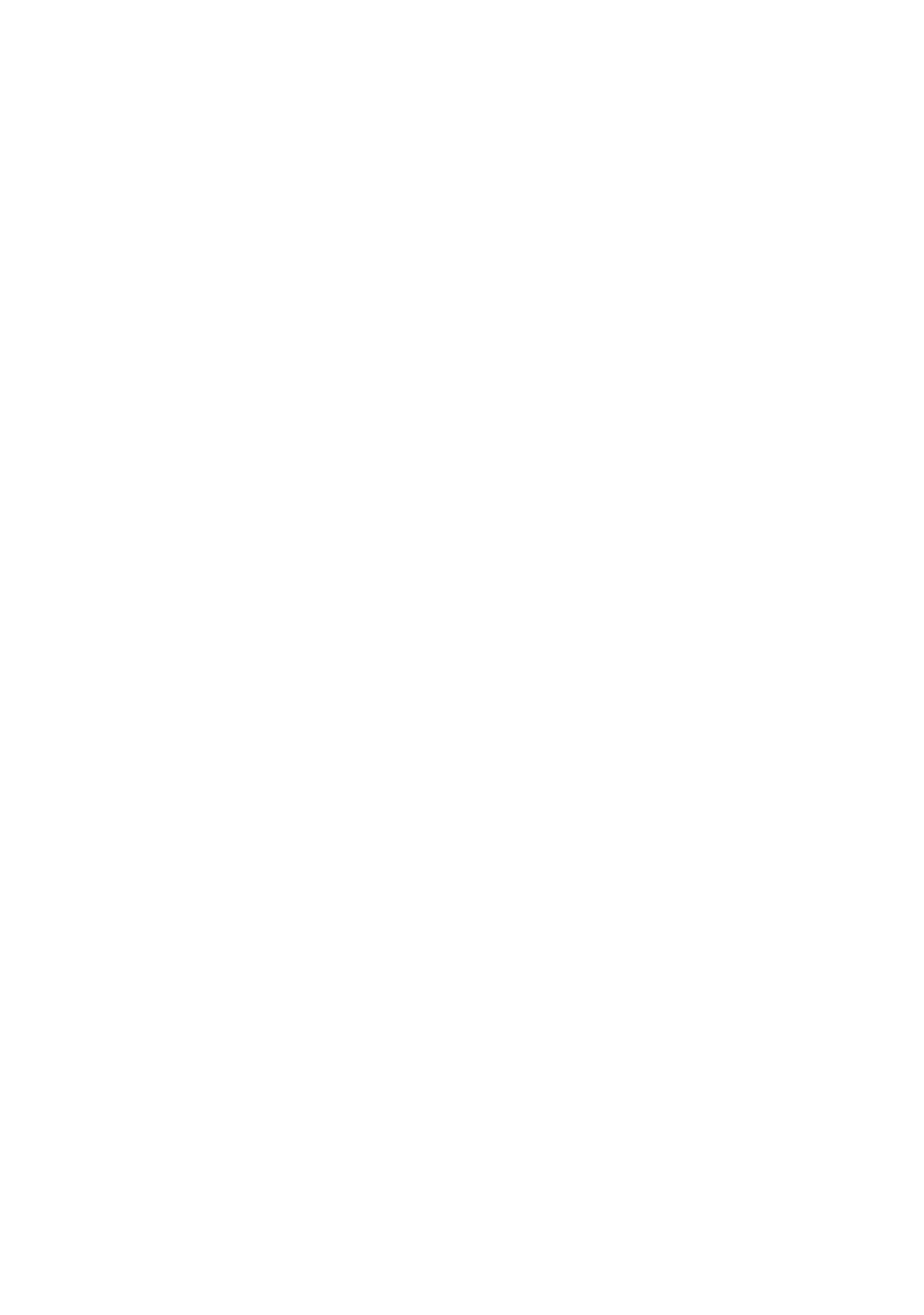# **Hamas: A Social Welfare Government or War Machine?**

## Table of Contents

| KILLING THE GOOSE THAT LAID THE GOLDEN EGG: HAMAS, GAZAN WORKERS, |
|-------------------------------------------------------------------|
| TRADE DIVERSION, TUNNEL REVENUE, AND THE HAMAS ROLE IN THE SIEGE  |
|                                                                   |
| AN UNACCOUNTABLE GOVERNMENT: HAMAS, THE LEGISLATIVE COUNCIL,      |
| RIVALRY AND SYMBIOSIS: THE HAMAS GOVERNMENT AND THE PA  23        |
|                                                                   |
|                                                                   |
|                                                                   |
| ASSESSING THE MATERIAL COSTS OF HAMAS WAR-MAKING  28              |
| ASSESSING THE HAMAS GOVERNMENT'S PERFORMANCE IN OTHER KEY ISSUE-  |
|                                                                   |
|                                                                   |
|                                                                   |
| THE HAMAS GOVERNMENT'S FISCAL COLLAPSE, THE UNITY GOVERNMENT, AND |
| CONCLUSION: INTERNATIONAL AID, MORAL HAZARD, AND HAMAS WAR-       |
|                                                                   |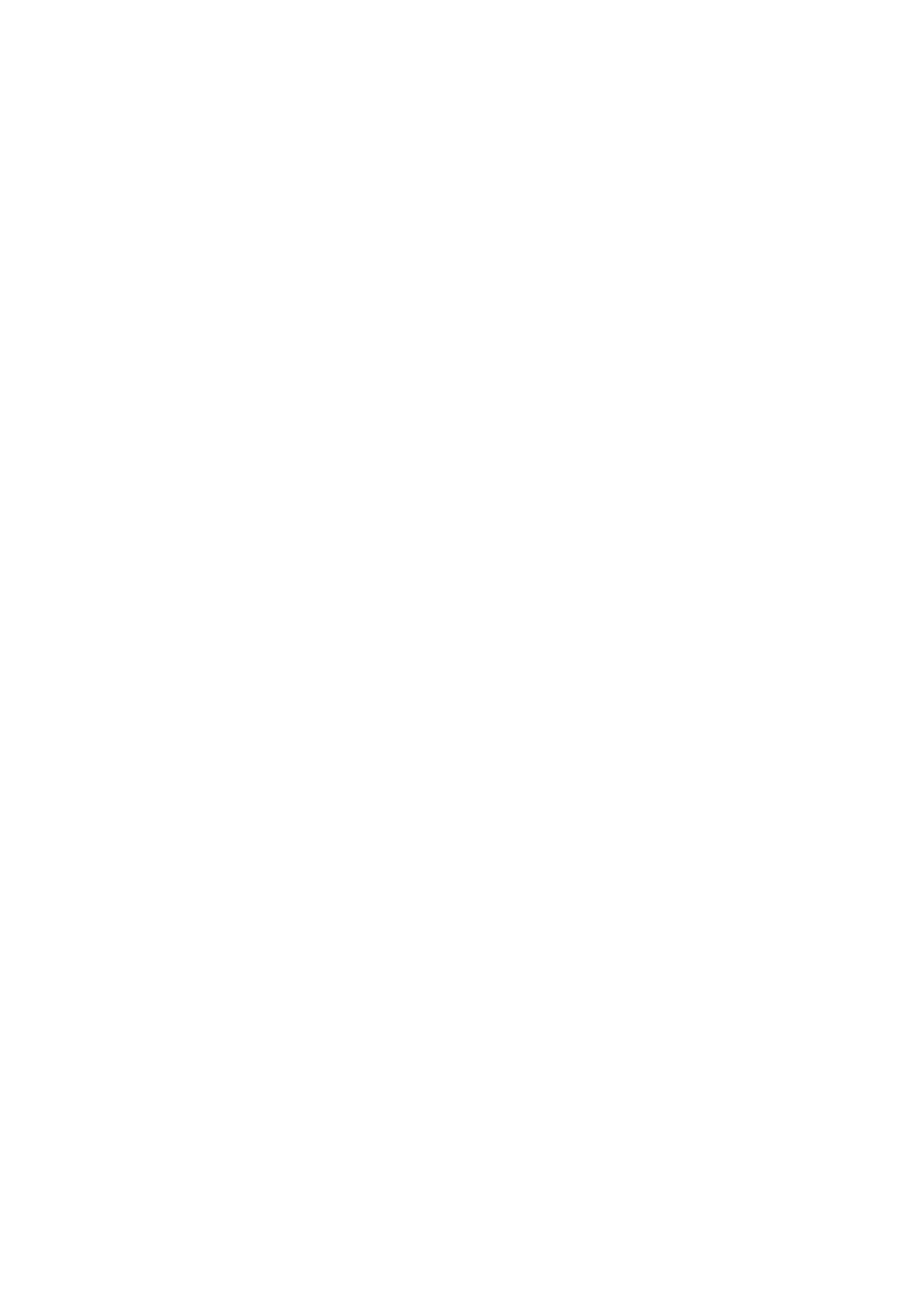# **Hamas: A Social Welfare Government or War Machine?**

#### *Frisch Hillel*

### **EXECUTIVE SUMMARY**

Hamas is proud of its reputation for dedication to the public welfare of Palestinians, including provision of a variety of social services. Hamas retains this image despite the fact that it has waged three rounds of warfare with Israel over the past seven years. This study evaluates the veracity of Hamas' claim to concern for Palestinian welfare. It assesses the extent to which the Hamas government has balanced the costs of war-making with the needs of the population it ostensibly serves. It shows that Hamas has failed to engage in true state-building for the general welfare of Palestinians in Gaza, while devoting inordinate resources to building its war machine for conflict with Israel; conflict that visits disaster after disaster upon the population of Gaza. This is a classic case study of the disastrous leadership that has plagued the Palestinian national movement since its inception.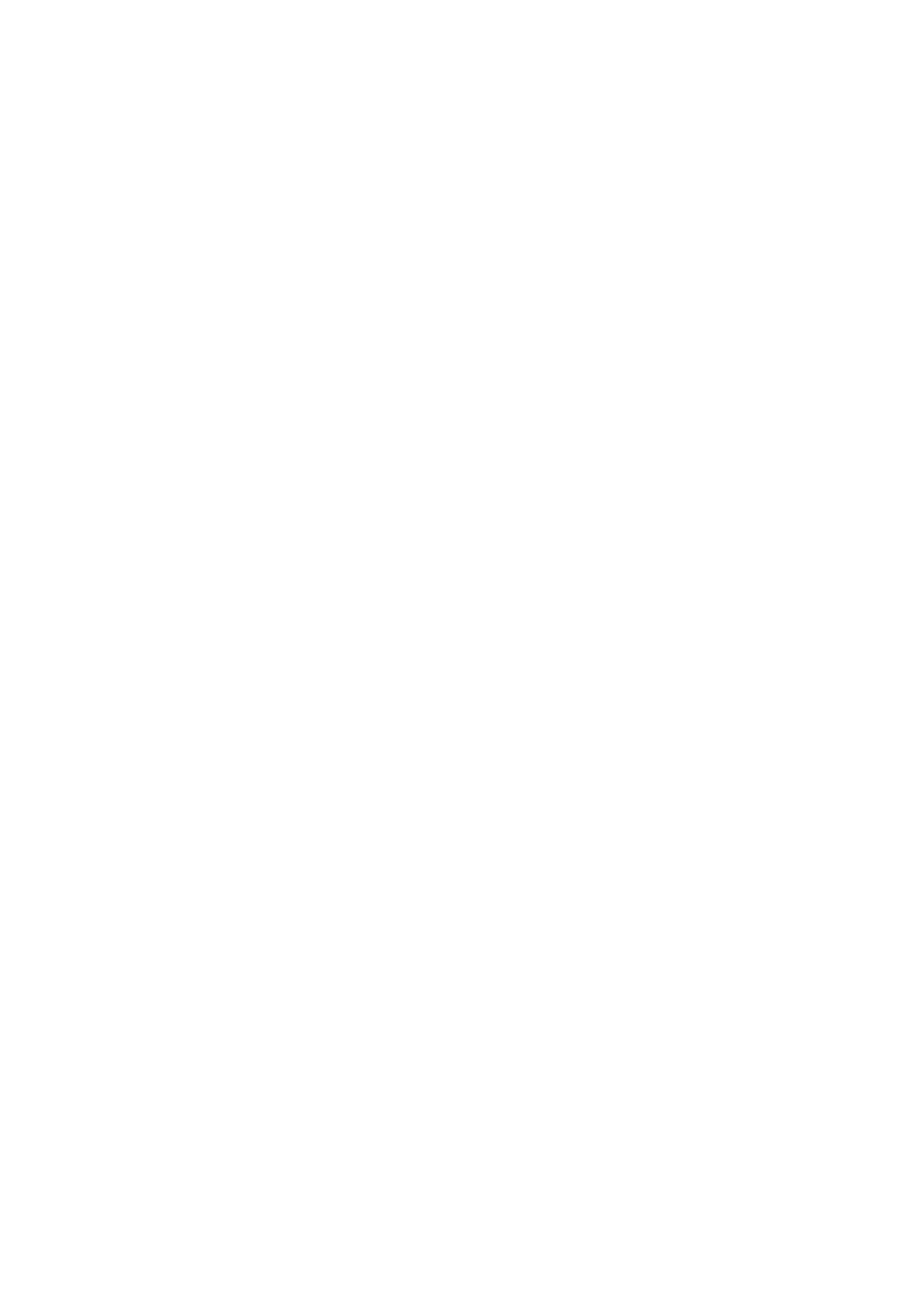# **Hamas: A Social Welfare Government or War Machine?**

#### *Frisch Hillel*

#### **INTRODUCTION**

Hamas enjoys a reputation for being dedicated to the public welfare of Palestinians and to the needs of Palestinian society, and for providing many social services. It retains this image despite its responsibility for a long list of brutal kidnappings and suicide attacks against Israel, and after waging three rounds of military confrontation in the space of seven years. The following study tries to evaluate the veracity of this claim. It focuses mainly on the Hamas government, which ruled Gaza from June 2007 after wresting exclusive control from the Fatah-dominated Palestinian Authority - up to the establishment of the unity government in the summer of 2014. The study assesses the extent to which the Hamas government balanced the costs of war-making, which throughout history has always exacted considerable cost in blood and treasure from the population waging it, with the needs of the population it ostensibly served.

reflected in the disparity between the international community's The study aims to show that the failure to balance between the twoassessments of the rehabilitation of Gaza after three rounds of violence, and the funds at the government's disposal - was the key reason for the collapse of the Hamas government in June 2014, and is an illustration of failed state-building. The Hamas government in Gaza proved to be one more case study in the disastrous leadership that has plagued the Palestinian national movement since its inception.

Prof. Hillel Frisch is a professor of political studies and Middle East studies at Bar-Ilan University and a senior research associate at the Begin-Sadat Center for Strategic Studies.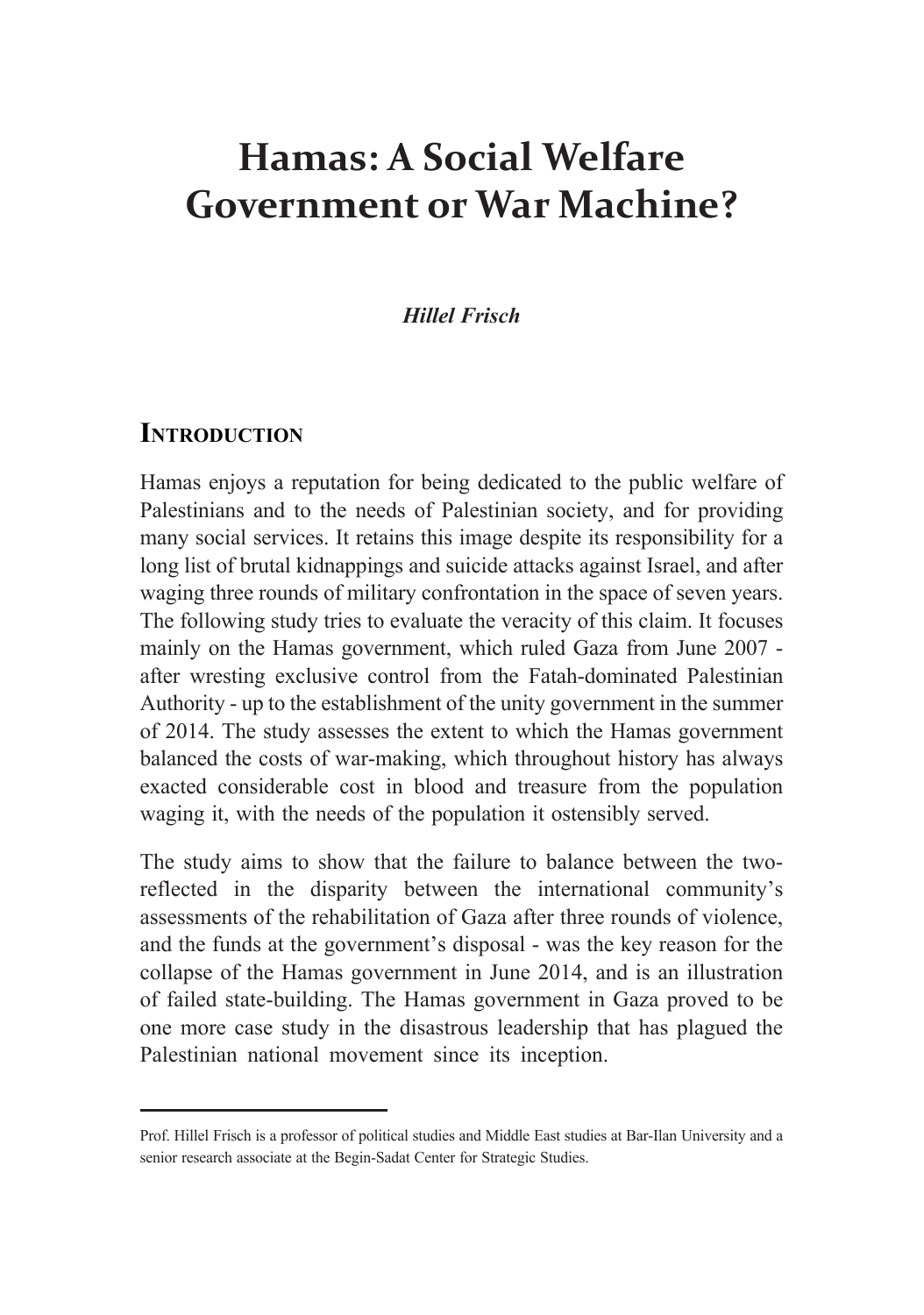The study opens with a review of the impact of terrorism on Gazans' access to the Israeli labor market, which was the source of the relative prosperity Gaza enjoyed between 1970 and the mid-1990s. It then proceeds to look at the structure of government created by Hamas. A third section analyzes the degree of freedom the Hamas government allowed to key civil institutions, such as the Legislative Council (responsible for oversight of government activities) and civil society organizations, which typically demand government accountability. A fourth section focuses on government allocations to public welfare, compared to military and political allocations. The division of labor between the Hamas government and the Palestinian Authority is included within this analysis. The paper then proceeds to assess the costs of war-<br>making compared to the resources Hamas possessed, and examine the ways in which it allocated these meager sources. This is followed by a section on how well the Hamas government coped with specific challenges facing Gaza such as electricity, fuel, potable water, and sewage management. The study concludes by analyzing the formation of the unity government, the failure of this body to develop into a properly functioning government, and the implications of this failure for Gaza's population.

# KILLING THE GOOSE THAT LAID THE GOLDEN EGG: HAMAS, **GAZAN WORKERS, AND THE ISRAELI LABOR MARKET**

The Hamas movement is frequently portrayed as an organization that has provided important welfare services to the needy segments of the Palestinian population.<sup>1</sup> These services ranged from organizing the zakat - the Islamic tithe - to running football clubs. On the eve of the Hamas takeover of Gaza in June 2007, it is estimated that Hamas was expending four to five million dollars monthly on social and welfare programs.<sup>2</sup>

This portrayal overlooks Hamas's decision to engage in political violence, and the human welfare effects of this decision on the Palestinian population. Just as states often face the dilemma of choosing between guns and butter (between war-making and allocating resources to social welfare), and their social welfare record is judged only after taking into account the cost of war-making, so should Hamas's social record be judged only after offsetting the cost of pursuing armed conflict.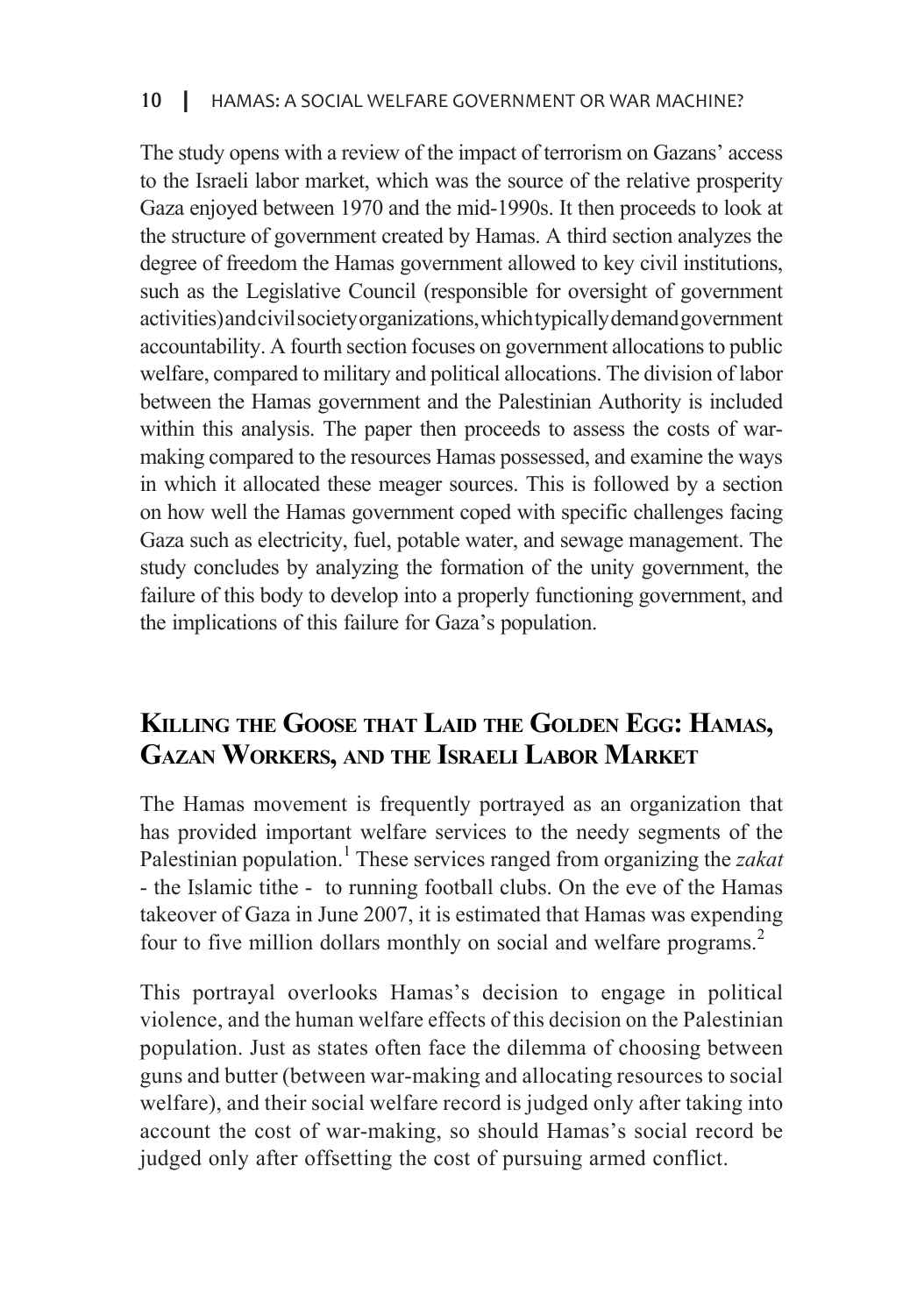Many professional studies in economics and political science have assessed the relationship between expenditures on war-making and human welfare outcomes, and have shown that military expenditures by and large reduce economic welfare.<sup>3</sup> A recent study claims that even in the case of Israel, despite the emergence of a high-tech industry much of which is based on technologies that emerged from military programs, the overall effects are negative rather than beneficial.<sup>4</sup> In the case of Hamas, it is quite clear that the same organization that provided social welfare and charity handouts also generated violence of which the costs, in human welfare terms, were immensely greater than the benefits of its charity. No social outlays or charitable work on Hamas's part could possibly outweigh the impact of terrorism on Palestinian access to the Israeli labor market and on the benefits that Palestinians, especially workers and their families from Gaza, derived from work in Israel.

To gauge the importance of Palestinian employment in Israel, it should be recalled that in the 1980s, before the outbreak of the first intifada, between 40 and 50 percent of Gaza's workforce (45,000 workers) were employed in Israel.<sup>5</sup> Work in Israel accounted for all the net growth of the Gaza workforce during these years.<sup>6</sup> Not only did almost half of the workforce find employment in Israel, but their net wages were appreciably higher than their fellow workers in Gaza, and in Judea and Samaria.<sup>7</sup> Joshua Angrist, an economist from Princeton University, estimated that in 1981 workers from Gaza employed in Israel enjoyed a 17 percent wage premium compared to their counterparts in Gaza itself. The premium declined to zero during the recession years 1984-5, and then increased once again to reach an all-time high of 36% in 1991. The average monthly dollar earnings in 1987 stood at 386 (1987) dollars per worker, or 17.4 million dollars of monthly income, assuming an average of  $45,000$  Gaza workers employed in Israel.<sup>8</sup> In other words, the welfare benefits of employment in Israel far outweighed the impact of Hamas's charitable activities, even assuming that Hamas expended similar amounts to those it was estimated to distribute 16 years later (four to five million dollars per month), by which time it had become a much more powerful and well-funded organization.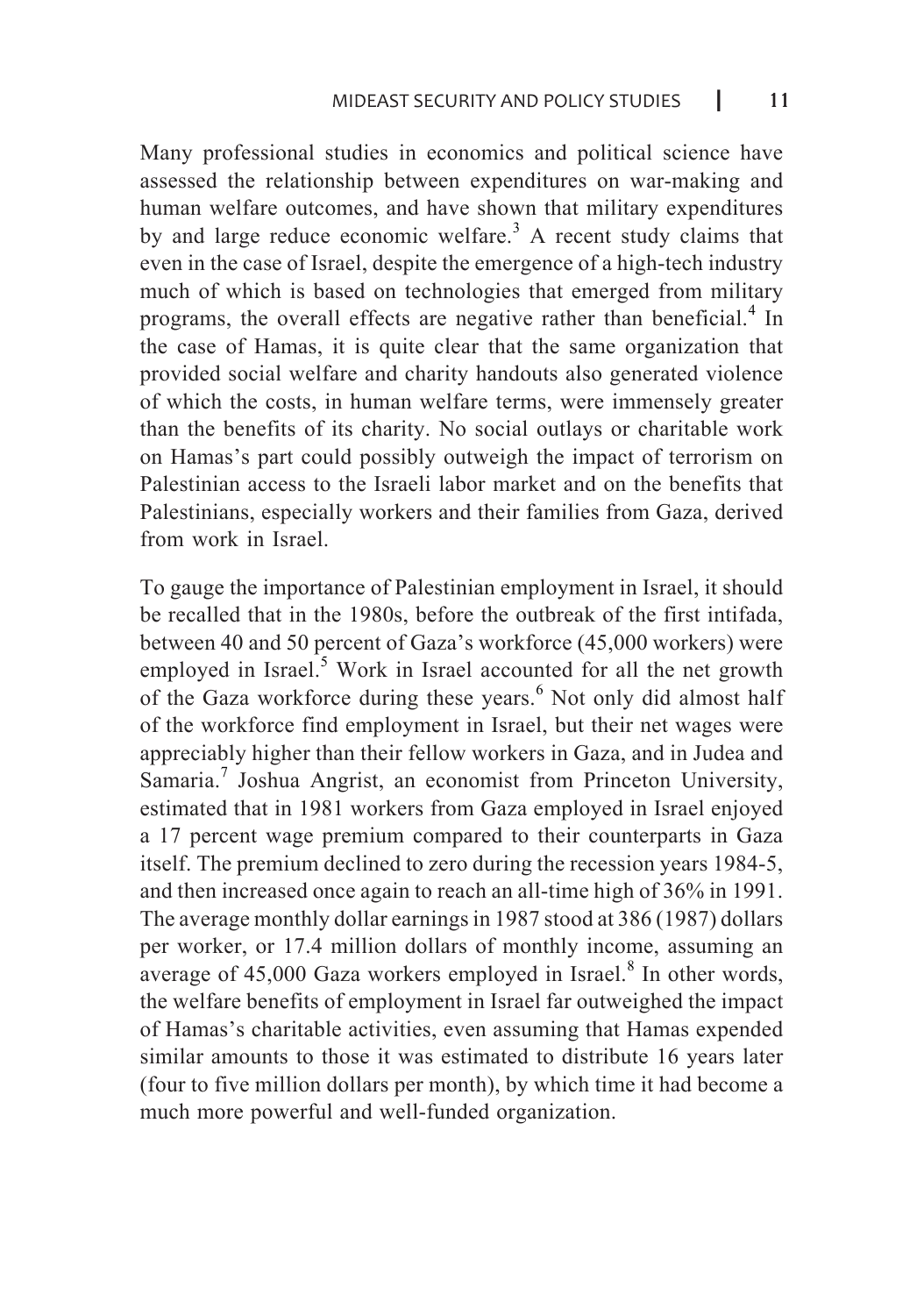| Year                                                   | Gazans<br>employed in<br><b>Israel</b> | Gazans<br>employed in<br>Gaza                           | <b>Gazans</b> employed<br>in Israel as a<br>percentage of<br>total employed |
|--------------------------------------------------------|----------------------------------------|---------------------------------------------------------|-----------------------------------------------------------------------------|
| 1986                                                   | 43,400                                 | 49,900                                                  | 46.1%                                                                       |
| 1987 (first intifada<br>breaks out at end of<br>year)  | 46,000                                 | 54,100                                                  | 41.8%                                                                       |
| 1993                                                   | 30,300                                 | 84,400                                                  | 26.5%                                                                       |
| 1995 (major suicide<br>attacks)                        | 17,300                                 |                                                         |                                                                             |
| 2000 (second intifada<br>breaks out at end of<br>year) | 29,800                                 | 160,500<br>includes Gazans<br>employed in<br>West Bank) | 15.3%                                                                       |
| 2001                                                   | 2.0                                    | 130,000                                                 | $0.2\%$                                                                     |
| 2005                                                   | $\theta$                               |                                                         | $\theta$                                                                    |
| 2014                                                   | 0                                      | 264,700                                                 |                                                                             |

#### **Table 1: Gaza Labor Force Employed in Israel in Selected Years**

Sources:

• Israel Central Bureau of Statistics, *Judea*, *Samaria and Gaza Area Statistics* 1987, vol. 17, no. 3, p. 35.

• Israel Central Bureau of Statistics, Judea, Samaria and Gaza Area Statistics 1988, vol. 18, no.1, pp. 32, 35.

• Palestinian Central Bureau of Statistics, *Labor Force Survey 1987*, no. 2, pp. 126, 127.

**•** Palestinian Central Bureau of Statistics, *Labor Force Survey July-September* 2000, no. 18, p. 56, http://www.pcbs.gov.ps/Downloads/book654.pdf.

**•** Palestinian Central Bureau of Statistics, Labor Force Survey October-December 2001, p. 39, http://www.pcbs.gov.ps/Downloads/book753.pdf.

• Palestinian Central Bureau of Statistics, *Labor Force Survey 2005*, p. 33, http:// www.pcbs.gov.ps/Downloads/book1250.pdf.

• Palestinian Central Bureau of Statistics, *Labor Force Survey Annual Report 2014*, pp.21, 39, http://www.pcbs.gov.ps/Downloads/book2120.pdf.

If in the early 1980s, organizations affiliated to the Muslim Brotherhood enhanced residents' welfare, this was no longer the case after the first intifada and the creation of Hamas. From the first intifada onwards, one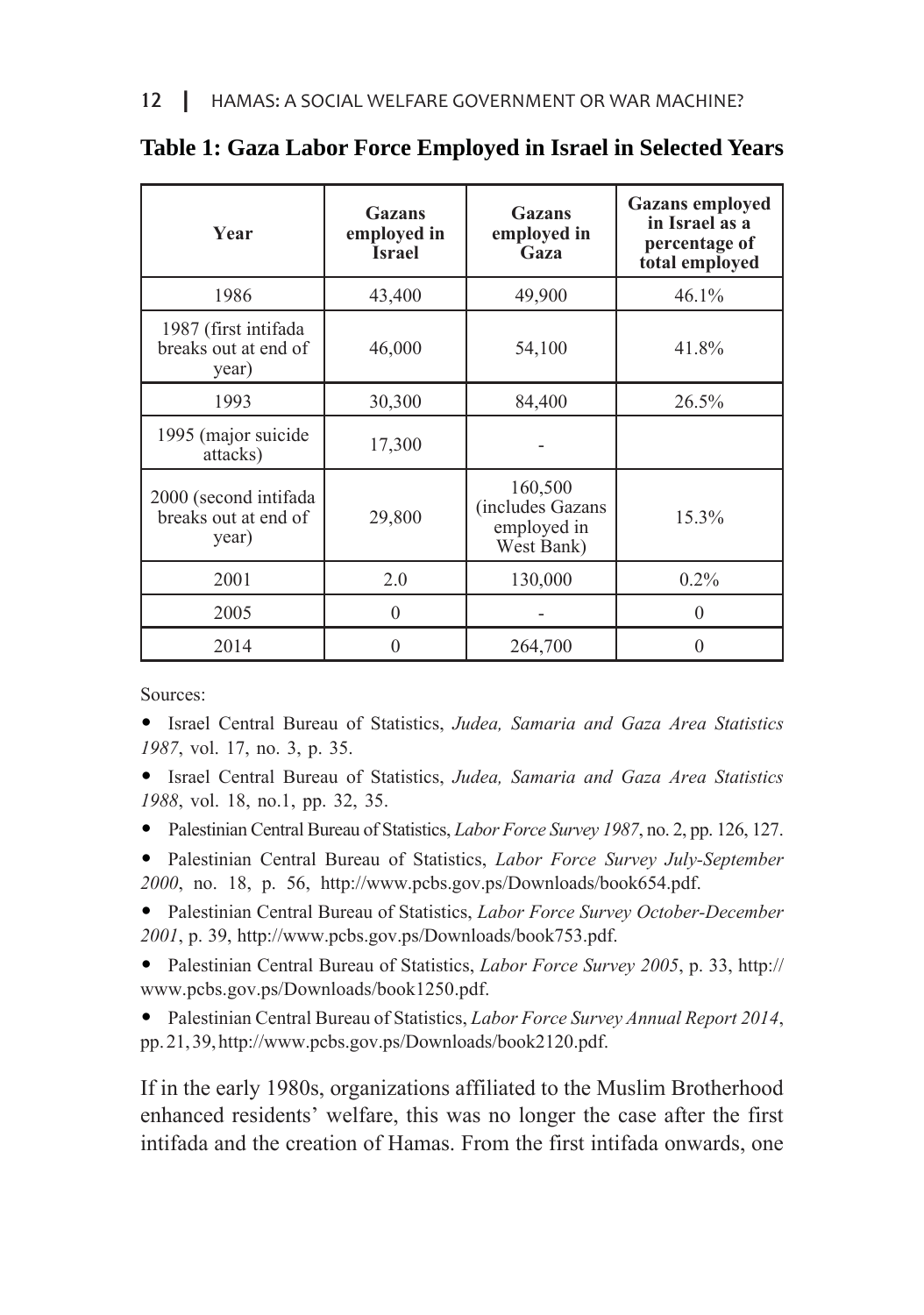sees a direct relationship between organized violence, increasingly carried out by Hamas, and the decline of access to the Israeli labor market. The overall picture seen in Table 1 is that the flow of Gazan labor into Israel was repeatedly curtailed during peak periods of terrorist activity, and that each time it was resumed, this was at an incrementally decreased level.

The first precipitous decline took place in 1990-1 after the first Hamas kidnappings and the murder of an Israeli border police officer, which led for the first time to limitations being placed on the inflow of Gazan labor to Israel. The percentage of the Gazan workforce employed in Israel dropped from 41.8 percent to  $26.5$  percent by the end of the first intifada (see table 1).

The second, much more severe stage - in 1995 and 1996 - took place after massive suicide bombing attacks on buses and public places between 1994 and 1996 killed nearly 100 Israelis. These events included the killing of seven Israelis and one US citizen on April 9, 1995, when a bus was hit by an explosives-laden van near Kfar Darom in the Gaza Strip, an attack for which the Islamic Jihad claimed responsibility. In response, and after it was discovered that the perpetrators came from Gaza, Israel reduced the number of Gazan workers allowed to work in Israel down to 17,500. It should be noted that the source of this attack explains why the limitations on labor flow imposed on Gaza were far greater than those imposed on the West Bank.<sup>9</sup>

Access to employment in Israel continued to be curtailed in the wake of several other attacks. Six civilians were killed in a suicide bomb attack on a bus in Ramat Gan on July 24, 1995. On February 25, 1996, a suicide bomber set off an explosion that killed a hitchhiker outside Ashkelon, and Hamas claimed responsibility for the attack. Soon afterwards (March 4, 1996), a suicide bomber detonated a 20- kilogram nail bomb outside Dizengoff Center in Tel-Aviv, which killed 13.

Even when restrictions were lifted, the labor flow from Gaza never attained the levels it had reached in the 1980s (15.3 percent of the total Gaza workforce in 2000, compared to 41.8 percent in 1987). The shortfall was made up increasingly by laborers from Asian states such as Thailand, who posed no security threat to Israeli citizens.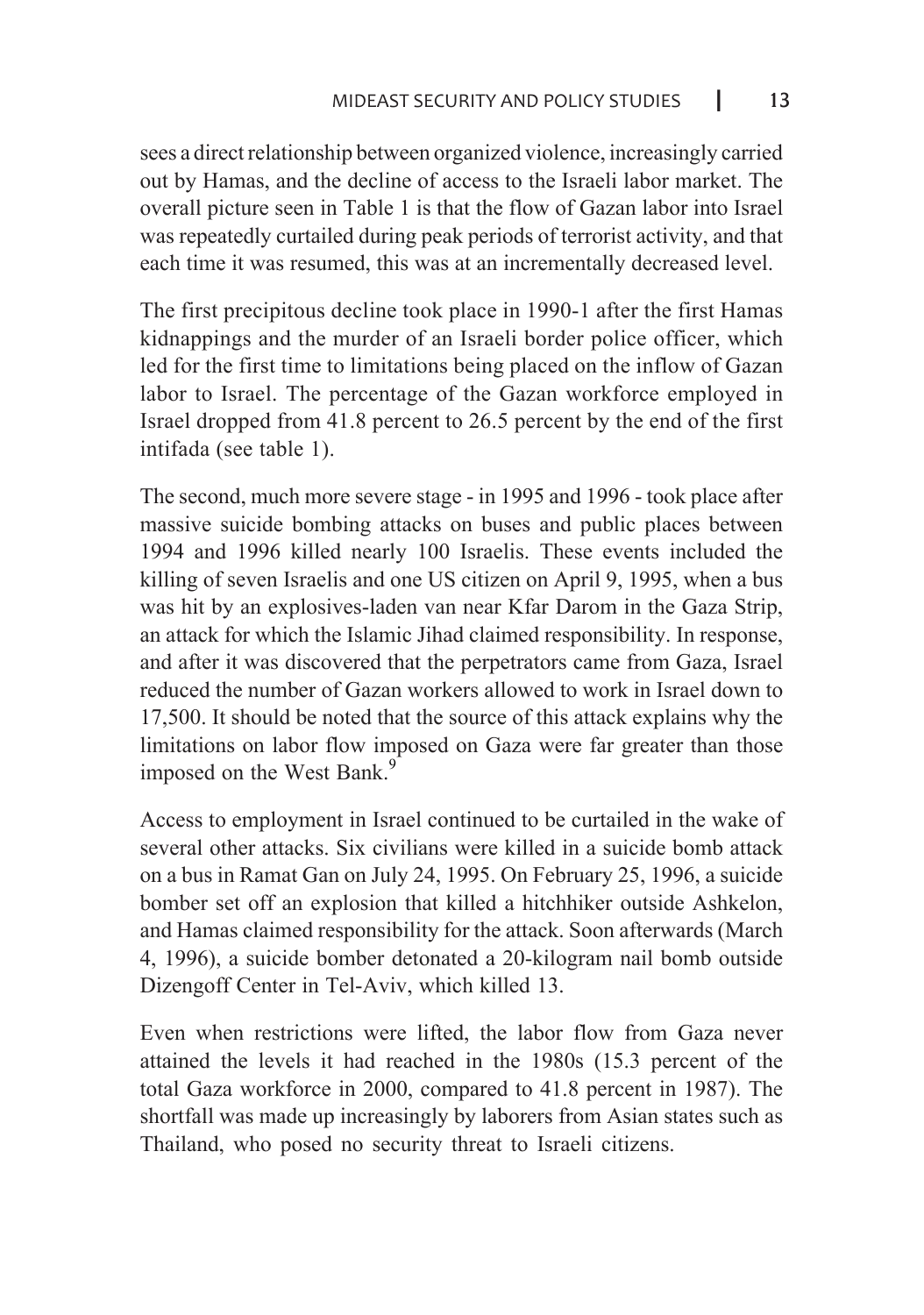A third, and more severe stage was reached with the outbreak of the second intifada in September 2000. The flow of labor from Gaza to Israel was halted in 2001 with the renewal of suicide bombing, and from 2005 ceased altogether. Gazans' access to the Israeli labor market, a central feature of Gaza life since 1969, came to an end.

The consequences of this lack of access for Gazan workers were skilled jobs. Many of these were unable to find work in the burgeoning. considerable and pernicious, especially for those in unskilled and semi-Gazan public sector, related to the establishment and expansion of the Palestinian Authority bureaucracy and its security services, because such employment usually necessitated a high-school diploma. An economic simulation conducted by Wifag Adnan, comparing the period before the second intifada with the period after complete closure in 2007, found that the economic impact of the closure was equivalent to a decrease in real domestic wages by 64 percent. His model also validates his hypothesis that those most hurt were the unskilled and the young.<sup>10</sup> Adnan's findings are indirectly confirmed by evidence of a growing wage premium among workers from the West Bank, between those employed in Israel and those employed in the West Bank; this, because the flow of workers from Gaza to Israel effectively ceased during the second intifada. In 2005, workers from the West Bank earned 65.4 shekels in the West Bank, and Gazan workers earned 57.7 shekels working in Gaza; the wages earned by those working in Israel and Israeli settlements (NIS 134.6) were more than double these amounts.<sup>11</sup> A similar premium prevailed eight years later, at least, comparing the wages of West Bank workers employed in Israel (NIS 167.6) with those of workers in Gaza (NIS 65.2).<sup>12</sup>

The impact of restricting labor mobility from Gaza in the wake of Palestinian violence dovetails with broader findings in the economic literature. These show that restrictions on labor mobility across regions reduce social welfare and curb economic growth, by misallocating labor and increasing inefficiency.<sup>13</sup> Hamas war-making compelled Israel to reduce labor flows from Gaza, which has reduced drastically Palestinian welfare on a scale that could not possibly be offset by the charity and social services Hamas has provided.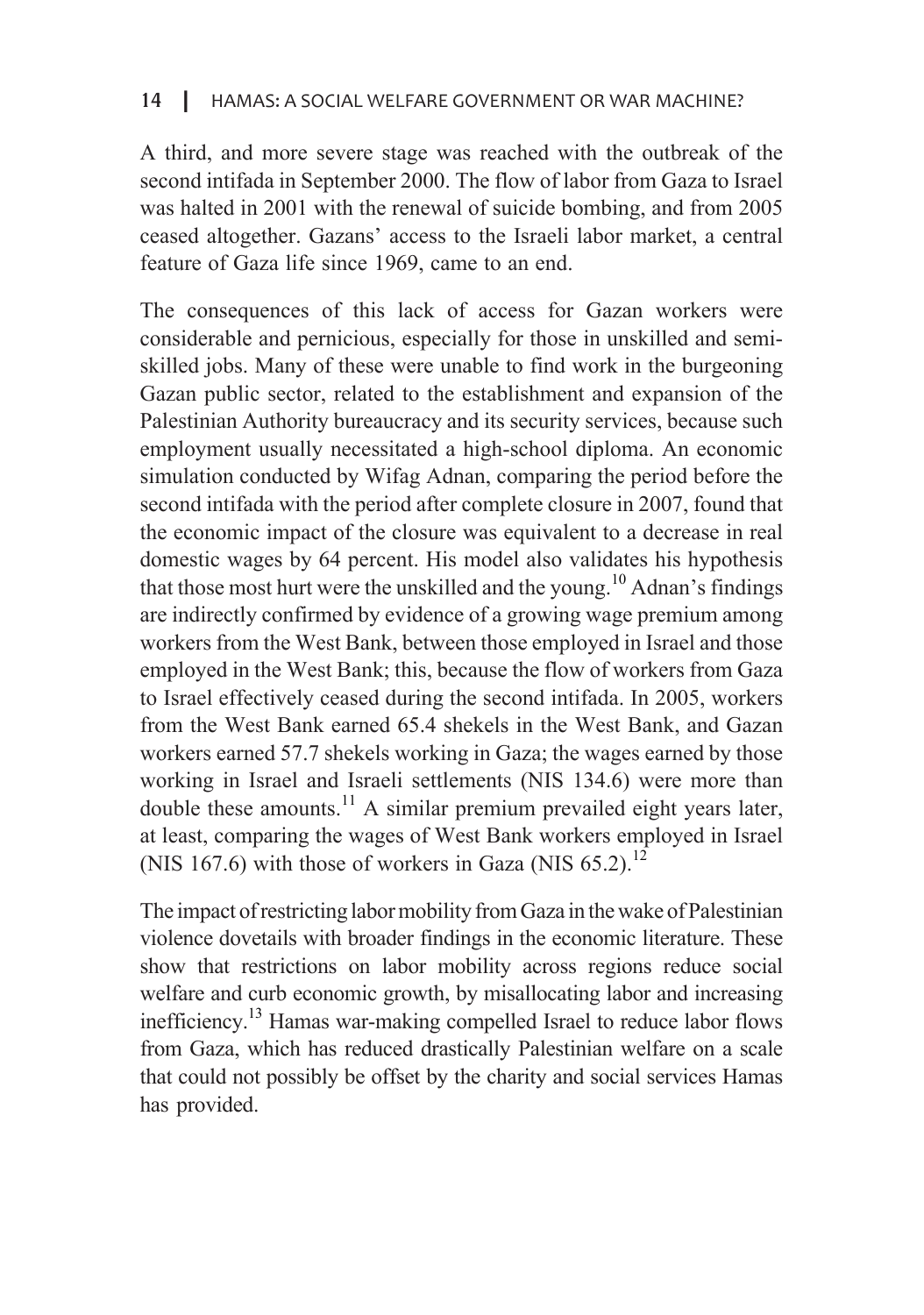## **TRADE DIVERSION, TUNNEL REVENUE, AND THE HAMAS ROLE** IN THE SIEGE OF GAZA

No sooner did Gaza's inhabitants suffer the impact of curtailed access to the Israeli labor market in the 1990s, than they had to face, from 2001 onwards, the pernicious effects of the trade diversion conducted by violent means by Hamas and other Gaza organizations, in search of revenue. Countless articles have attacked the government of Israel for the supposed siege of Gaza it imposed after the Hamas takeover of Gaza in June 2007 and the establishment of the Hamas government. According to many human rights organizations, this "siege" is responsible for an almost perpetual humanitarian crisis in Gaza (an unfathomable assessment in itself, given an average life expectancy in Gaza of over 74 years, which is higher than half the states around the world).<sup>14</sup> Overlooked is the critical role of Hamas and other violent Palestinian organizations in reducing trade between Israel and Gaza, in favor of Egyptian-Gazan trade through tunnel smuggling, which financed these organizations at the expense of the welfare of Gaza's inhabitants. Essentially, Hamas and other Palestinian violent organizations imposed a siege on Gaza's inhabitants long before the takeover, and proceeded to maintain and deepen it once the Gaza government was formed in 2007.

The most prominent reflection of this trade diversion were the frequent attacks on the Israel-Gaza border crossings, which were manned by Israeli authorities and the PA's Preventive Security Force. The incentive to attack an important artery of economic and civilian life for Gaza inhabitants was both economic and political. Economically, Hamas and other violent organizations sought to divert the trade flow between Israel and Gaza to tunnel smuggling between Egypt and Gaza, which enabled them both to impose fees on others, and to sell smuggled goods that were subsidized in Egypt. Again, this practice began long before the takeover in 2007. From a political perspective, during the second intifada Hamas sought to deprive the Palestinian Authority - and its hated security forces, which Hamas frequently dubbed "death squads" - of revenue accrued from the value-added tax (VAT) that Israel collected on its behalf on goods imported into Gaza through Israel. From Hamas's perspective, this revenue provided the salaries of the PA security forces which suppressed Hamas and other rival organizations.<sup>15</sup>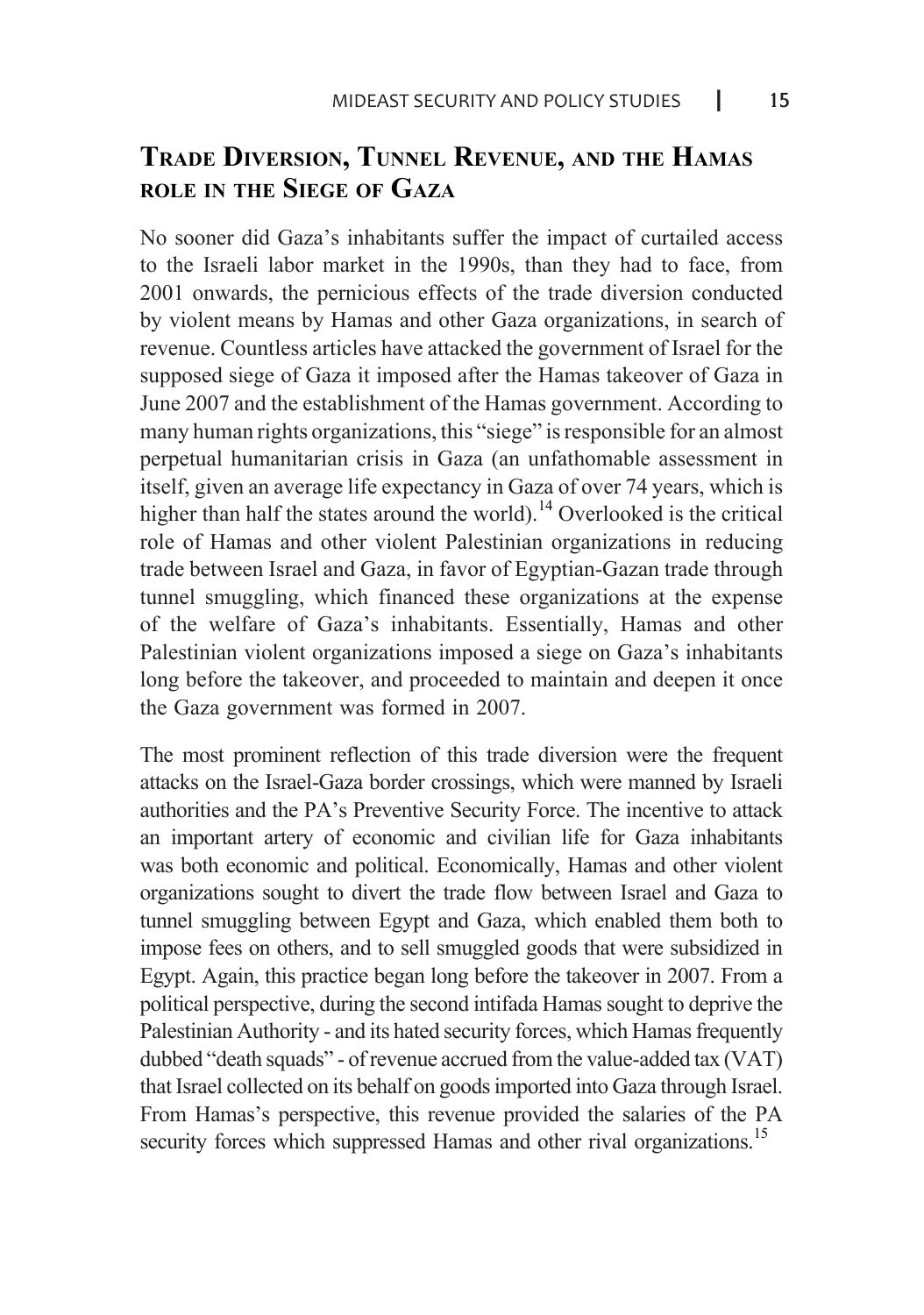Attacks on the Israeli-Palestinian crossings and - from November 2006 up to the Hamas takeover - on the Egyptian-Palestinian crossing in Rafah were closely linked to the burgeoning tunnel smuggling trade. All five Israeli border crossings were attacked, with the frequency of the attacks on each crossing being closely related to its importance in Israeli-Gaza trade. Thus, the Karni (in Arabic, Mintar) border crossing situated just west of Gaza City, Gaza's main market and center of production, was attacked so often that in 2006, a year before the Hamas takeover, it was closed for 141 days for security reasons. In the gravest incident, in January 2005 five Israelis were killed after Hamas operatives dug a tunnel into the border crossing area.<sup>16</sup> The attacks served their purpose. The number of trucks crossing the border dropped from  $144,364$  in  $2003$ to  $52,211$  in 2007. The Nahal Oz fuel depot nearby, through which Gaza received most of its energy needs, was also a frequent target.<sup>17</sup>

The Hamas government's tenure in office only led to an intensification of these attacks, so much so that the Karni border crossing closed altogether in March 2011 after being subjected to missile and mortar attacks on an almost daily basis. It should also be noted that Palestinians were frequently victims of these attacks as well.<sup>18</sup>

So intent were Hamas and other organizations on diverting overland trade to the subterranean route that the attacks even included the Egyptian-Gaza Rafah border crossing, a crossing whose existence Israel initially opposed for security reasons. It was only under relentless pressure from the United States that Israel relinquished its control over this trade route, through the Kerem Shalom border crossing, as part of an international agreement. The new border crossing was operated by the Palestinian Authority and monitored by on-site European observers; according to the agreement, the border crossing could only operate in their presence. Movement was brisk for the first nine months after the border crossing opened in November 2005. But the situation changed radically after June 25, 2006, when Hamas gunmen infiltrated Israel from the Gaza Strip, killed two Israeli soldiers, and kidnapped a third, Gilad Shalit.<sup>19</sup> Israel responded by closing the Kerem Shalom border crossing through which the European monitors reached the Rafah border crossing. But the problem was hardly technical. Hamas's violent breach of the Egyptian-Palestinian border in July 2006, and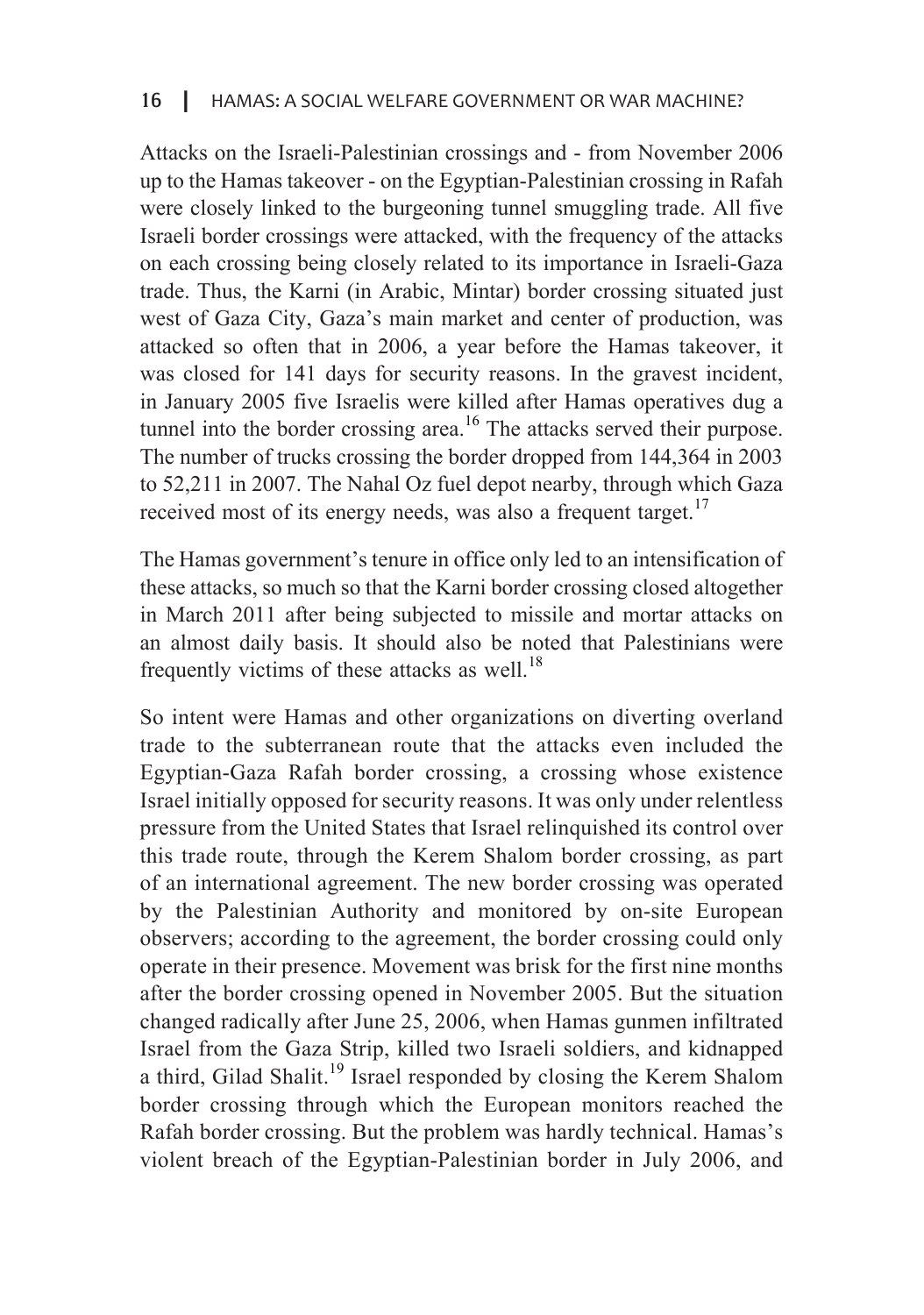its subsequent - albeit temporary - takeover of the Rafah border crossing, demonstrated the dangers that the European monitors faced. Throughout the following months, the border crossing remained closed most of the time. Subsequent fighting between PA security forces and Hamas fighters close to the border crossing led to its total closure on November 26, 2006, nine months before the Hamas takeover.<sup>20</sup>

The very partial budgetary data released by the Hamas government reveals indirectly the importance of smuggling revenue for Hamas. Hamas government budgets since 2009 indicate local revenues amounting to 200 million dollars, while expenditures have averaged 500 million. According to Harriet Sherwood and Hazem Balousha of the *Guardian*, most of these additional funds came from smuggling.<sup>21</sup>

A substantial part of this smuggling revenue derived from hefty profits from smuggling highly-subsidized Egyptian oil and gasoline, which probably explains the attacks on the Nahal Oz fuel depot at the Karni crossing, through which energy supplies from Israel entered Gaza. The price of gasoline in Egypt in 2012 was one-third of the international price, representing a 63 percent subsidy. In contrast, gasoline from Israel was sold at the international price. This very considerable differential enabled Hamas to enjoy hefty profits from either directly smuggling Egyptian-subsidized gasoline, or by imposing fees on the smuggling activities of others. According to Nicolas Pelham, it was the Hamas organization, rather than the government, that both collected and benefited from the taxes on smuggled goods. He points out the irony involved: "While [Gaza] government officials campaign for the lifting of the siege, Hamas operatives in Rafah have a financial stake in keeping the tunnel traffic moving."<sup>22</sup>

The negative impact of this trade was hardly limited to Gaza. Inhabitants of Egyptian Northern Sinai complained bitterly of gasoline shortages due to fuel smuggling activities into Gaza. Interestingly, the price on the black market in northern Sinai was the international price  $(11.25$  Egyptian lira per liter), three times higher than the official rate  $(3.75 \text{ Egyptian} \text{ lira})$  at the filling stations. This means that the smugglers in the chain, among them Hamas, enjoyed a 66 percent markup at the expense of the Egyptian taxpayer, and at no net benefit to the Gazan consumer. The vastness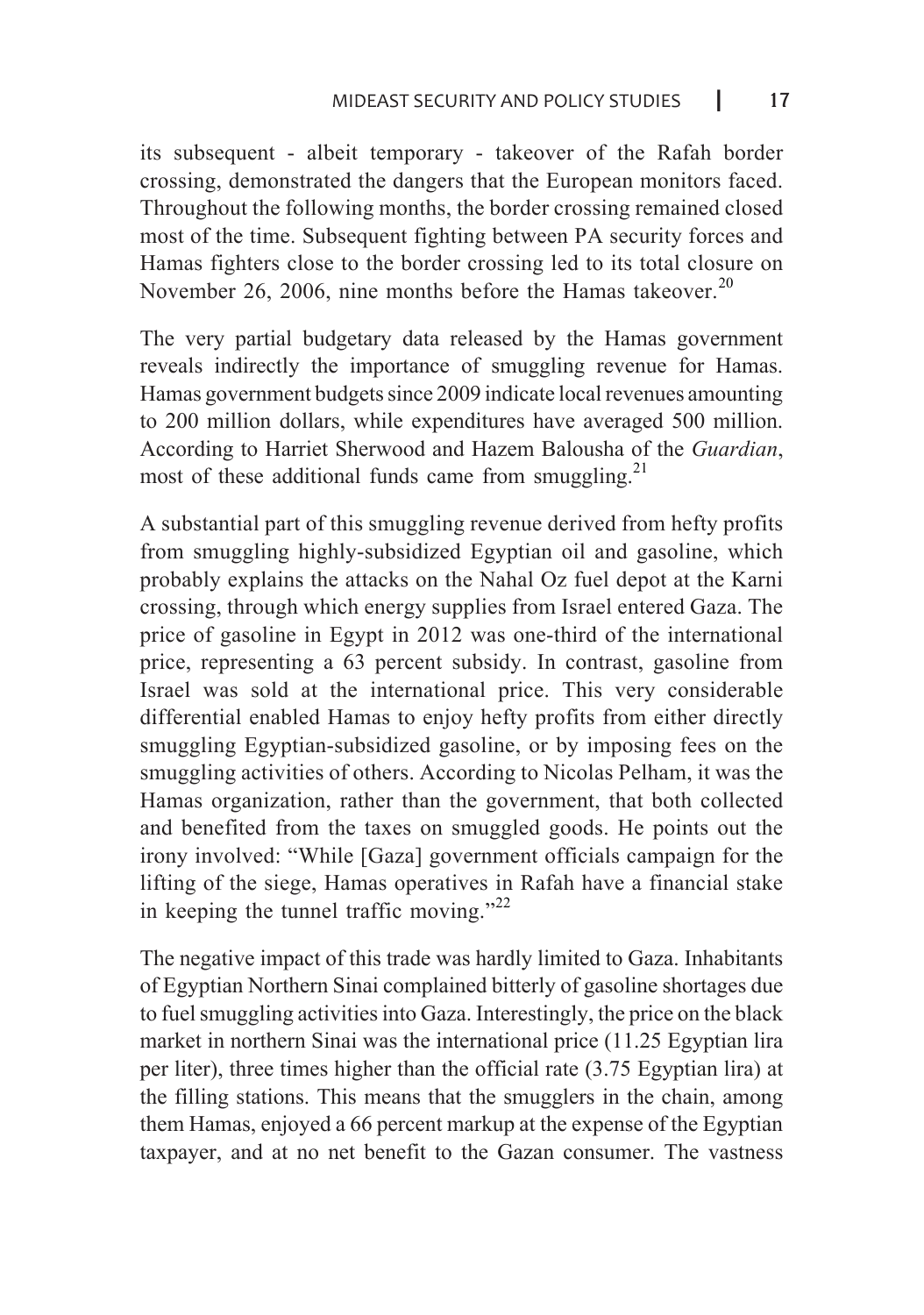#### HAMAS: A SOCIAL WELFARE GOVERNMENT OR WAR MACHINE?  $18$

of the smuggling project was confirmed both by Egypt's South Sinai security director Major-General Mohammed al-Hefnawi, and by the general supplies director of the North Sinai province, Tharwat  $\mathrm{Affi.}^{23}$ 

The Hamas government has also employed other means to extract revenue from smuggling. According to Norwegian researcher Are Hovdenak, Hamas, through the Rafah municipality it controls, has imposed license fees on those who dig and operate tunnels.<sup>24</sup>

Attacks on the Israeli border crossings to divert trade away from Israel did not prevent the Hamas government from contributing to the "siege" on Israeli-Gazan trade itself. Despite the Hamas takeover and suppression of organizations linked to Abbas' Palestinian Authority, it still allowed Ramallah-loyal officials to staff the border crossing on the Palestinian side of the Israel-Gaza border. But Hamas then Karmi crossing. Import companies were obliged to register their established a checkpoint along the main road leading from the alimports at this checkpoint and forced to pay a 14.5 percent value-added tax. For the Gazan consumer, this meant paying a combined VAT of 30.5 percent, since the Hamas-imposed levy came on top of the VAT collected by Israel - on behalf of the Ramallah-based government on imports through Israel, as part of the economic agreement signed during the Oslo process.<sup>25</sup> The double tax, of course, contributed to trade diversion. Thus Hamas both helped create the "siege" and benefited from it, at the expense of the inhabitants of Gaza.

## **THE HAMAS STRUCTURE OF GOVERNMENT**

Hamas supporters could argue that, however grievous the social welfare impact of Hamas rule on Gaza's inhabitants, this was offset by the emotional gains of living under full Palestinian rule for the first time in the 90 years of Palestinian national struggle. Unlike areas controlled by the Palestinian Authority, Gaza has been totally free of an Israeli presence since 2005, and under Hamas rule since 2007. Of course, the strength of this argument depends on the meaning of political independence and freedom. Does it mean formal independence, or does it refer to the quality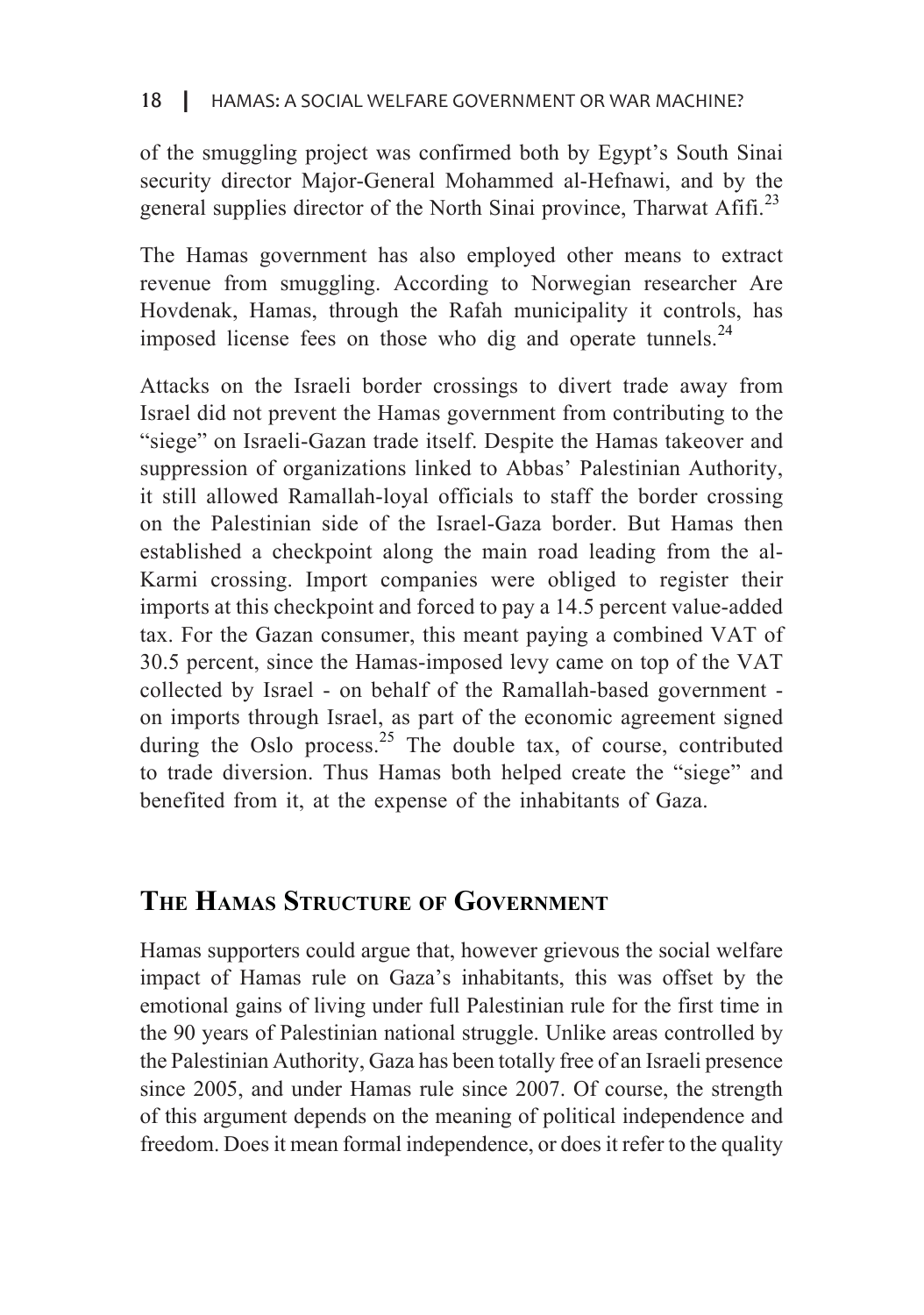of freedom the Hamas government provides its "citizens"? If the answer is the latter, the Hamas government has been a disappointment. Both the Ramallah and Hamas governments resemble the authoritarian Arab regimes that the civil revolts in 2010 (and afterwards) tried to replace, with little success

Authoritarianism has characterized the Hamas government from the top down. The cabinet, cast as the "Council of Ministers" by the official website of the Gaza government that paralleled the Abbas government site, consisted at first of five Hamas ministers from Gaza from the preceding National Unity Government, and six other appointees who replaced Hamas ministers in the former government.<sup>26</sup> (The ministers replaced resided in the West Bank and could no longer fulfill their duties in Gaza.) These ministers also took charge of ministries headed by other factions, principally Fatah, who continued to hold office in the West Bank. Thus, for example, Ismail Haniyeh not only served as prime minister, but was also responsible for the two key portfolios of finance and foreign affairs. All the ministers were known Hamas members or adherents. In the absence of elections, the government in Gaza became a one-party state, just like its Abbas-led counterpart in the West Bank.

Growing authoritarian uniformity characterized the ministries as well. Hamas loyalists took over key management-level positions even in in those ministries in which some of the previous employees, such as the health and education sector, continued to work. Ironically, prolonged strikes in the public sector, organized by Fatah at the Abbas government's bidding soon after the Hamas takeover, facilitated Hamas government control over the ministries. Hamas justified hiring new staff on the grounds that continued abstention from work by existing employees threatened the collapse of critical public services. Although many employees confirmed that they were indeed allowed back to work after the strike ended, this was not the case for managers and for key administrative staff, who were systematically removed from their positions or offered other, more minor posts.<sup>27</sup> The Hamas government also struck at the grass roots of political power by removing municipality councils controlled by Fatah and replacing them with appointed councils consisting of Hamas members.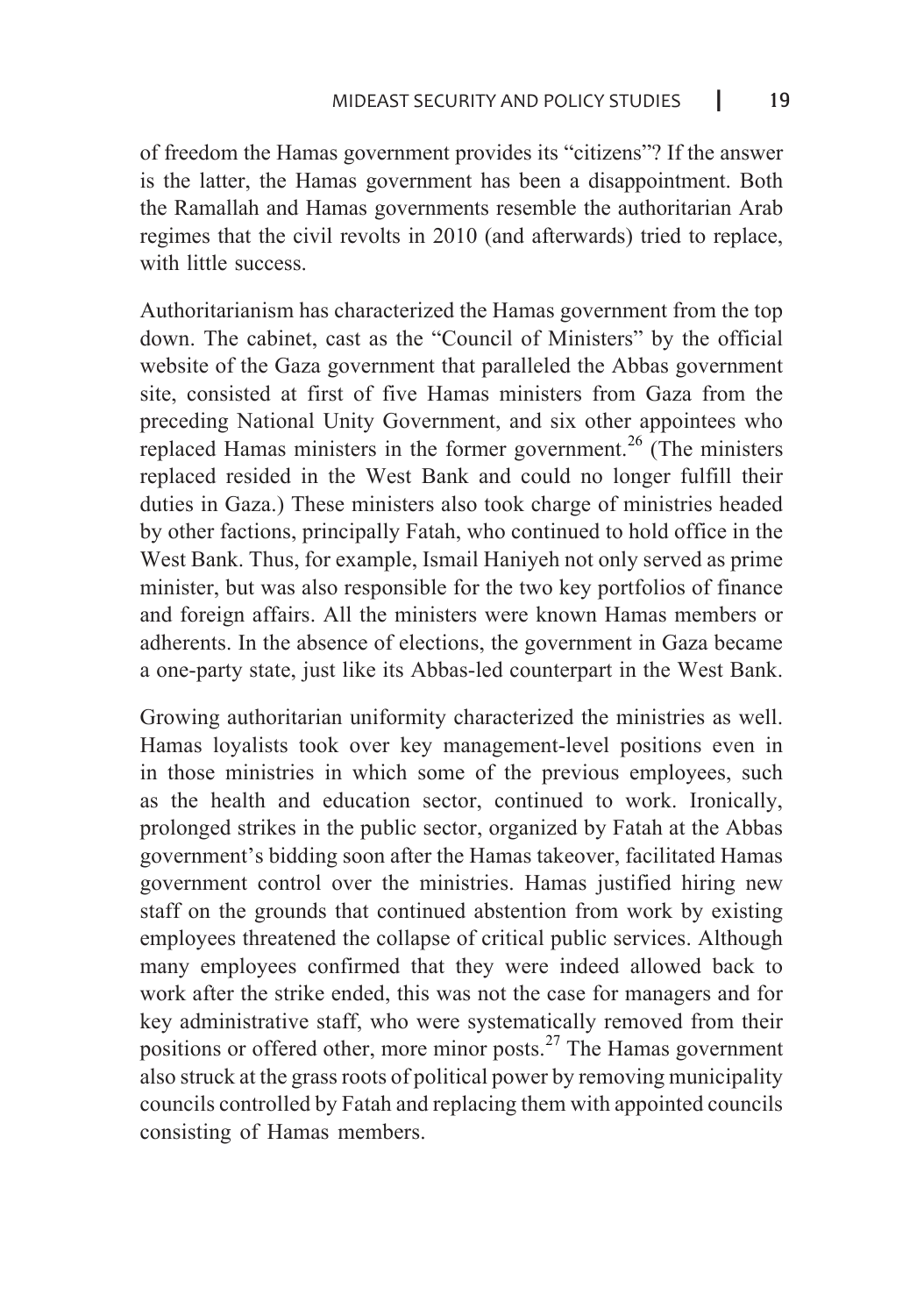Nowhere was Hamas's exclusive control more pronounced than in the security sector it created. The newly-formed Ministry of Interior and Public Security became an exclusive Hamas domain. Over the course of the following seven years, the ministry hired approximately  $20,000$  to 30,000 security personnel, drawn almost exclusively from the ranks of the Izz ad-Din al-Oassam Brigades, the terrorist arm of Hamas.<sup>28</sup> Officially. those hired were usually designated as civil police, but clearly, given the low crime rates in religious and conservative Gaza society, most were Izz ad-Din al-Qassam members who either belonged to the Internal Security Apparatus that operates against domestic opposition, or who served in the Izz ad-Din al-Qassam Brigades in their war against Israel.

Critical to the Hamas government is the close relationship that prevails between it and the Hamas organization. The organization is the major economic beneficiary of the government's fiscal policies, either through tunnel revenue, or from its monopoly over the import and retail sale of cigarettes, or from the al-Multazim insurance company it created to insure all government cars. According to Yezid Sayigh, in an otherwise complimentary analysis of Hamas, "the revenues from these various activities and enterprises accrue to Hamas, not to the government treasury."<sup>29</sup>

The Hamas government's record in human rights has also reflected its subservience to the aims of the Hamas movement rather than to the interests of the Gazan public. Only two newspapers have enjoyed completely free circulation in Gaza since June 2007: *Felesteen*, published by Hamas, and al-Istiglal, published by Palestinian Islamic Jihad.<sup>30</sup> Mustafa Ibrahim, a researcher for the Independent Commission for Citizens' Rights, a human rights organization linked to the Abbas government, described the Hamas government in 2013 in the following way: "The government exercises repression and tyranny against the citizens. The police and security agencies exercise violence in various forms, from illegal detentions to restrictions on civil liberties and expression."  $31$ 

Little wonder then that Freedom House, in its detailed evaluation of the Hamas government in 2015, ranked Gaza as "not free," and awarded it the uncomplimentary score of  $6.5$  - one grade above the worse accorded to states such as Iran and North Korea.<sup>32</sup> The inhabitants of Gaza might be free of Israeli rule, but they are a long away from achieving liberty.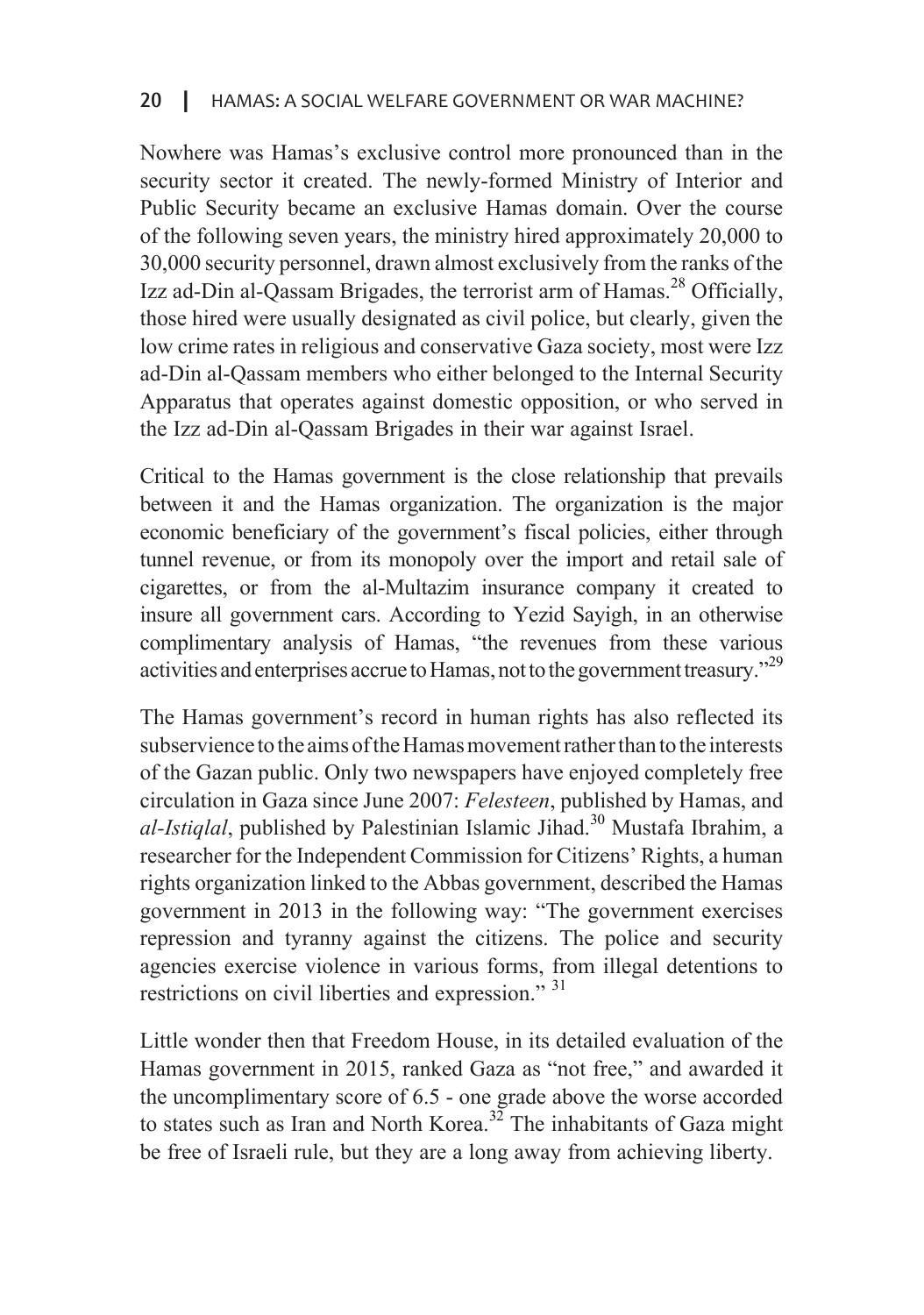# AN UNACCOUNTABLE GOVERNMENT: HAMAS. THE LEGISLATIVE COUNCIL, AND CIVIL SOCIETY

As a general rule, governments that are accountable to free parliaments, a free press, and civil society organizations provide economic welfare efficiently and at low levels of corruption. Governments unrestrained by such institutions are typically characterized by low levels of economic welfare and by high levels of corruption. The Hamas government clearly fits the latter category.

Parliaments are invariably key institutions in making governments accountable and their activities transparent. This cannot really be said of the Palestinian Legislative Council, which under Hamas rule was essentially a one-party legislature. To recall, in the January 2006 elections Hamas, participating for the first time in elections to the PLC, won by a landslide to secure 74 of a total of 132 seats.<sup>33</sup> Yet no sooner had it won the elections and established its government, than the PLC was undermined by President Abbas (who had won another term of office in presidential elections a year earlier) and the Fatah faction he headed. The decision of the Hamas government to establish a separate security force under the Ministry of Interior in April 2006 (called the Executive Force) was bitterly opposed by Abbas and Fatah. When the legality of this decision was affirmed by the Hamas-dominated PLC, the Fatah faction responded by refusing to attend future sessions of the Council. Thus the PLC, as a representative parliamentary body with oversight of the government, was paralyzed long before the Hamas took exclusive control over Gaza in June  $2007^{34}$ 

It was hardly surprising then that the PLC continued to hold session in Gaza even after it formally became a one-party legislature, following the Hamas takeover. The use of video technology enabled the participation of the 26 Hamas members residing in Abbas' PA, and these were joined by one Gaza-based independent.<sup>35</sup> However, arrests of Hamas members of the PLC carried out by the Israeli security forces, and other forms of harassment by their PA counterparts, have severely curtailed their participation in PLC activities. In the PA itself, Abbas has of course refused to acknowledge the Legislative Council in Gaza, and rules instead by presidential decree.<sup>36</sup> Hamas in turn, considers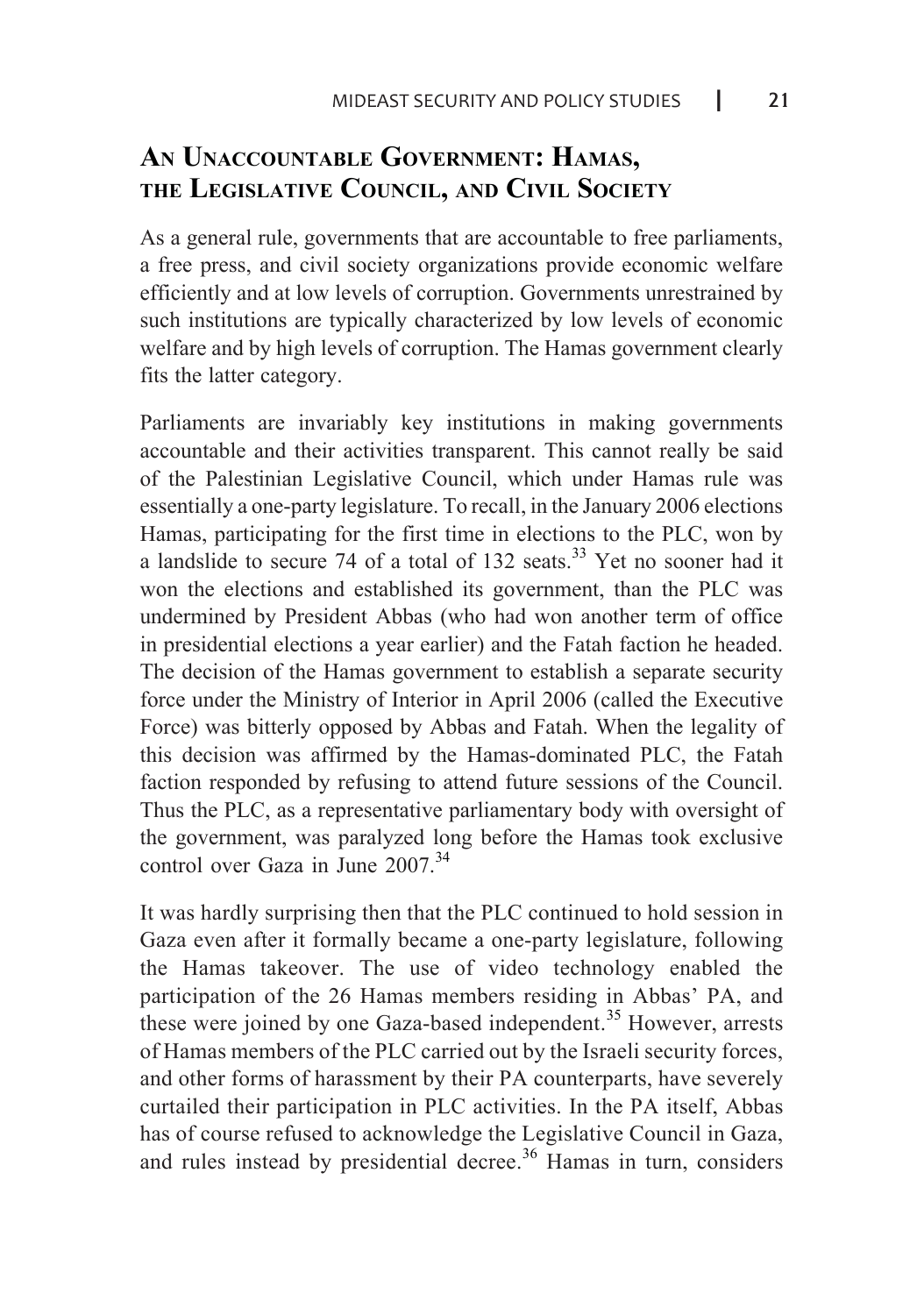#### HAMAS: A SOCIAL WELFARE GOVERNMENT OR WAR MACHINE? I <sup>22</sup>

these decrees constitutionally invalid, since formally his term of office expired in January 2009.

A one-party legislature has hardly been conducive to legislative output or particularly scarce. The Gaza PLC passed oversight, and both have been particularly scarce. The Gaza PLC passed only 14 new laws between June 2007 and the summer of 2010, and reached a total of only 42 by May 2013 (the latter figure also includes four laws enacted in early 2006, before the split between Hamas and Fatah).<sup>37</sup> These are meagre results compared with the output of functioning legislatures (the comparison looks even worse for the Legislative Council in the West) Bank, which ceased to legislate altogether). As an example, the Republic of Eire's national legislature (the Dail) ratified on average 35 laws a vear from its inception in 1949 to  $2000^{38}$ 

The Legislative Council in Gaza showed greater alacrity in fighting Abbas. Its first act was to cancel all the decrees issued by President Abbas following the Hamas takeover in Gaza.<sup>39</sup> It should be pointed out that most Palestinian human rights organizations oppose both Abbas's presidential decrees and Hamas law-making, on the grounds that to recognize them consecrates the partition between the two entities.<sup> $40$ </sup> One could argue that this nationalist stance comes at the expense of the public's welfare, given the need to legislate in order to cope with changing circumstances.

A careful reading of *Al-Barlaman*, the official organ of the Gaza-based Legislative Council, reveals that its chief line of business is declaratory defending the acts of the Hamas government, denouncing both Israel and the Abbas government, and promoting ties with the outside world. There is little evidence of ministers coming under scrutiny, or of investigation into the action or inaction of the government over the pressing issues that preoccupy the public and the press (which itself is Hamas-controlled), such as potable water, sewage, electricity shortages, and the price and availability of cooking oil.

Clearly, Gaza's local inhabitants do not perceive the Legislative Council as an institution that redresses grievances. Though the official site urges citizens to submit complaints, as of June 2015 only 14 have appeared to have done so since 2009, which is the earliest date such a complaint was filed. $41$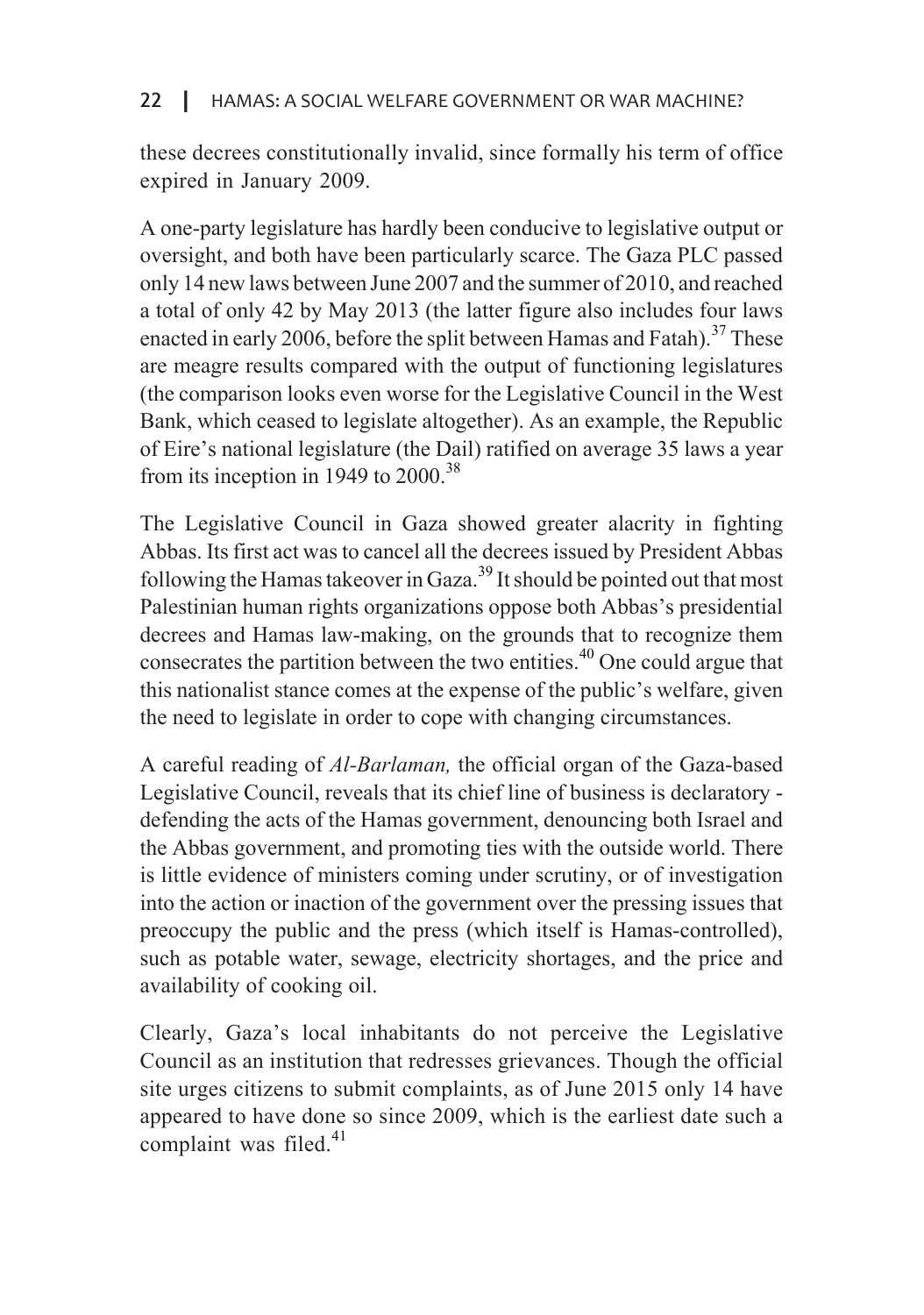Nor could Gazan society expect that the judiciary would act to make government more accountable or transparent. The Gaza judiciary was completely revamped after officials and judges left their posts at the bidding of the Abbas government, which continued to pay their salaries. Their departure effectively paralyzed the judiciary for several months in 2007 and 2008. Hamas responded by dismissing the judges, the prosecutors, and the attorney general, and appointing replacements in other senior positions in the judicial bureaucracy.<sup>42</sup> It also established the High Justice Council, a parallel institution to its Ramallah-based counterpart, which oversees the functioning of the courts.<sup>43</sup>

## **RIVALRY AND SYMBIOSIS: THE HAMAS GOVERNMENT AND THE PA**

Public service delivery in Gaza was complicated by the tortuous relationship between the Hamas government and its Ramallah counterpart, which contained elements of rivalry, symbiosis, and dependency. The dependence of Hamas on the PA's economic where with al is a particularly noteworthy feature: for every dollar the Hamas government spent in Gaza, the Abbas government spent at least three (a total of 1.4 billion dollars in PA expenditures, compared with 300-400 million dollars for the Hamas government). $44$ 

The symbiotic yet highly-troubled relationship between the two governments was all too evident in the heated controversies over the  $\delta$  obligations of the unity government formed in August 2014, and its failure to pay the salaries of employees hired by the Hamas government between  $2007$  and  $2014$ . In response to a remark from former prime minister Haniyyeh, who denied that the PA spent 55 percent of its revenue in Gaza, the PA's Ministry of Finance responded that "it spent no less than 47 percent of its budget on Gaza."<sup>45</sup> Most of this was expended on the  $63,000$  security personnel belonging to the PA. Other funds were spent on 7,000 employees in other ministries (most of whom refrained from work), and the remainder went to released security prisoners, families of terrorists, and those with injuries and disabilities caused by Israeli-Palestinian confrontations.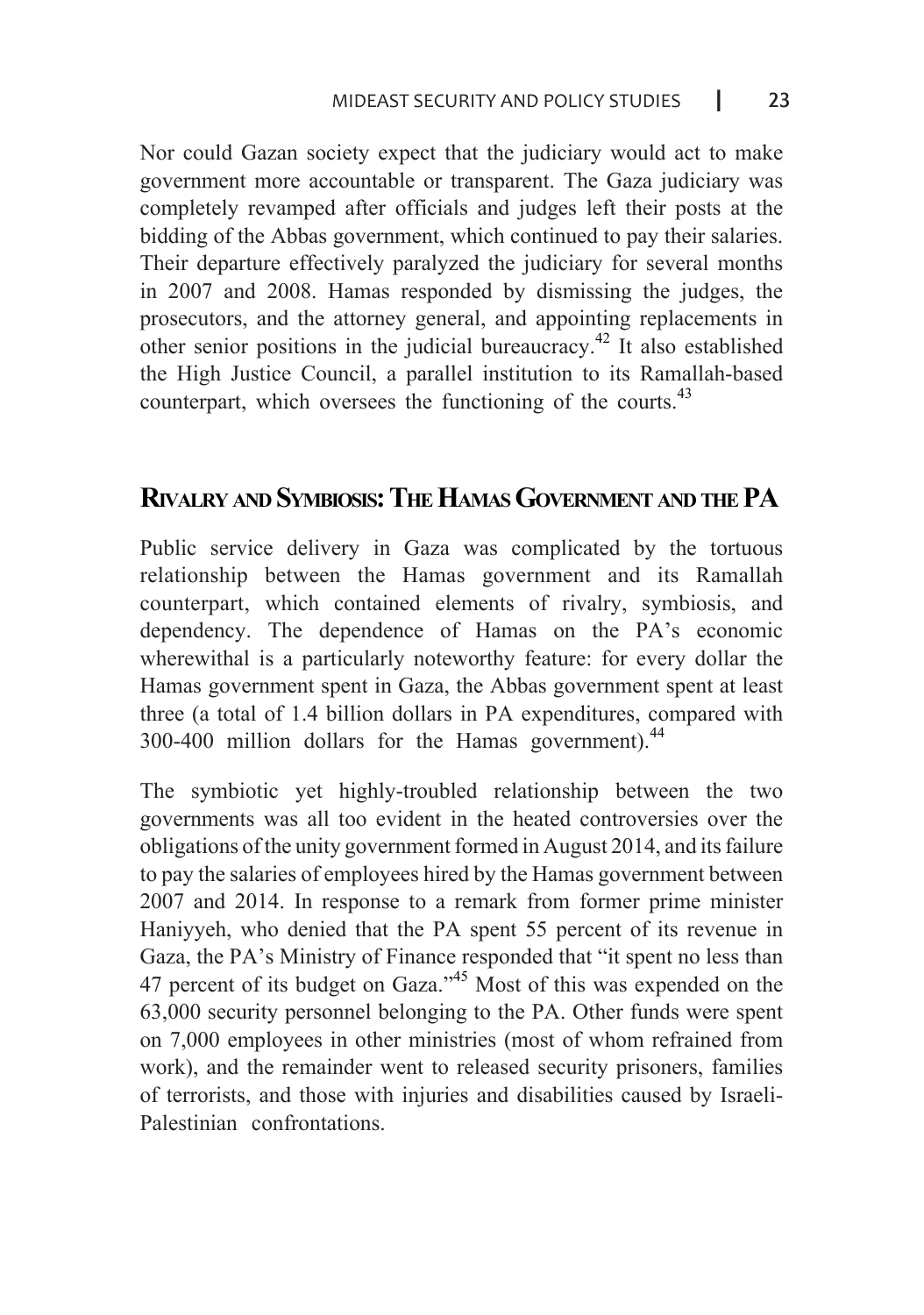According to the Ramallah-based Ministry of Finance, 70 percent of Ministry of Social Welfare expenditures, and 50 percent of spending on infrastructure and development, were devoted to Gaza. Hospitalization costs of Gaza residents in external facilities likewise came to half of the total PA expenditures in that area. The ministry also claimed that it paid NIS 55 million monthly to the Israel Electric Company for electricity provided to Gaza, and had spent 300 million dollars since 2007 underwriting the costs of Gaza's power plant.<sup>46</sup> Overall, the Ministry claimed that Gaza received favorable treatment; even though Gaza held only 39 percent of the total Palestinian population, it accounted for over 47 percent of the expenditures of the PA government.<sup>47</sup> Paying the salaries of its 70,000 Gazan employees amounted to approximately 80 million dollars, almost double the total expenditures of the Hamas government.<sup>48</sup> Again, it was only due to the bitter arguments that emerged after the establishment of the unity government in August 2014, over payment of salaries to government employees hired by the Hamas government, that these basic facts (not always consistent) came to light.

These claims are severely contested by Hamas leaders. In a meeting of the Hamas-dominated Legislative Council held in April 2015, council member Yihya Musa al-'Ibadsa claimed that total expenditures of the PA in 2015 amounted to 4.2 billion dollars, of which on a proportional basis, 1.6 billion, or 140 million monthly, should have been expended in Gaza. Instead, according to his assessment, the PA spends  $70-75$ million dollars monthly on Gaza, with the remainder "invested in preserving the division [between Hamas and Fatah]."<sup>49</sup>

A functional analysis of the impact of the takeover in each ministry tends to substantiate the reliance of the Hamas government on just those ministries with a significant social impact, an area in which the Hamas movement had supposedly been traditionally strong. According to Hovdenak, Ramallah continued to pay the salaries of most of the Gaza employees in the social affairs, health, and education ministries.<sup>50</sup>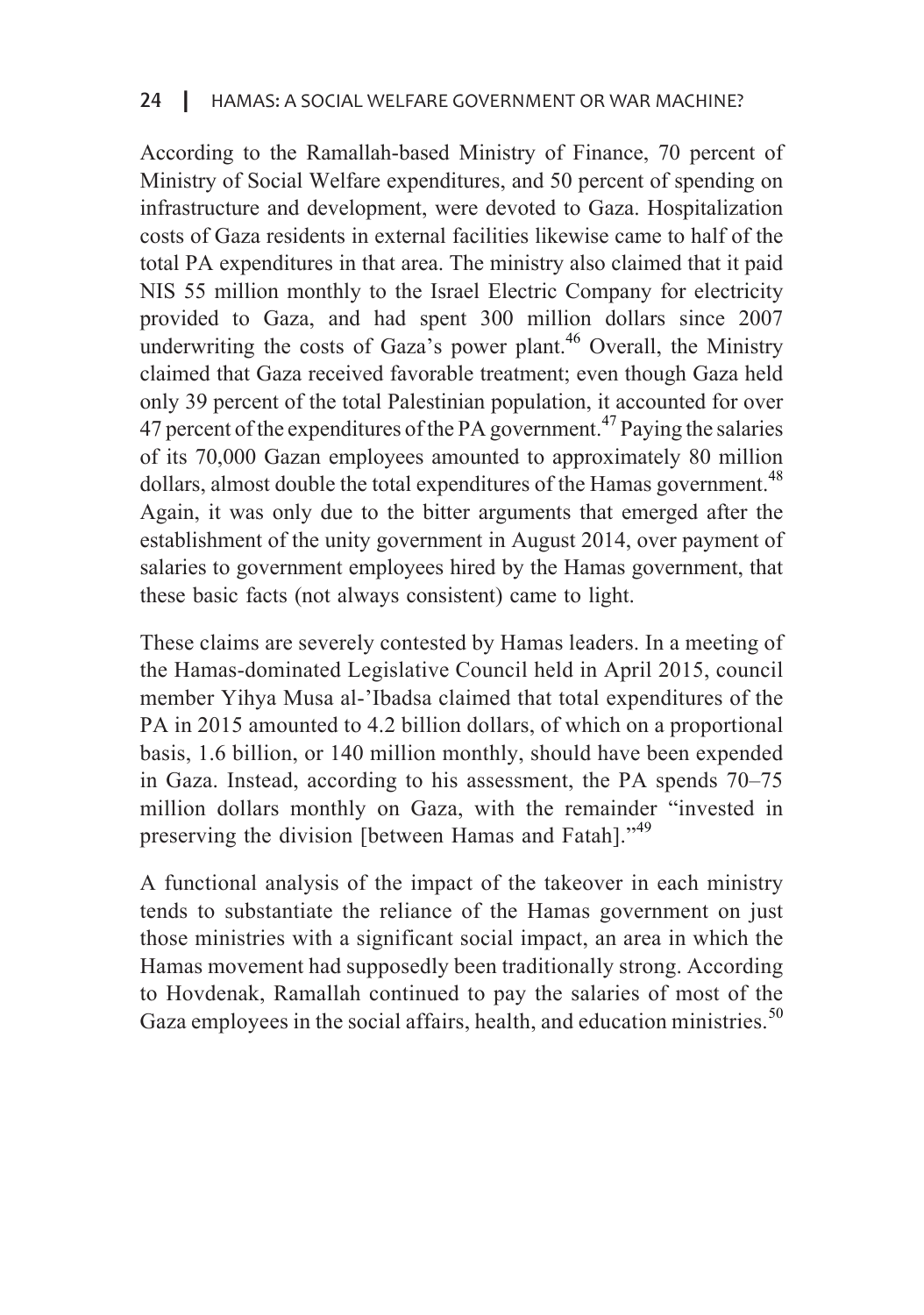### **EXPENDITURES, WAR-MAKING, AND HUMAN WELFARE**

Assessing the Hamas government's performance on human welfare is a difficult exercise, due to its persistent and probably deliberate failure over seven vears of rule to provide detailed budgets or expenditures, or a breakdown of government employees by ministry. Instead, it made do with providing general budget and expenditure figures that were publicized in the Legislative Council newsletter, and which the Legislative Council approved after receiving the finance minister's report on the budget.

A prominent Palestinian economist, Mazin al-'Ugala, noted the deficiencies of this system:

"The problem is not the appraisal of the budget, but rather the challenge is to present a detailed and transparent budget which clarifies revenues and expenses, rather than making do with publishing budgets for media purposes that do not reflect professional knowledge or financial planning."<sup>51</sup>

However, for all the deficiencies of the budget and expenditure data that the Hamas government has made public, these data reveal beyond doubt the extent to which the Hamas government was devoid of any social vision, and made no contribution to social welfare beyond the welfare of the employees it hired. In the last budget report the Hamas government released for the 2013 fiscal year, it reported that in the first nine months of the year, 78.7 percent of total government expenditures  $(274$  million out of 348 million dollars) were spent on the salaries of the 42,000 employees the Hamas government had hired since  $2007$ <sup>52</sup> By way of comparison, wages and salaries account for 25% of total government expenditures in Egypt, which in itself is high in comparison with other states with Egypt's profile. Only 39 million  $dollars (11.2% of total government expenditures) were spent on social$ transfers, which have a social welfare component and which typically form the largest part of a developing state's budget. If we once again take Egypt, the largest share of government expenditure is on subsidies and social transfers.<sup>53</sup> The Hamas government spent 28 million dollars (eight percent) on operating costs incurred by the ministries over the course of the year, while a mere seven million dollars (two percent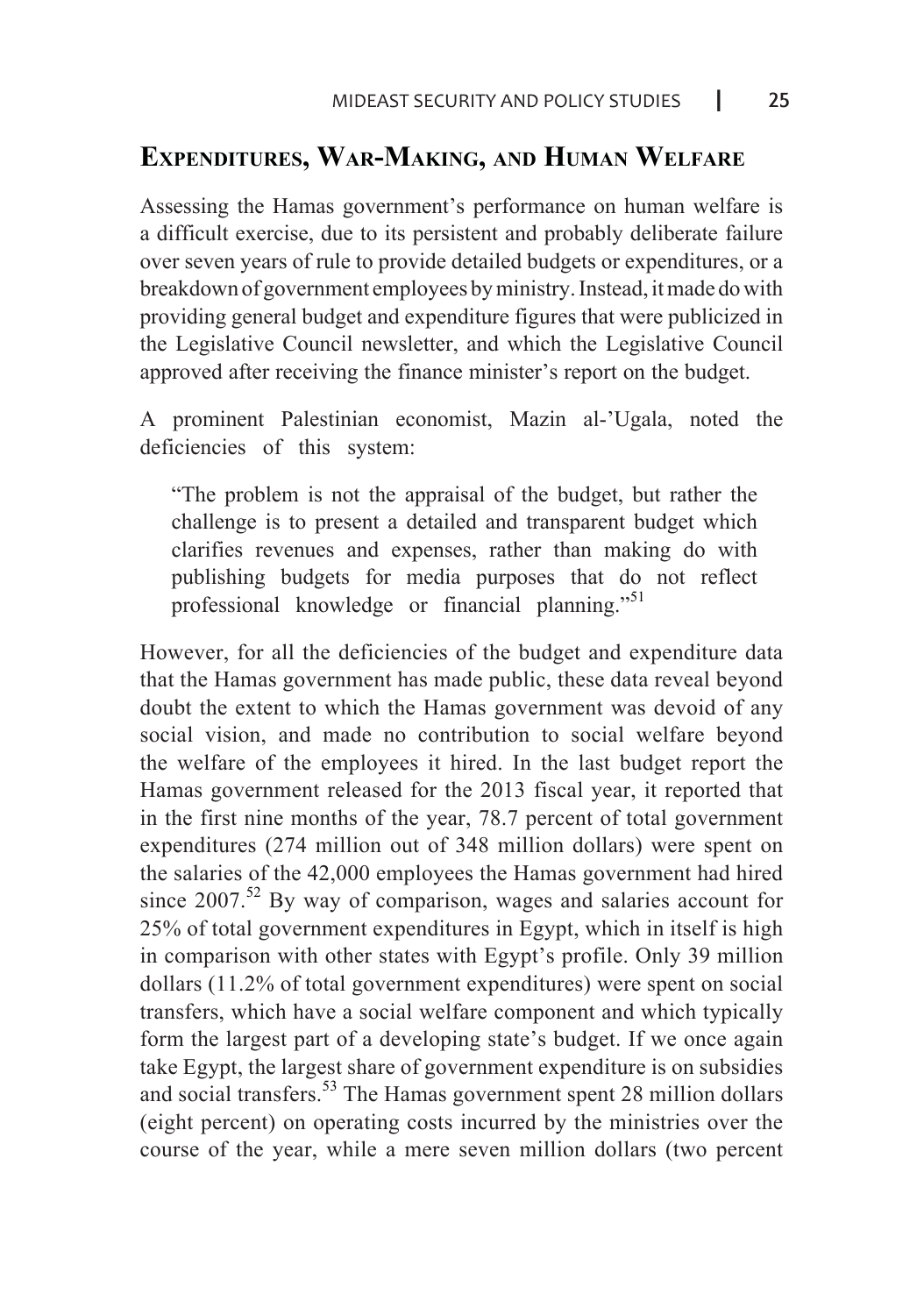of total expenditures) were spent on development. Clearly the major business of the Hamas government was to provide its hard core support with jobs, rather than to enhance the welfare of Gaza's inhabitants.

The marginality of social welfare is also reflected in the little data we have on government employment. Before the takeover, the Ministry of Social Affairs had 817 employees. After the crisis of June 2007, 89 remained in their positions, while the remainder preferred to remain loyal to Ramallah and stayed at home. In response, the Gaza government hired 238 employees, and thus overall the ministry had to make do with considerably less than half the staff it formerly employed. The situation in the Ministry of Transportation was even worse. Before the takeover, it employed 800; afterwards, 26 remained, and were supplemented by 110 new employees. $54$ 

This is not to deny that a focus on internal security and on the restoration of public order had some positive consequences for public welfare. Hovdenak cites an official in the Gaza Ministry of Local Government who claimed that the Hamas-appointed municipal councils had improved tax collection, from previous rates of  $15-20\%$  of taxes owed, to  $60-70\%$ collection rates by 2009. The improved rates of tax collection enable local councils to pay employees their salaries, and even to repay debts incurred to suppliers and contractors.<sup>55</sup>

# ASSESSING THE SOCIAL COSTS OF HAMAS WAR-MAKING

Few regimes since World War II have been as bellicose as the Hamas government. In its insistence on "resistance" in pursuit of the destruction of the State of Israel, it has launched over 8,000 missiles against population centers in Israel (either directly or through affiliated groups), and waged three major rounds of major conflict with Israel: the first in the winter of 2008-9, the second in 2012, and the third in the summer of  $2014$ <sup>56</sup>. The temporal intensity of these rounds of conflict in the course of less than seven years has no parallel in the century-long Arab-Israeli conflict.

The temporal effect is compounded by the geographic dimension: Gaza, a strip of land of 360 square kilometers, is smaller than 60 metropolitan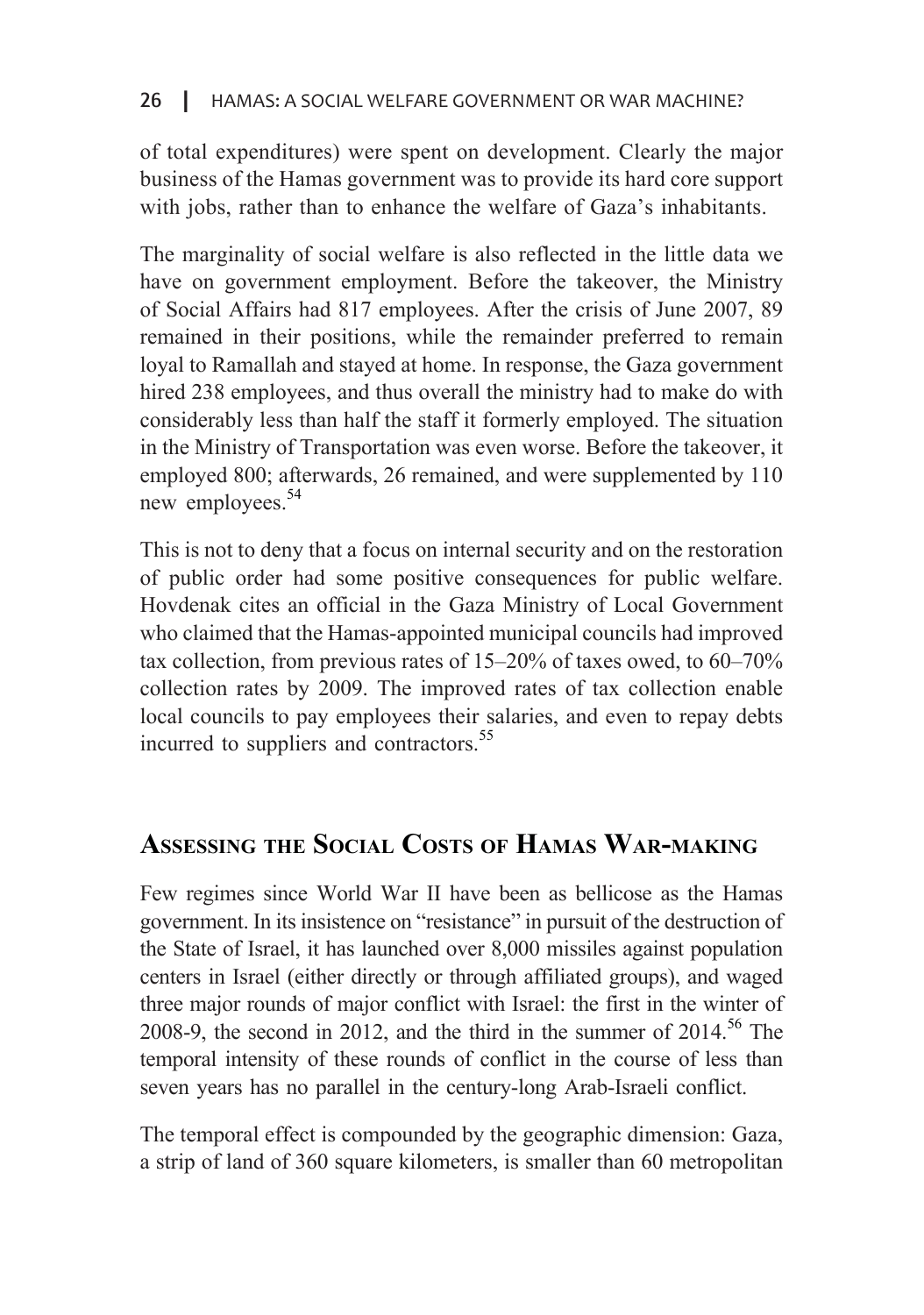areas in the United States. We have seen in the previous section how welfare expenditures took a back seat to Hamas's regime maintenance and providing jobs for its cadres. The expenditures on the welfare of the Gaza population pale even more in comparison to the costs of Hamas war-making, with the overwhelming proportion of damage caused by conflict (when comparing the Israeli and the Arab sides) being borne by the civilian Gaza population.

### *The Cost in Human Life*

During the seven years that Gaza was governed by Hamas, its small population suffered casualties of a magnitude and intensity unprecedented in previous confrontations between Israel and the inhabitants of Judea, Samaria, and Gaza. According to the various estimates, somewhere between 1,166 (Israel Defense Forces figures) and 1,440 (Palestinian Ministry of Health figures) Gazans were killed in the war that straddled the end of 2008 and the beginning of 2009.<sup>57</sup> In the second, briefer round in 2012, there were between 155 and 177 casualties; and in the third and longest round to date, the number of deaths ranged between the IDF assessment of 2,140 and the Palestinian Ministry of Health figure of  $2,310^{58}$  All told, these figures indicate a casualty rate in the course of seven years that exceeded all casualties incurred in Gaza over the preceding period of twenty years, from the outhreak of the first intifada onwards.<sup>59</sup>

Not only have these rounds of conflict taken a severe human toll, but the morale of the Gazan population has plummeted as it faced - almost alone - the costs of Hamas war-making. In the previous rounds of conflict, during the first and second intifadas, the suffering endured was more or less proportionately shared between the Arab inhabitants of Judea and Samaria, and those of Gaza. Since the end of the second intifada, and especially since the Hamas takeover in 2007, the overwhelming brunt of the Israeli-Palestinian conflict has been borne by the Gazan population. Gaza is home to only 40 percent of the population in the territories, yet it has suffered more than 95 percent of the casualties during this period. All three rounds of conflict have been characterized by an absence of solidarity on the part of West Bankers, but most painfully during the third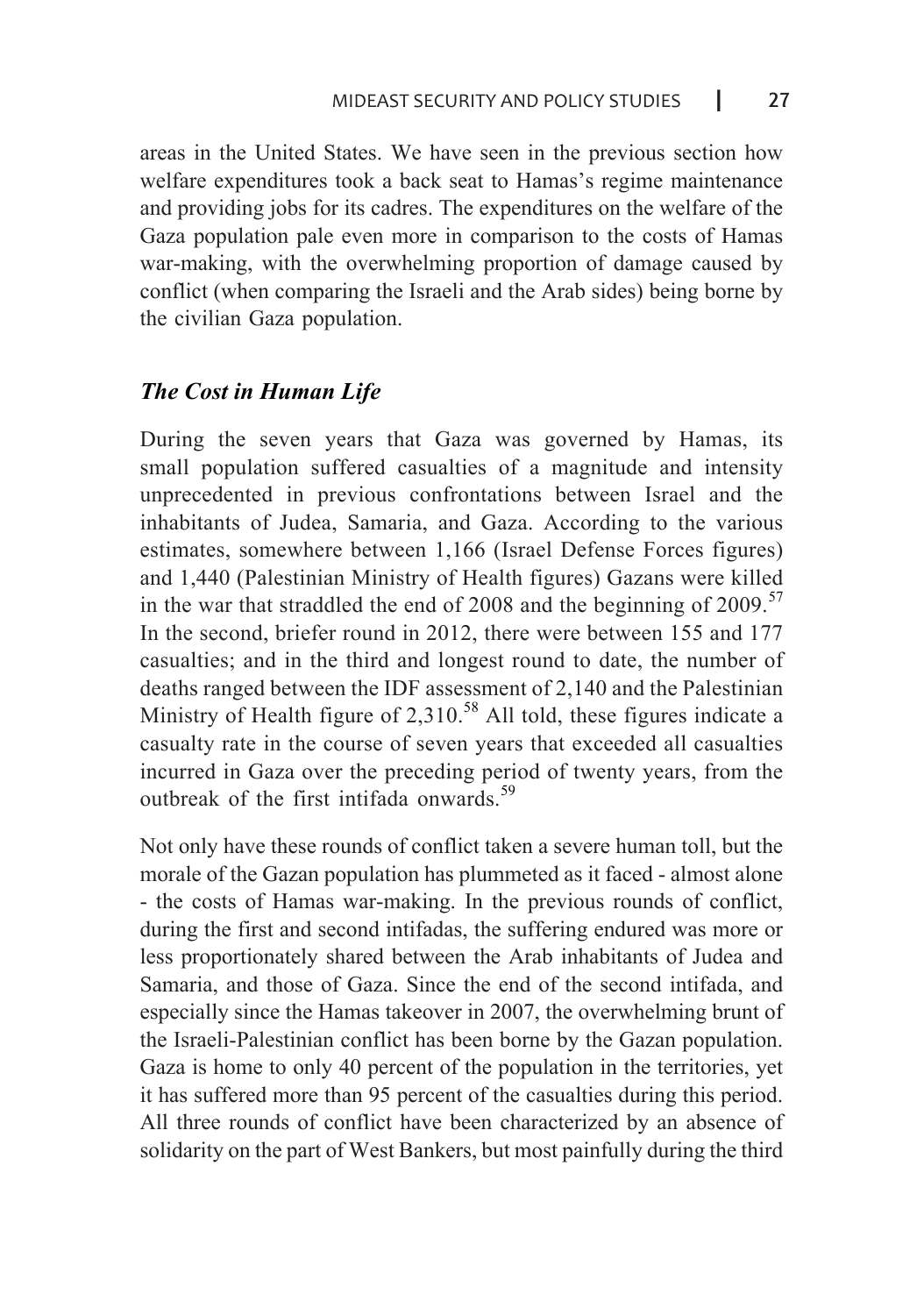#### HAMAS: A SOCIAL WELFARE GOVERNMENT OR WAR MACHINE? I <sup>28</sup>

round, since the escalation that led up to it was ignited by the murder of three high-school students in the Jerusalem area by Hamas terrorists from the southern West Bank, rather than in Gaza.<sup>60</sup>

Yet it was the Gazans, rather than the population in the West Bank, who almost exclusively suffered the painful consequences of that Israel conflict and the most geographically concentrated. Little wonder escalation: a fifty-day campaign, the longest in the history of the Arabthat even the Jihadi Salafists, who express obeisance to the Islamic State in their conflict with Hamas, acknowledge that the Gazan public does not want another round of war (although another round might yet be generated by the launching of rockets as part of the internal feud between Hamas and the Jihadists).<sup>61</sup>

### Assessing the Material Costs of Hamas War-making

To assess the net welfare impact of the Hamas government on Gaza's inhabitants over time requires offsetting the costs incurred against the net welfare benefits that Hamas, in its incarnations as both as an organization and a government, presumably expended on the Gazan population. Hamas could argue that the costs of war-making were partially borne by the international community, which compensates the Gaza population for their losses. After the third and most bitter third round in 2014, international donor states convened in Cairo in October 2014 and pledged 5.4 billion dollars to budget support and rehabilitation. However, the problem with pledges is that they are not always honored, and that the sums given also include existing commitments and ongoing disbursements.<sup>62</sup> Actual disbursements, then, can be appreciably less.

We can estimate what the disbursements are likely to be on the basis of an aid conference convened in Paris on December 16, 2007. At that time, the international community pledged 7.4 billion dollars to be spent over three years in both the West Bank and Gaza. The donors hoped that their generosity, considerable by international standards, would stave off economic disaster and help create the Palestinian state.<sup>63</sup> However, actual aid disbursements fell far short of the mark. According to Global Humanitarian Assistance (GHA), a think tank dedicated to monitoring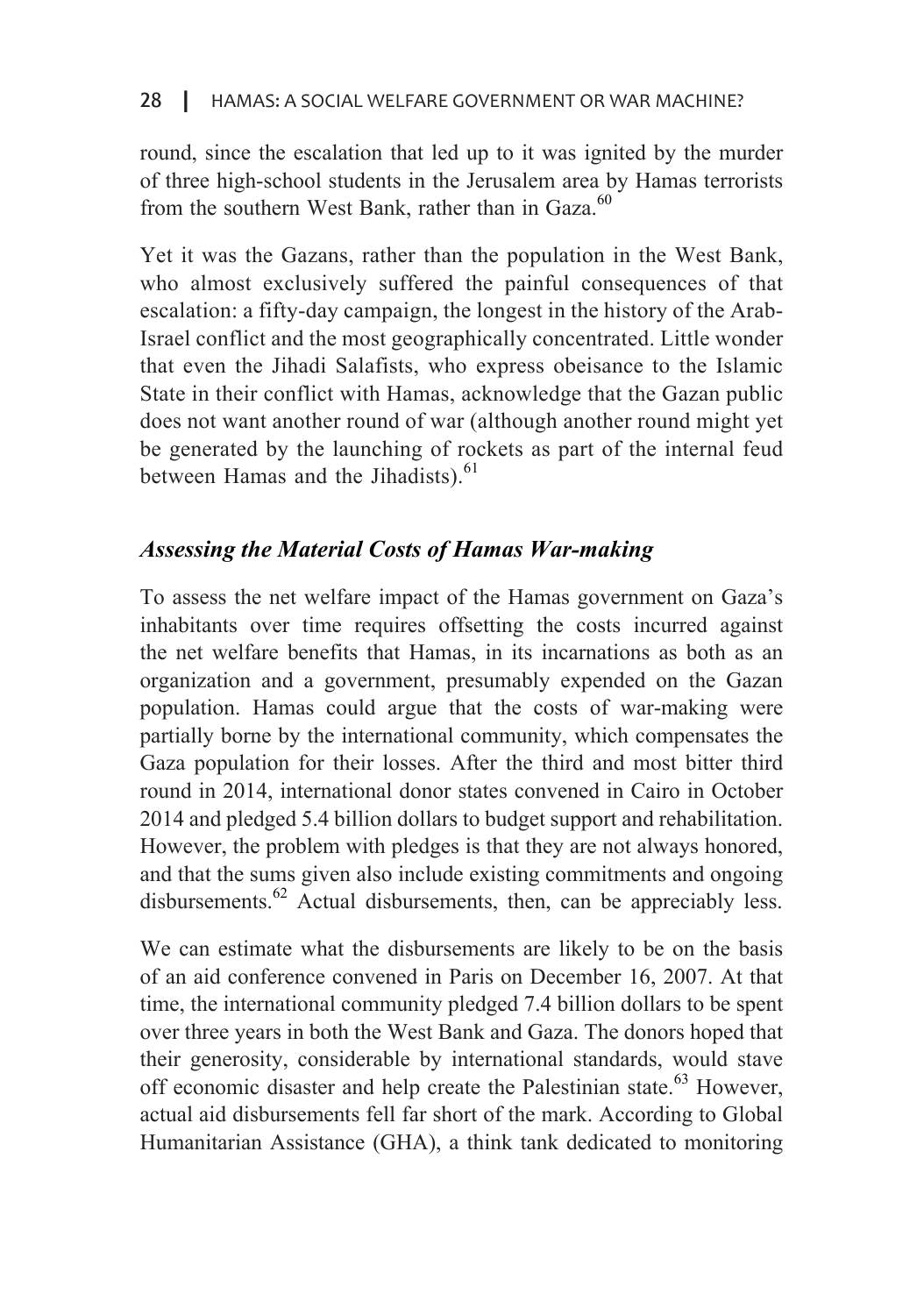aid flows, the West Bank and Gaza Strip received 6.3 billion dollars in official development assistance over a period of ten years  $(2003-2012)$ .<sup>64</sup> This means that, on average, considerably less than half of the pledged money actually arrived. A report by the United Nations Development Agency on the state of rehabilitation one year after the first round of conflict (the Cast Lead offensive), produced in winter 2008–09. demonstrates once again the difference between the amounts pledged and the amounts actually disbursed in Gaza to cope with the costs of the war. The report stated that 527 million dollars were yet needed to restore the Gaza Strip to the state it was before the outbreak of hostilities, and that only 125 million dollars had been expended so far.<sup>65</sup>

These figures pale in comparison to the damage inflicted during Operation Protective Edge, the third and far more protracted round of conflict  $(50 \text{ days compared to 24 for Cast Lead)}$ . On the basis of estimates provided by leading international organizations, the PA put the cost of  $\frac{1}{\pi}$ rehabilitation at four billion dollars. <sup>66</sup>The impact of the Cairo Conference on Rehabilitation, convened in November 2014, resembles a repeat of the Paris conference. Donor states in the Cairo conference committed to providing 5.4 billion dollars, half of which was to "be dedicated to work in Gaza (not necessarily rehabilitation)."<sup>67</sup> Four months after the Cairo conference, only 300 million USD had been received, according to an unidentified source at the office of the Palestinian Deputy Prime Minister Mohammad Mustafa, who is in charge of the PA's reconstruction efforts in Gaza.<sup>68</sup> Three months later, the Association of International Development Agencies stated that only 26.8 percent of the funds (945) million dollars) had been received. The Association doubted whether the full remainder would be honored, given the plight of refugees in nearby battlefields such as Syria, Libya, and Yemen.<sup>69</sup> Since two of these conflicts (in Syria and Libya) were ongoing long before Operation Protective Edge, one wonders about the sagacity of Hamas's strategy of engaging in escalating violence with Israel.

Distinguishing between budget support and humanitarian assistance is also important in assessing the actual aid dispensed to the inhabitants in Gaza to offset reconstruction costs. According to GHA, between 2003 and  $2012$  humanitarian assistance amounted to only  $35%$  of total aid to the Palestinians.<sup>70</sup> The bulk of the remainder went to support the budget of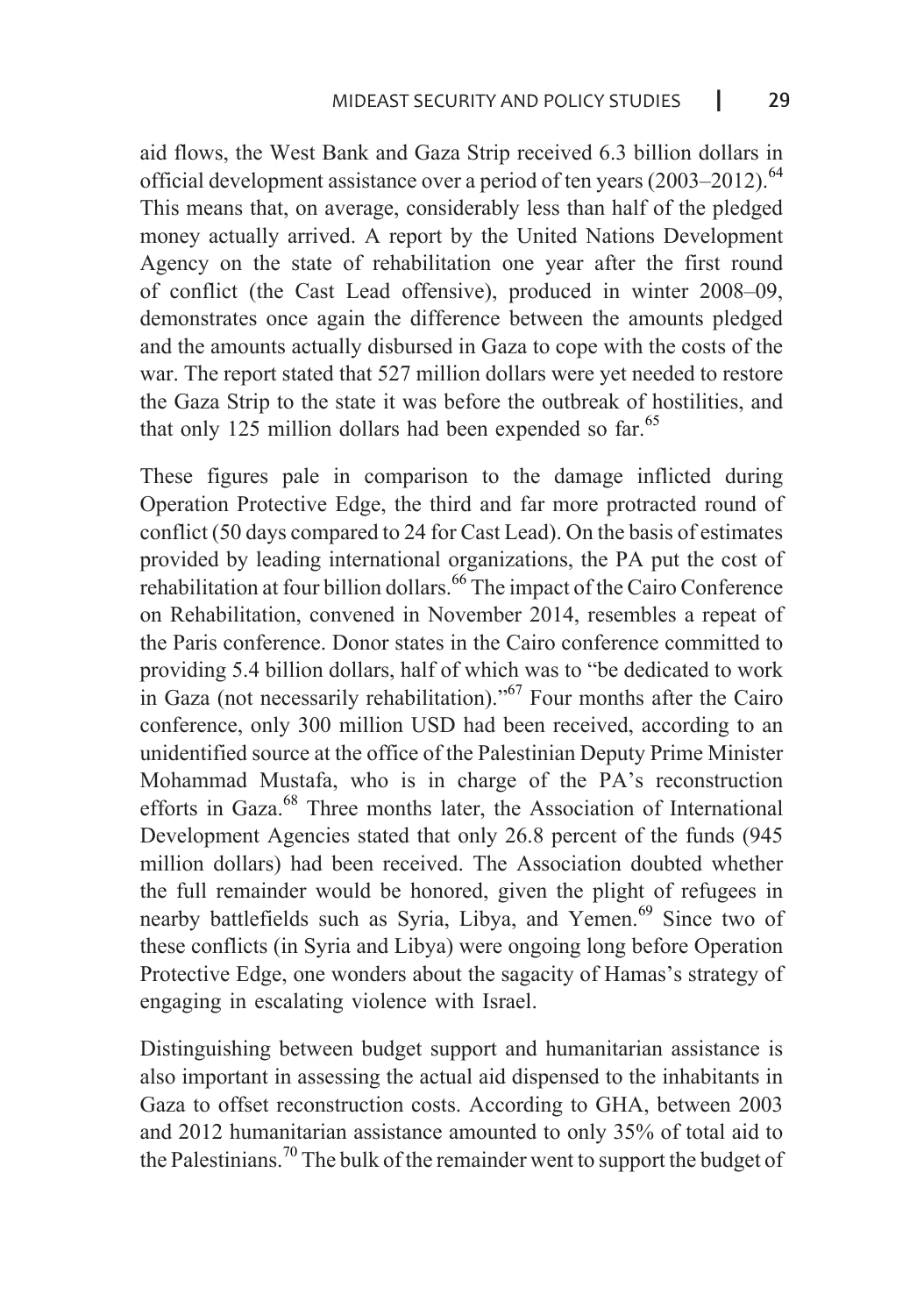the Palestinian Authority and its payroll of 177,000 employees.<sup>71</sup> Even if one assumes that half of humanitarian aid will go to Gaza reconstruction, the amount actually spent on the basis of past performance will probably third to one-half of that will go to rehabilitation and reconstruction be around a half of the 2.7 billion earmarked for Gaza, and only one-(approximately 450 million dollars).<sup>72</sup> Thus actual international aid is likely to cover only a fraction of the four billion dollars of damage incurred in the last round of conflict, according to the PA assessment.

Even more inconsequential in offsetting Hamas war-making damage were the social welfare expenditures of Hamas, both as a government and as an organization, which at most amount to  $50-60$  million dollars annually.<sup>73</sup> How can such paltry amounts possibly offset over 3.5 billion dollars of war damage incurred in 2014 alone, which international aid is not likely to cover? It would take fifty to sixty years of Hamas rule (provided it does not engage in further war-making) to pay back the (non-funded) costs to the inhabitants of Gaza of the third round of conflict alone!

Macroeconomic assessments of the Gaza economy also indicate the high costs of war-making. According to the latest IMF report, growth was extremely high (over 15 percent) from 2009 to 2011, that is to say, between rounds of conflict; and low to negative during rounds of conflict.<sup>74</sup>

Rather than enhancing the social welfare of the inhabitants of Gaza, Hamas's policies have only served to impoverish them, at a cost of considerable human life, belying the motto adopted by the Hamas Ministry of Interior and Public Security in the early years of Hamas rule: "Serving the People."

# ASSESSING THE HAMAS GOVERNMENT'S PERFORMANCE IN **OTHER KEY ISSUE-AREAS: ELECTRICITY, WATER AND SEWAGE**

Hamas governance, beyond security control and war-making, had only a minor impact on Gazan society. This was dictated both by the general fiscal constraints within which the Hamas government operated, and by the primacy it gave to the training, arming, and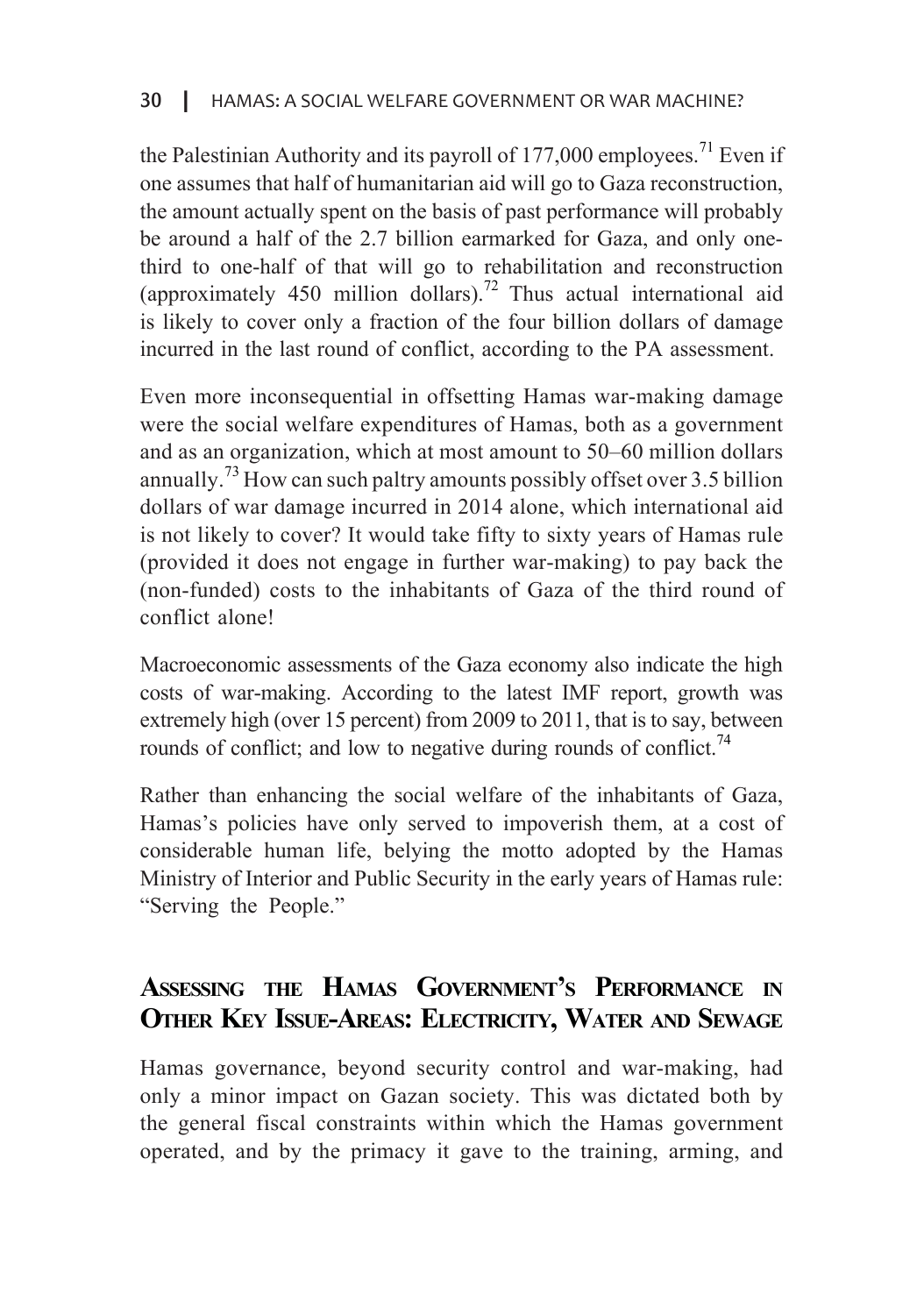technological development of the Hamas military wing, primarily in ballistic warfare. With 400 to 500 million dollars of expenditure annually, over a third of which was allocated to "law and order" and to war-making, it was a minor partner to the Palestinian Authority. The PA expended three times that amount, albeit mostly on paying government personnel, of whom slightly less than half were employed in security or terrorist-related activity.

The following is an analysis of the effect of the Hamas government on three key issue areas relating to the lives of Gaza's inhabitants.

### *Management Water*

Hamas's rise to power has had a deleterious effect on water and sanitation issues in Gaza. The Palestinian Water Authority's split into two separate entities, one in Ramallah and one in Gaza, creates a major impediment to solving a growing problem. In effect, the Ramallah government, which is far richer in water resources, remains responsible for the management of the water sector in Gaza and for the (minimal) long-term planning conducted.<sup>75</sup>

Where the Hamas government could have made an impact, it had failed to do so. The Hamas government is credited correctly for enhancing domestic physical security. Nevertheless it did little to address the grave problem of stolen water. The (Ramallah-based) Palestinian Water Authority estimated in 2014 that unaccounted-for water, calculated as the difference between water produced and water billed to customers, "stands at 41 to 46  $\%$ , which by international standards is high for an area that is almost entirely flat, and mainly equates to stolen water."  $76$ This figure does not include non-revenue water, which is the water that has been accounted for, but not billed - water consumed by refugee camp inhabitants and mosques. To make matters worse, service providers suffer from low billing collection rates of  $25-50\%$ , which lag behind those in neighboring countries such as Jordan or Egypt, not to mention Israel.<sup>77</sup> This means that the water management system is deprived of funds that are greatly needed to address serious leakage throughout the system, and to improve water availability.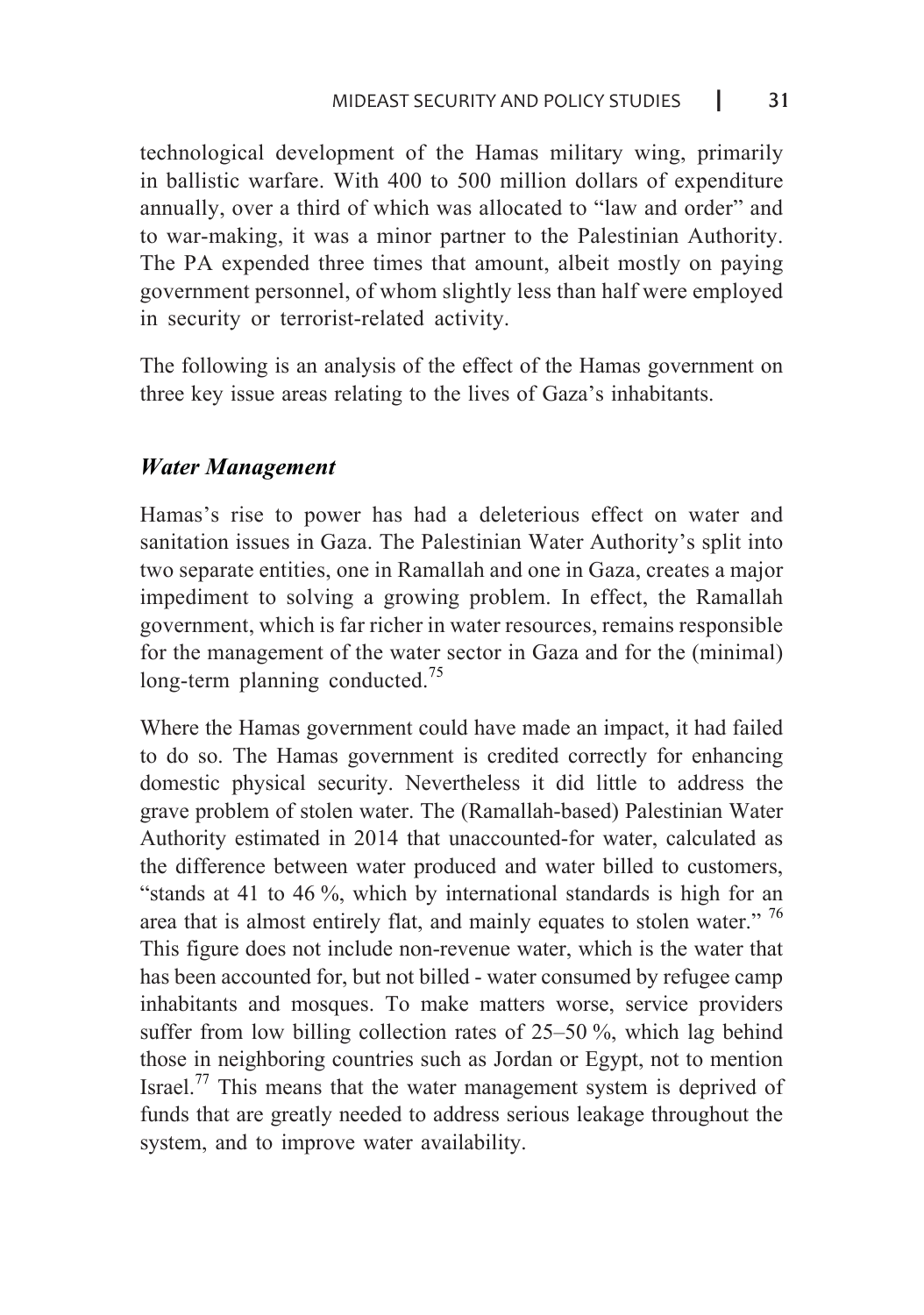This is just one more example of how the Hamas government is focused making, rather than on the welfare of Gaza's inhabitants. With a high almost exclusively on maintaining its political monopoly and on warpolice-to-citizen ratio, one would have expected the Hamas government to address the issue with greater firmness. Greater firmness is also required in order to cope with excessive and (according to Gaza law) illegal drilling: this drilling is contributing to the destruction of the Gaza aquifer, alongside other factors such as the growing population, and growing per capita consumption as part of the rise in the standard of living.<sup>78</sup>

# *Electricity*

To judge from the headlines in the local Gaza media, the provision of electricity remains one of the gravest problems facing Gaza's inhabitants. Yet things could have been very different. In 2002, at the height of the second intifada, Gaza's only power plant was completed. It was intended to provide the bulk of Gaza's electric needs, with a capacity of 140 MW. Israel, which had previously met all of Gaza's electrical needs, was to supplement the supply with an additional 90 MW.

Yet instead of the situation getting better, it deteriorated considerably. In October 2007, after a period of escalating rocket attacks, Israel declared Hamas-controlled Gaza a "hostile territory," and as a result began limiting the amount of industrial diesel the Palestinian Fuel Authority was allowed to transfer to  $Gaza.<sup>79</sup>$ 

At the end of 2009, the European Union (EU) stopped funding the purchase of industrial diesel for the power plant, after it became clear that Hamas was imposing taxes on a service that the European Community was funding. Previous efforts by Hamas to tax electrical power in 2007 were reportedly thwarted by the EU, which paid for the fuel for Gaza's power plant at the time. But by 2009, it was clear that Hamas was making a hefty profit on selling overpriced electricity to Gaza's population. A study in 2013 by a research group that monitors European Community aid found that the price of electricity produced in Gaza was four and seven times higher than electricity provided directly from Israel or Egypt (NIS 2.3 per kWh, as against NIS 0.56 for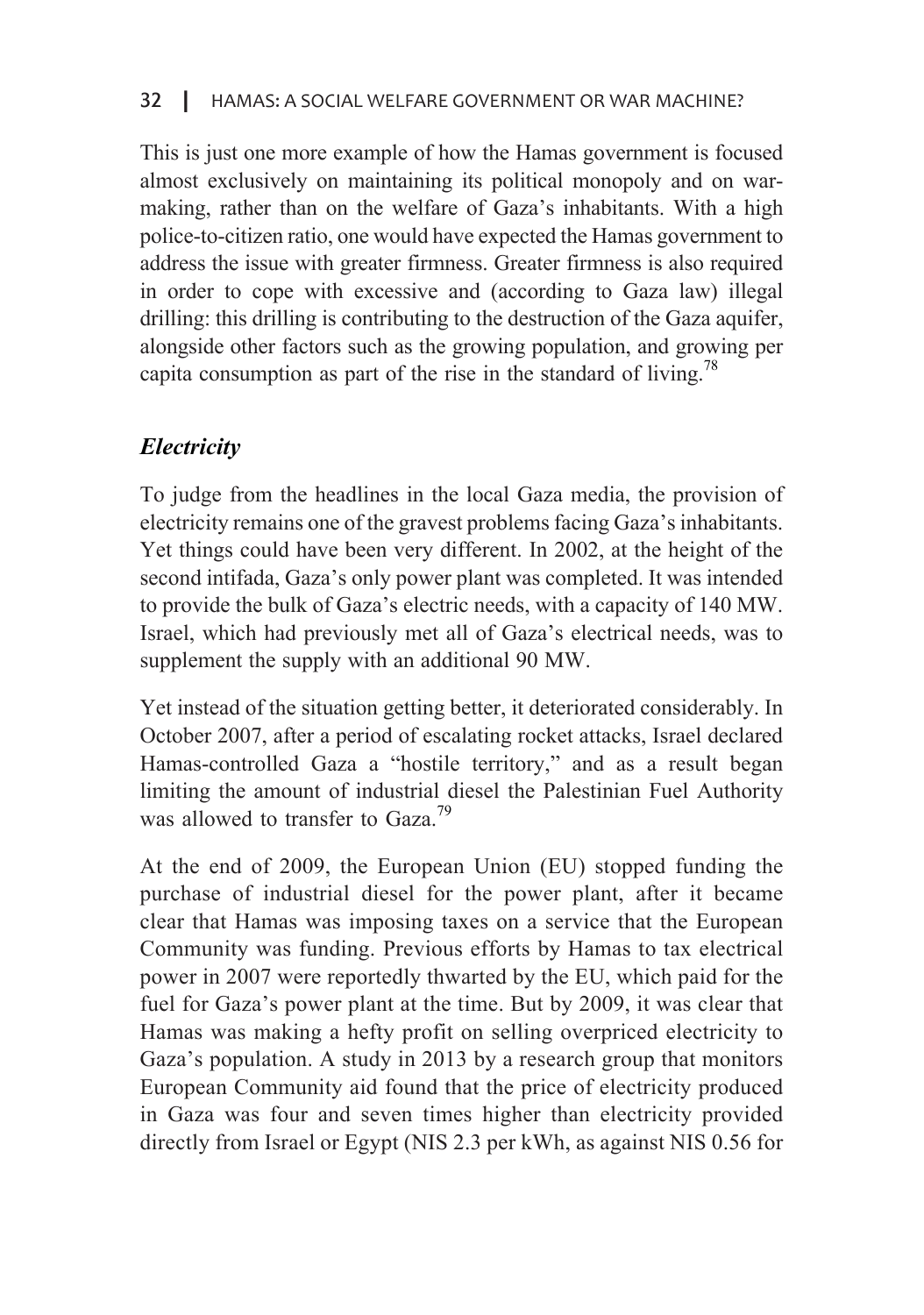Israeli electricity, and NIS  $0.32$  for Egyptian electricity).<sup>80</sup> In fairness to Hamas, its cash-raking at the consumers' expense was merely the continuation of a practice that was already in place when the PA ruled Gaza. At that time, the power plant was owned by a private firm closely linked to the Palestine Investment Fund, a Palestinian public investment fund established under the late Palestinian leader Yasser Arafat, Arafat's financial advisor at the time, Mohammed Rashid, was the PIF's director. Rashid subsequently fled to London, and was sentenced in absentia in Ramallah in June 2012 for corruption and misuse of public funds. Dor Alon, an Israeli firm that provided the fuel, is also accused of making exorbitant profits from the arrangement.

Wrangling between the Ramallah and Hamas governments over who was going to foot the bill no longer covered by the European community further reduced the amount of diesel entering the Gaza Strip. As the amount of diesel decreased, so did the hours during which electricity was provided to Gaza's inhabitants.

Hamas was also responsible for the next blow. Its attacks on the Nahal Oz fuel depot, intended to shift the source of oil import into Gaza from Israel to the tunnels from Egypt, resulted in the termination of the flow of diesel oil from Israel altogether in January 2011. At first, the negative impact was minor, related to the inferior quality of the fuel imported through the tunnels compared to the higher quality fuel that Gaza imported from Israel. But the situation became worse following the Egyptian destruction of the tunnels after al-Sisi's rise to power in July 2013.<sup>81</sup>

Overall, a 26 percent gap has emerged between Gaza's peak demand estimated at 280 MW - and its maximal electricity supply capacity of  $210$  MW (of which 120 MW is provided by Israel, 17 MW by Egypt, and 60-70 MW produced by the local power plant).<sup>82</sup> The shortfall results in electric shortages and blackouts lasting 35 to 40 hours weekly, with deleterious effects for health and educational institutions, agriculture, and water and sewage facilities, including the seepage of sewage into the coastal aquifer. The effects of the latter extend into Israel. Poor bill collection, estimated at 20 percent (which the "law and order" Hamas government should really have improved), suggests that the situation will deteriorate rather than get better.<sup>83</sup> The inability to provide sufficient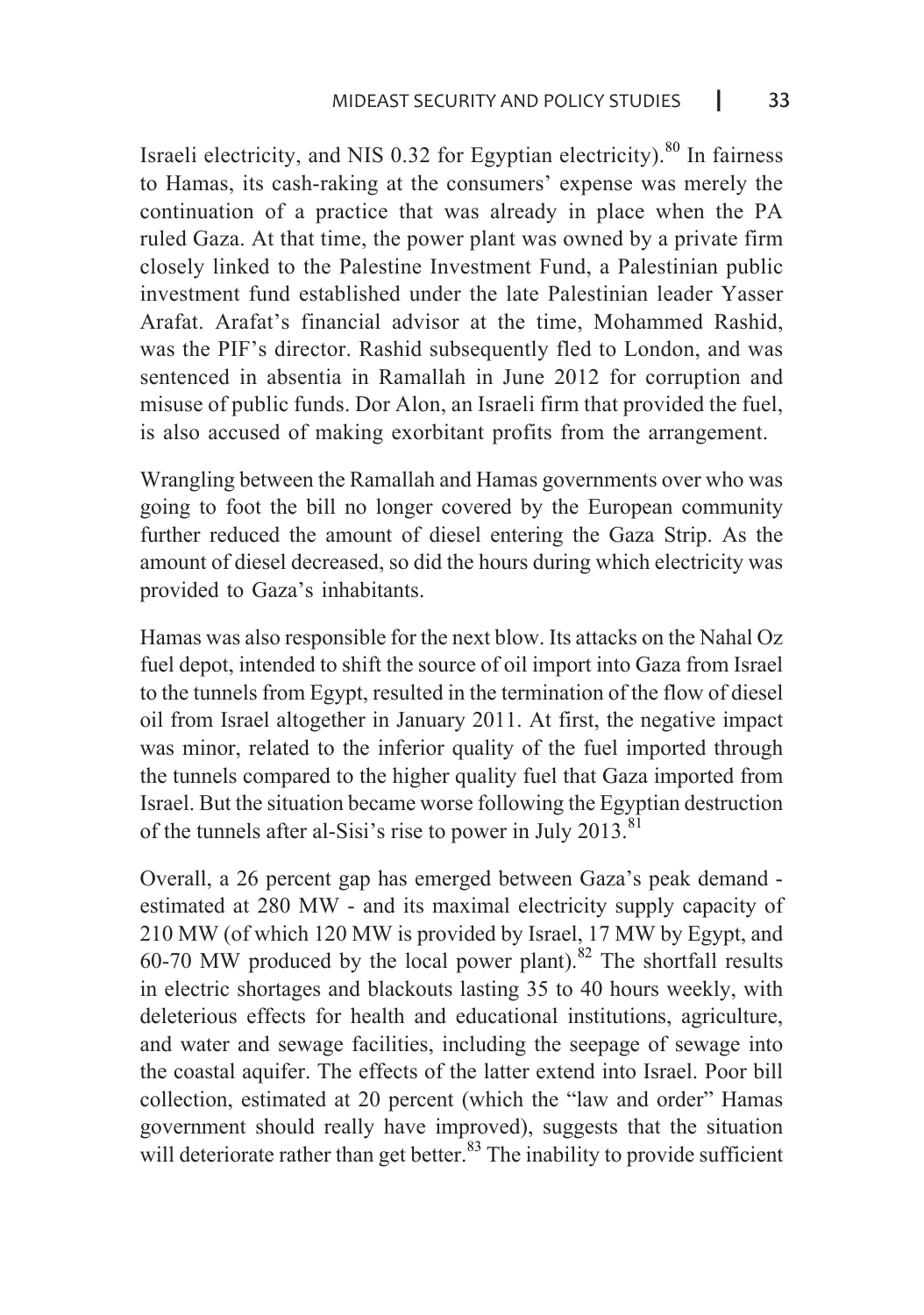#### HAMAS: A SOCIAL WELFARE GOVERNMENT OR WAR MACHINE?  $34$

electricity once again indicates that Hamas has primarily focused on political control and war-making, rather than on solving the electricity issue critical to the welfare of Gaza's inhabitants.

### *Sewage*

Water management, sewage treatment, and the provision of electricity are frequently interlocking issues whose interaction has considerable ecological and environmental effects, not only for the immediate location. but also for areas or political entities surrounding it. This is especially true of the very densely populated, and resource-poor, Gaza Strip. In such an environment, the management of sewage under the best of political circumstances would present a difficult task. The geopolitical situation that has developed in Gaza since the inception of the Palestinian Authority, and even more so under Hamas rule, has only made matters worse.

An analysis of what happened to Gaza's idle sewage plant, and of the ramifications of its closure, clearly illustrates both the interlocking relationship between these issues and the pernicious effects of politics for addressing them. The plant - the first regional sewage treatment plant of its kind in the Gaza Strip - was completed in 2013 at a cost of over \$80 million, provided by the World Bank and the international community.<sup>84</sup> Yet shortly after it was constructed, the plant suffered minor damage in Operation Protective Edge to the tune of 150,000 dollars. More serious was the lack of electricity needed to operate the plant.

The lack of electricity had nothing to do with physical or technical difficulties, but rather had its roots in financial and political problems. The PA is highly indebted to the Israel Electric Company for arrears in payments to the Jerusalem Electric Company, which supplies electricity to PA-administered areas, and for electricity that Israel provides to Gaza directly. The IEC, which presently subsidizes electricity to Gaza, is unprepared to increase supply (and therefore also the money owed it) to include the sewage purification plant. This is especially true following a recent Israeli High Court of Justice ruling that forbade Israel from paying off the debt to the IEC by debiting the VAT revenue it collects on imports consumed in the PA on behalf of the Ramallah government.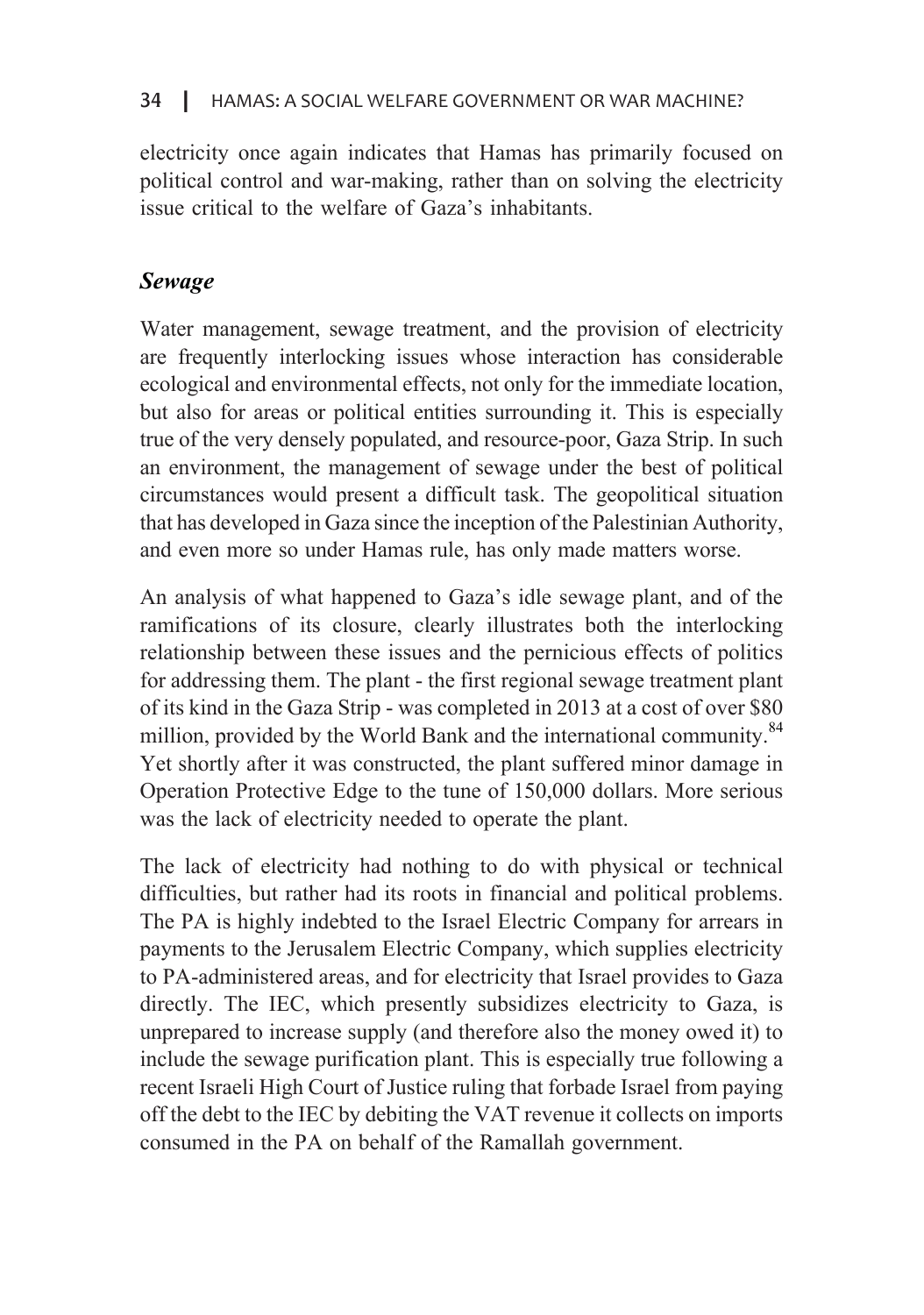The problem is also political. One of the reasons the PA failed to pay its debts was due to the refusal of the Hamas government to turn over revenue from electric billing to the Ramallah government; instead, it used these monies to fund Hamas's military wing.<sup>85</sup> The sewage problem, which also reduces the quantity of potable water available in Gaza, has become an issue contested within Israel itself, because of the adverse impact it has on nearby Israeli population centers, such as Ashkelon. The Israeli Water Authority has stated that there may have been a linkage between a recent outbreak of polio cases in Israel and the contamination caused by Gaza sewage effluence. A recent report described the gravity of the sewage management problem in Gaza, calling it "a critical, existential strategic problem of the first order for the State of Israel," due to the simple fact that epidemics do not recognize man-made borders.<sup>86</sup>

# THE HAMAS GOVERNMENT'S FISCAL COLLAPSE, THE **UNITY GOVERNMENT, AND WAR-MAKING**

At the end of 2013, the parliamentary organ of the Hamas and Gaza-based Palestinian Legislative Council published a 2014 budget that indicated that the Hamas government had every intention of continuing to rule Gaza. Yet just six months later, it agreed to the formation of a unity government in which Hamas politicians were excluded. This change in affairs raises the question: What transpired to force Hamas, at least in terms of civilian governance, to abdicate from its governing role?

Hamas's annual budget and expenditure figures for 2013 provide a clue to the answer. The Hamas government presented a budget for that year of 897 million dollars, against an expectation that local revenue would cover only a small portion of that  $-243$  million dollars (27.1 percent). In fact, incomes turned out to be even lower. Local revenue generated only 200 million dollars; while, against an expected budget of 897 million dollars, actual expenditures amounted to only 464 million. The gap between the proposed budget and actual expenditures most probably reflects the loss of Hamas revenue from taxing trade through the tunnels. $87$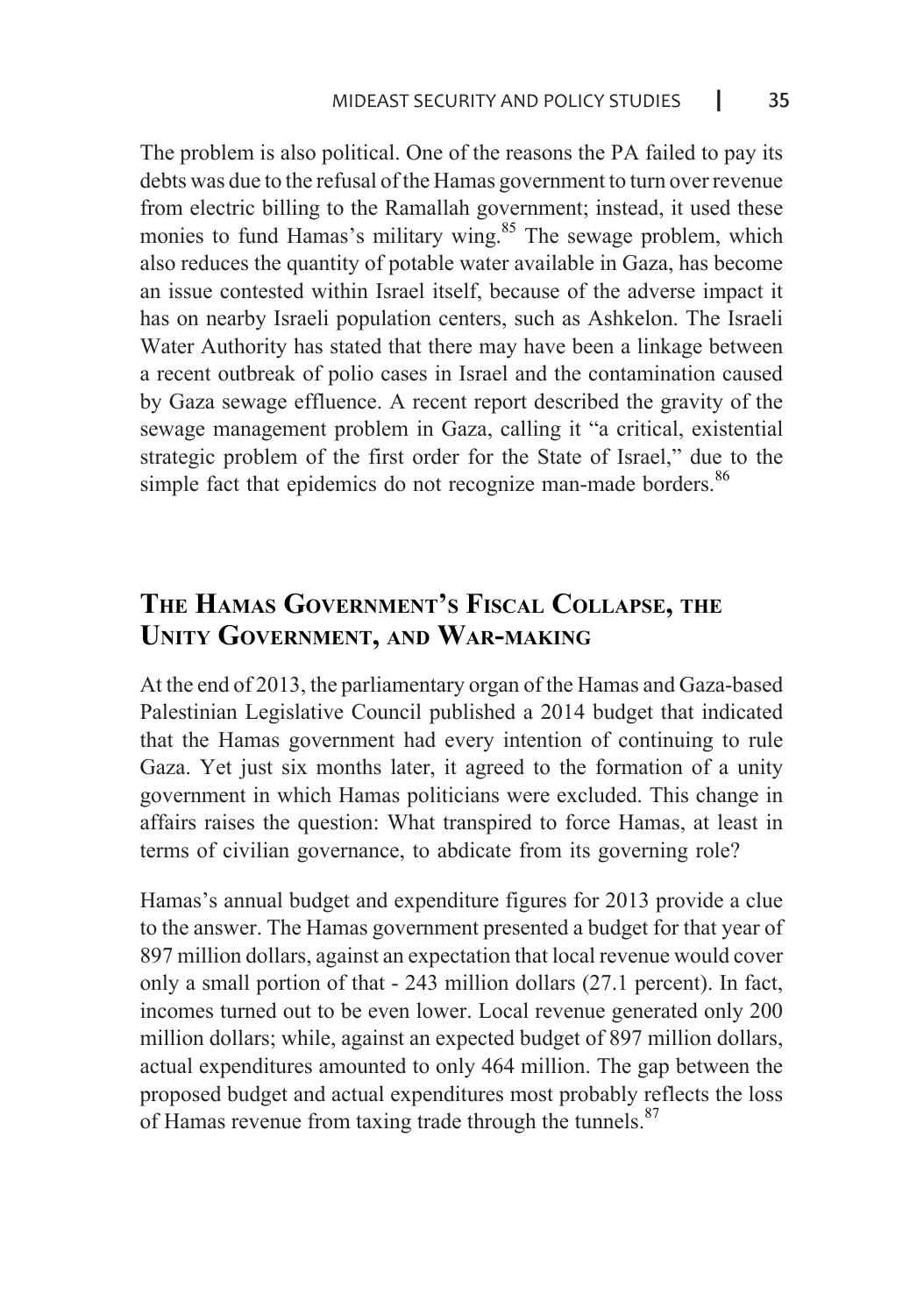The reason for the loss of the tunnel trade also became public knowledge. Egypt's government, under al-Sisi, saw Hamas as an organization that abetted terrorism in Sinai and elsewhere in Egypt, and it was resolved to close the tunnels in order both to prevent the flow of arms and fighters to terrorists in the Sinai Peninsula, and to hurt Hamas economically.<sup>88</sup> According to Harriet Sherwood and Hazem Balousha of the *Guardian*, by the end of August 2013 Egypt had closed down 80 percent of the 1,000 tunnels, which accounted for 40 percent of Hamas government revenue, or 200 million dollars.<sup>89</sup> Deprived of such revenue, and facing a reduction in aid from Iran, the Hamas government could no longer pay the 42,000 employees it had hired during its rule. According to the Hamas government expenditure figures, the cost of these salaries had amounted to 365 million dollars over the first nine months of 2013. The proposed 2014 budget reflected even more its inability to pay wages. It envisioned only 195 million dollars of revenue, as against expected payment of salaries amounting to 509 million dollars.  $\frac{90}{90}$  Thus Hamas hoped that the unity government dominated by Abbas' Palestinian Authority would foot the bill.

As in any such agreement, and certainly one between such bitter rivals as Hamas and Abbas' Palestinian Authority, it would only be natural for the incoming partner to demand considerable returns for footing these bills, particularly when the employees in question likely represented the hard-core support of Hamas.<sup>91</sup> Abbas, as part of a strategy for regaining control in Gaza, had specific demands, the most immediate of which was the return to their former posts of 70,000 Gazan employees on the PA payroll who had either refrained from working in their positions or were eased out. For some of the former security members, who form the overwhelming majority of the PA payroll in Gaza, he earmarked posts in the border control authority, which he hoped would revert to Fatah control.<sup>92</sup> Egypt fully shares this aim, and keeps the most important crossing at Rafah closed most of the time, as a means to pressure Hamas to relinquish control of the sole border crossing that links Gaza with Egypt and the outside world.<sup>93</sup> Abbas has also been unwilling to agree to pay the salaries of the 20,000 personnel employed in the Hamas-dominated Ministry of Interior, which constitutes its internal security apparatus and police; in the Hamas government budget for 2014, these salaries amounted to 209 million dollars.  $94$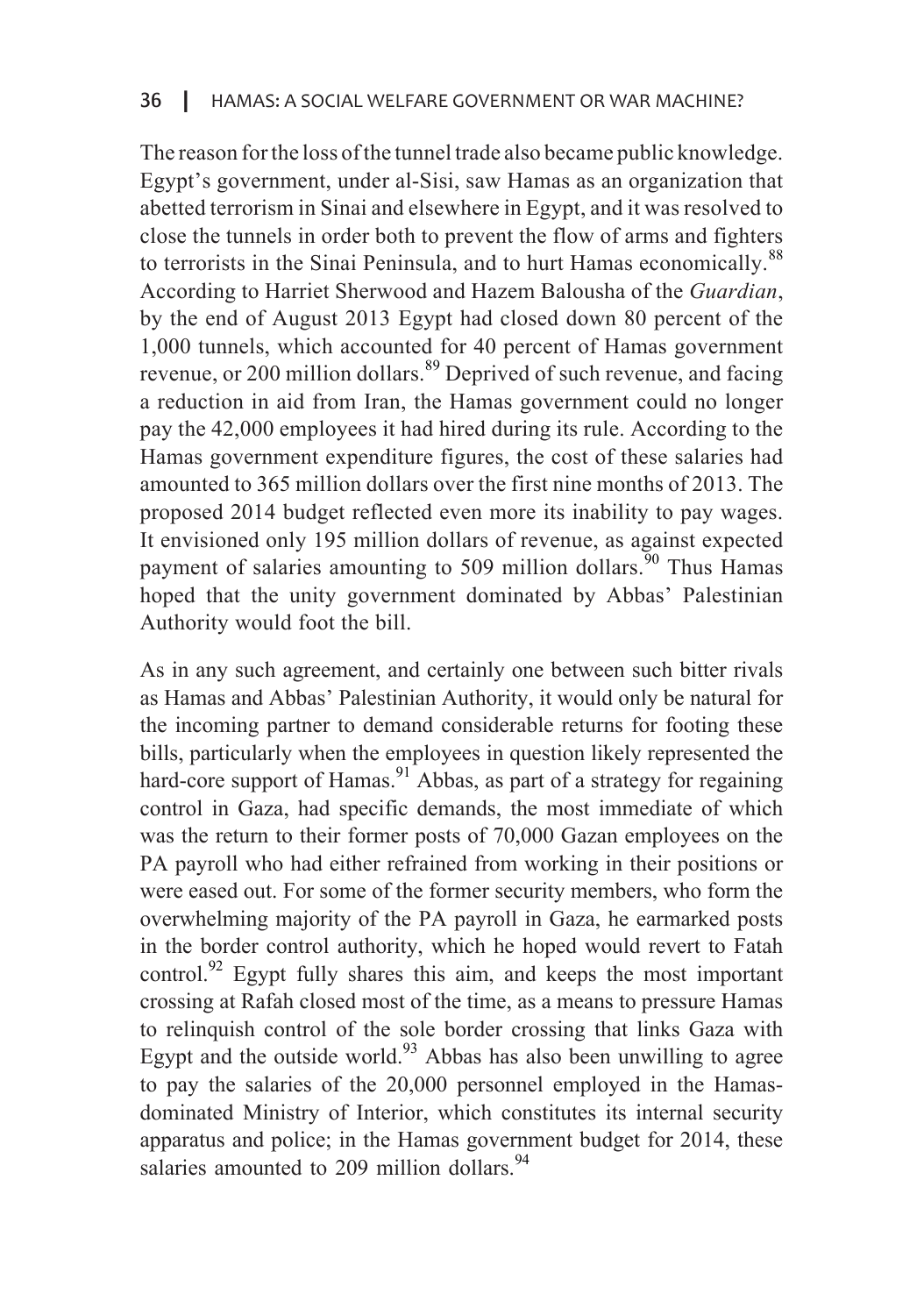It is not surprising, then, that the question of adding the  $42,000$ Hamas government employees to the PA payroll has become the most contentious issue between Hamas and the unity government headed by Rami Hamdallah, Abbas' prime-minister before the agreement.<sup>95</sup> While Hamas officials have denounced the failure of the government to meet its commitments, the employees themselves have reacted with work stoppages that are reminiscent of the response of PA employees soon after Hamas took over Gaza<sup>96</sup>

To maintain the support of these employees, many of whom one can assume form the hard-core of support for the organization, Hamas engineered a social solidarity tax law, through the Legislative Council it controls, that will allow the taxation of commercial enterprises, and will tax cosmetics, cigarettes, and fruit - regarded by Hamas officials at least as luxury items for most Gaza households.<sup>97</sup> Needless to say, the tax has aroused protest from both business circles and political groups, such as the Popular Front for the Liberation of Palestine, and has also provoked allegations that the proposed tax is already being implemented against the law.<sup>98</sup> Similarly, car dealerships are threatening to stop the import of cars after the Hamas-run Ministry of Transport decided to impose a 25 percent import tax on cars, notwithstanding the fact that this is low by regional standards (in Israel and Egypt it is close to 100 percent).<sup>99</sup>

Both measures reflect the extent to which the unity government is moribund, and indicate how pressing Hamas's financial needs are. Nevertheless, since the beginning of 2015 Hamas has increasingly been able to pay most of the salaries to its employees: whereas between November 2014 and mid-February 2015 it was only able to pay one full monthly salary, in addition to NIS 2,000 in two one-time supplements (representing roughly half a full salary), in the following three months salaries were paid in full, albeit in installments.<sup>100</sup> The organization's increased liquidity might be related to revenues from the increasing import traffic from Israel, as well as to the latterly-eased restrictions on imports from Israel, and to aid from Qatar.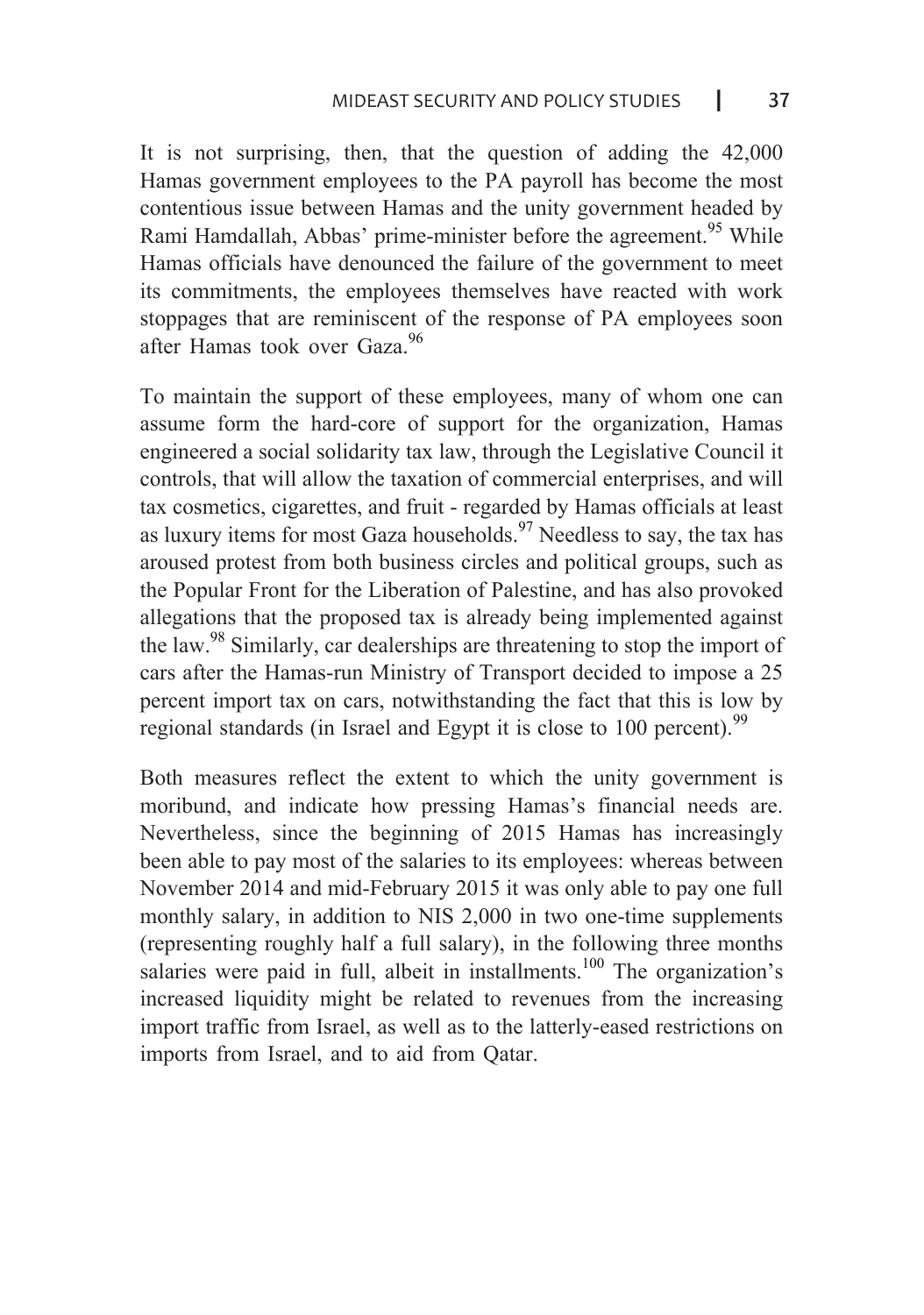# **CONCLUSION: INTERNATIONAL AID, MORAL HAZARD, AND HAMAS WAR-MAKING**

In economics, and increasingly in the field of international relations too, the concept of "moral hazard" is used to describe risky behavior whose costly consequences are borne by parties other than the actor responsible for them. The concept originated in the world of insurance, where it is used to describe, for example, the moral dilemma of the wide pool of responsible holders of car insurance who share in defraying the costs of a few reckless drivers. Frequently, international aid has a similar impact on reckless political actors. Thus, a study of the Balkans crisis in the late 1990s has shown how the EU and NATO commitment to protect civilian populations from outside powers had promoted the Kosovar rebellion against the state.<sup>101</sup> Unfortunately, the substantial costs caused to the civilian population in trying to suppress the rebellion far exceeded the commitments of the international guarantors to their protection.

This is exactly what happened in Gaza under seven years of Hamas rule, following its 2007 takeover of power from the Ramallah-based Palestinian Authority. It acted recklessly in engaging in three massive rounds of violence with Israel in the belief that international aid - much of it flowing through the conduit of the Ramallah-based Palestinian Authority - and free making inflicted on the Gaza population.<sup>102</sup> Hamas was wrong. The cost electricity provided by Israel would offset the grievous costs such warto the civilian population has been two-fold: civilians have suffered the consequences of Hamas's risky and violent behavior, while Hamas has focused on enacting violence instead of on good governance.

In June 2014 the organization decided to concede governance to a unity government (which did not include the Hamas leadership), only when it felt it was unable to finance the estimated  $42,000$  to  $51,000$  Hamas government employees who formed the hard core of its supporters. Its subsequent escalation of violence against Israel in a bid to force the Ramallah-based PA to finance these employees, which resulted in a major confrontation with tremendous costs in terms of lives and infrastructure in Gaza, demonstrated how little social welfare concerns for the population were part of its calculations.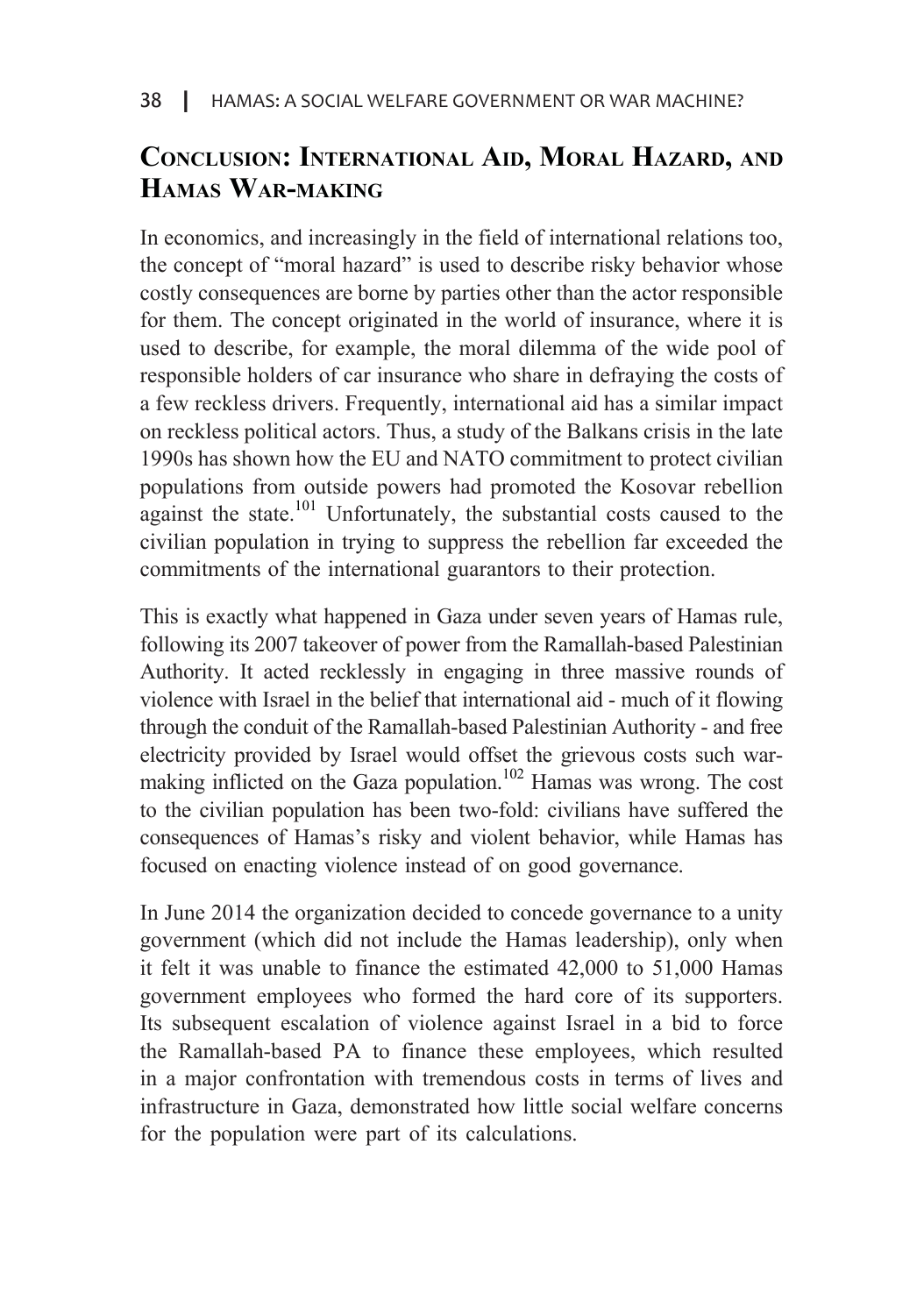The international community has pledged to rebuild Gaza as it did after previous rounds, thus laying the ground, paradoxically, for a further round of violence at little expense - and even at considerable profit - to Hamas. There is a risk that humanitarian aid, once again, will prolong confrontation rather than contribute to its end

The lesson is clear: in order to prevent moral hazard, and the exaction of great cost from Gaza's citizens, it is incumbent on the states that have provided international aid to bring pressure to bear on Hamas to stop its war-making. And even more significantly, these states should communicate these ideas both to their domestic audiences and to Gaza's citizens. International and domestic public opinion can thus be effectively engaged to compel Hamas to accept the broad guidelines of the Oslo process and Quartet road map, to recognize Israel, and to adopt the Oslo interim agreements as the basis for moving forward in a comprehensive peace process.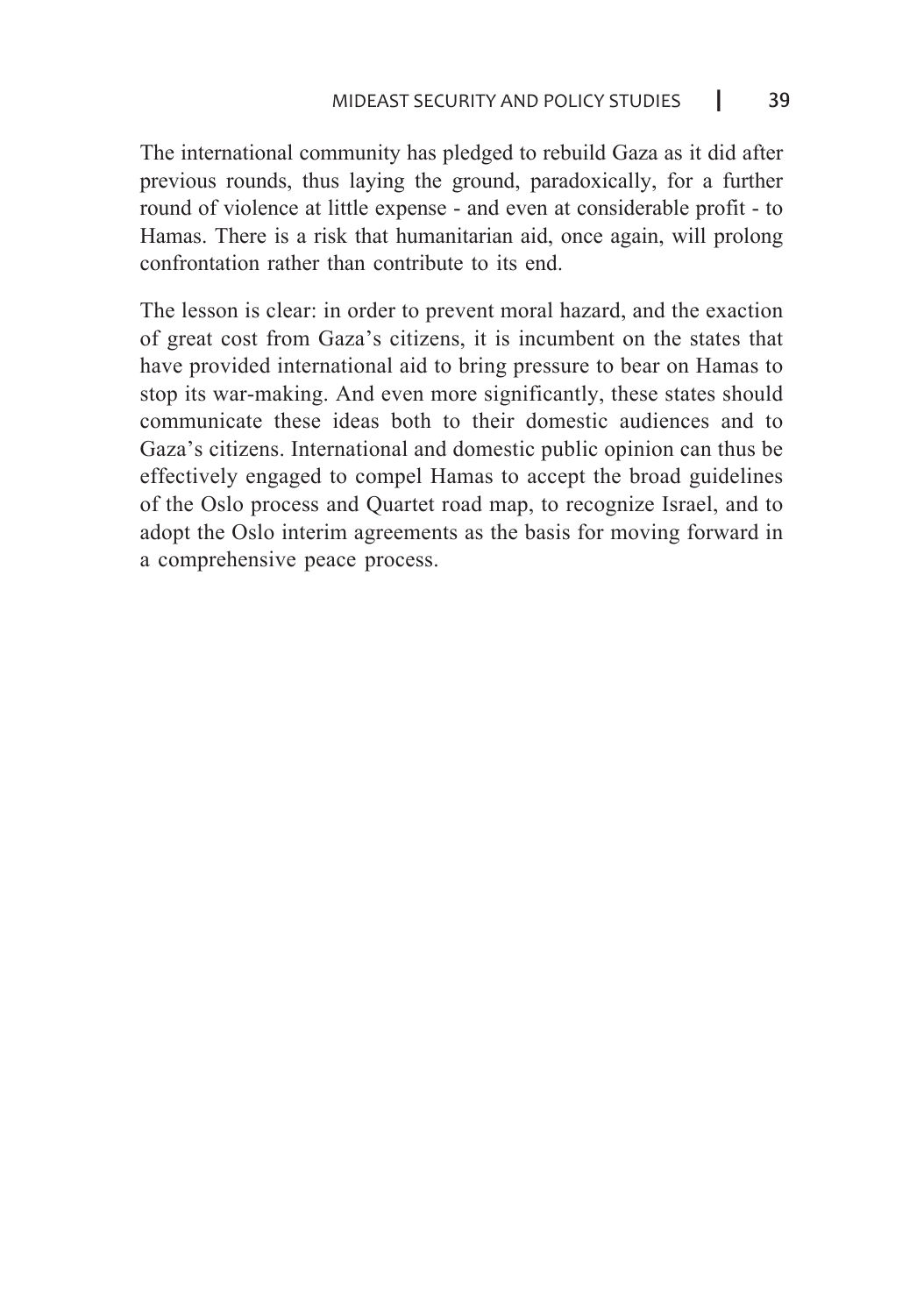# **NOTES**

- <sup>1</sup> See, for example, Glenn E. Robinson, "Hamas as a Social Movement," in Quintan Wiktorowicz (ed.), *Islamic Activism: A Social Movement Theory Approach*, p. 112, http://wiki.zirve.edu.tr/sandbox/groups/economicsandadministrativesciences/ wiki/e2959/attachments/ef3a4/Hamas%20as%20Social%20Movement.ndf: Sara Roy, "Hamas and the Transformation (s) of Political Islam in Palestine," pp. 13-15, http://carnegieendowment.org/pdf/files/2004-02-17-roy.pdf; Haim Malka, *<sup>\*</sup>Forcing Choices: Testing the Transformation of Hamas," Washington Ouarterly,* Vol. 28, No. 4, pp. 38-9, http://dx.doi.org/10.1162/0163660054798663.
- <sup>2</sup> Omar Shaban, "Hamas Budget a Small Step Toward Transparency: From Movement to Government," Al-Monitor, January 23, 2015, http://www.al-monitor. .com/pulse/originals/2013/01/hamas-budget-transparency.html#ixzz3f6zOHqOL.
- <sup>3</sup> Alex Mintz and Chi Huang, "Guns versus Butter: The Indirect Link," *American* Journal of Political Science, vol. 35, no. 3 (Aug., 1991), p. 738.
- <sup>4</sup> Mark Broude and Saadet Deger, "Defence, Innovation and Development: the Case of Israel," Journal of Innovation Economics & Management, no. 12 (2013), p. 57.
- <sup>5</sup> Gil Feiler, "Creating Jobs for Palestinians," *The Palestine-Israel Journal*, vol. 1, no. 1 (1999), http://www.pij.org/details.php?id=1099.
- <sup>6</sup> Israel Central Bureau of Statistics, *Statistical Abstract of Israel-1985* (No. 36), p. 724.
- <sup>7</sup> Joshua Angrist, "Short-run Demand for Palestinian Labor," *Journal of Labor Economics*, vol. 14, no. 3 (July 1996), p. 43, http://www.jstor.org/stable/ pdf/2535361.pdf?acceptTC=true.
- <sup>8</sup> *Labor Force Survey 1987*, no. 2, pp. 126, 127.
- Israeli Ministry of Foreign Affairs, "Suicide and Other Bombing Attacks in Israel Since the Declaration of Principles (Sept 1993)," http://mfa.gov.il/MFA/ ForeignPolicy/Terrorism/Palestinian/Pages/Suicide%20and%20Other%20 Bombing%20Attacks%20in%20Israel%20Since.aspx.
- <sup>10</sup> Wifag Adnan, "The Impact of Labor Mobility Restrictions on Social and Economic Welfare: the Case of the Blockade on Gaza," p. 17, http://www.sole-<br>jole.org/14124.pdf.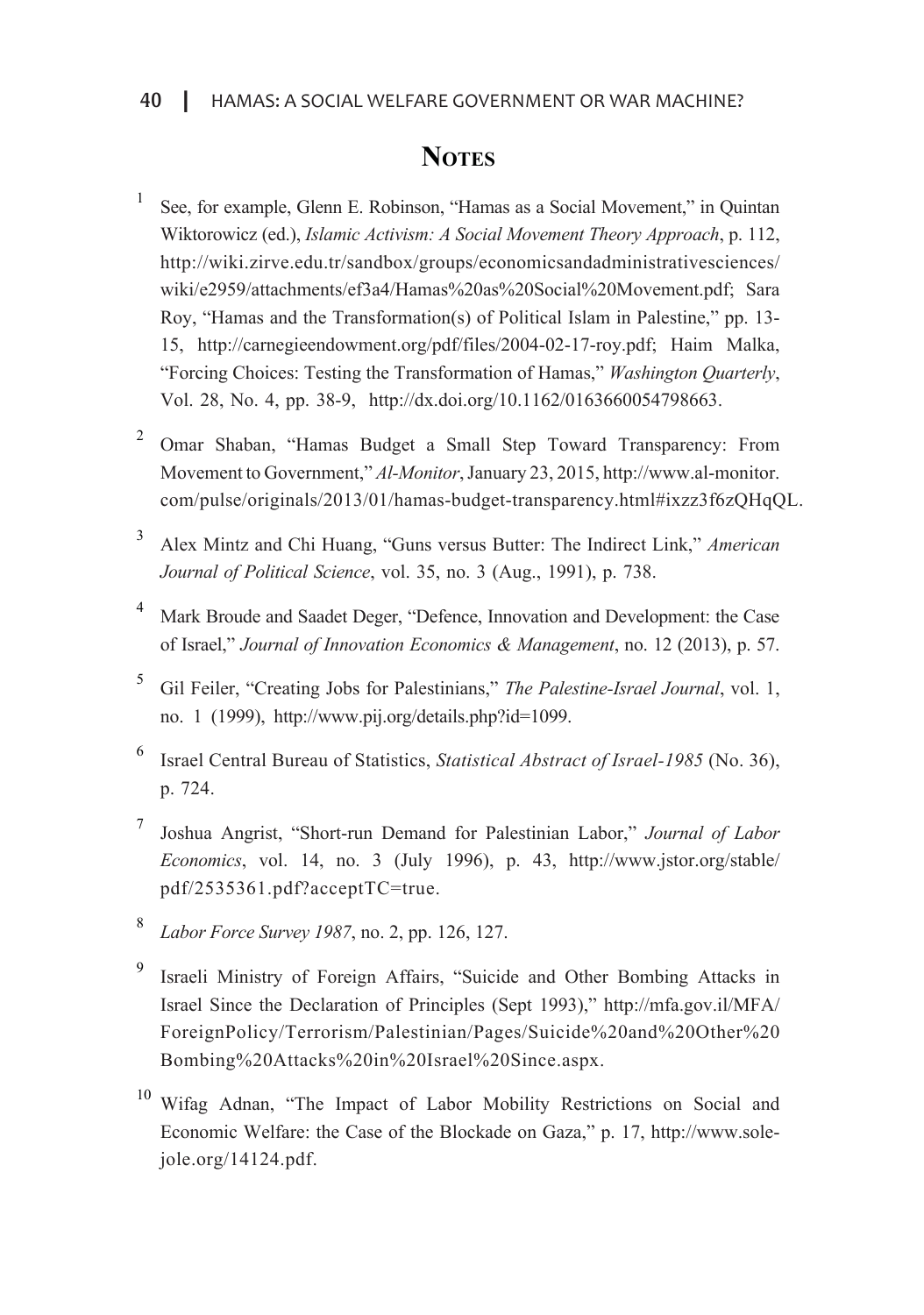- <sup>11</sup> Palestinian Central Bureau of Statistics, *Labor Force Survey 2005*, p.33, http:// www.pcbs.gov.ps/Downloads/book1250.pdf
- <sup>12</sup> Palestinian Central Bureau of Statistics, *Labor Force Survey Annual Report 2014*,  $p. 31$ , http://www.pcbs.gov.ps/Downloads/book2120.pdf.
- $13$  Adnan, "The Impact of Labor Mobility Restrictions,", p. 3.
- <sup>14</sup> "Life Expectancy at Birth," *The (CIA) World Factbook*, https://www.cia.gov/ library/publications/the-world-factbook/rankorder/2102rank.html.
- <sup>15</sup> "PA Security Men Suffer Serious Injuries," *Frontline*, July 13, 2003.
- <sup>16</sup> Wikipedia, "Maavar Karni," [in Hebrew], http://he.wikipedia.org/wiki/%D7%9E %D7%A2%D7%91%D7%A8 %D7%A7%D7%A8%D7%A0%D7%99.
- $17$  Amir Bohbot and Yaron Sason, "Two Dead in Penetration of Terrorists into the Karni Crossing," NRG, April 9, 2008.
- <sup>18</sup> Wikipedia, "Maavar Karni," [in Hebrew], http://he.wikipedia.org/wiki/%D7%9E %D7%A2%D7%91%D7%A8 %D7%A7%D7%A8%D7%A0%D7%99.
- $19$  "Backgrounder: The Rafah Crossing and Restrictions on Cross-Border Movement for Gaza Palestinians." *CAMERA*, October 22, 2008, http://www.camera.org/index.asp.
- <sup>20</sup> Hillel Frisch, The Palestinian Military: Between Militias and Armies, 2008  $(London: Routledge)$ , p. 161.
- <sup>21</sup> Harriet Sherwood and Hazem Balousha, "Palestinians in Gaza Feel the Effect as Smuggling Tunnels Close," *Guardian*, July 19, 2013, http://www.theguardian. com/world/2013/jul/19/palestinians-gaza-city-smuggling-tunnels.
- <sup>22</sup> Nicolas Pelham, "Diary: How to Get By in Gaza," *London Review of Books*, vol. 31, no. 20, October 22, 2009, http://www.lrb.co.uk/v31/n20/nicolas-pelham/diary.
- <sup>23</sup> Tharwat Afifi and Ayman Abou Zeid, "Sharm el-Sheikh is Experiencing a Stifling Fuel Crisis," Al-Monitor, July 23, 2012, http://www.al-monitor.com/pulse/ar/ business/2012/07/a-worsening-fuel-crisis-in-the-s.html#ixzz3aTfoSR4u.
- $24$  Are Hovdenak (ed.), "The Public Services under Hamas in Gaza: Islamic Revolution or Crisis Management?" *Peace Research Institute, Oslo, PRIO Report* 3, 2010, p. 21, http://file.prio.no/Publication files/Prio/The Public Services under Hamas in Gaza.pdf.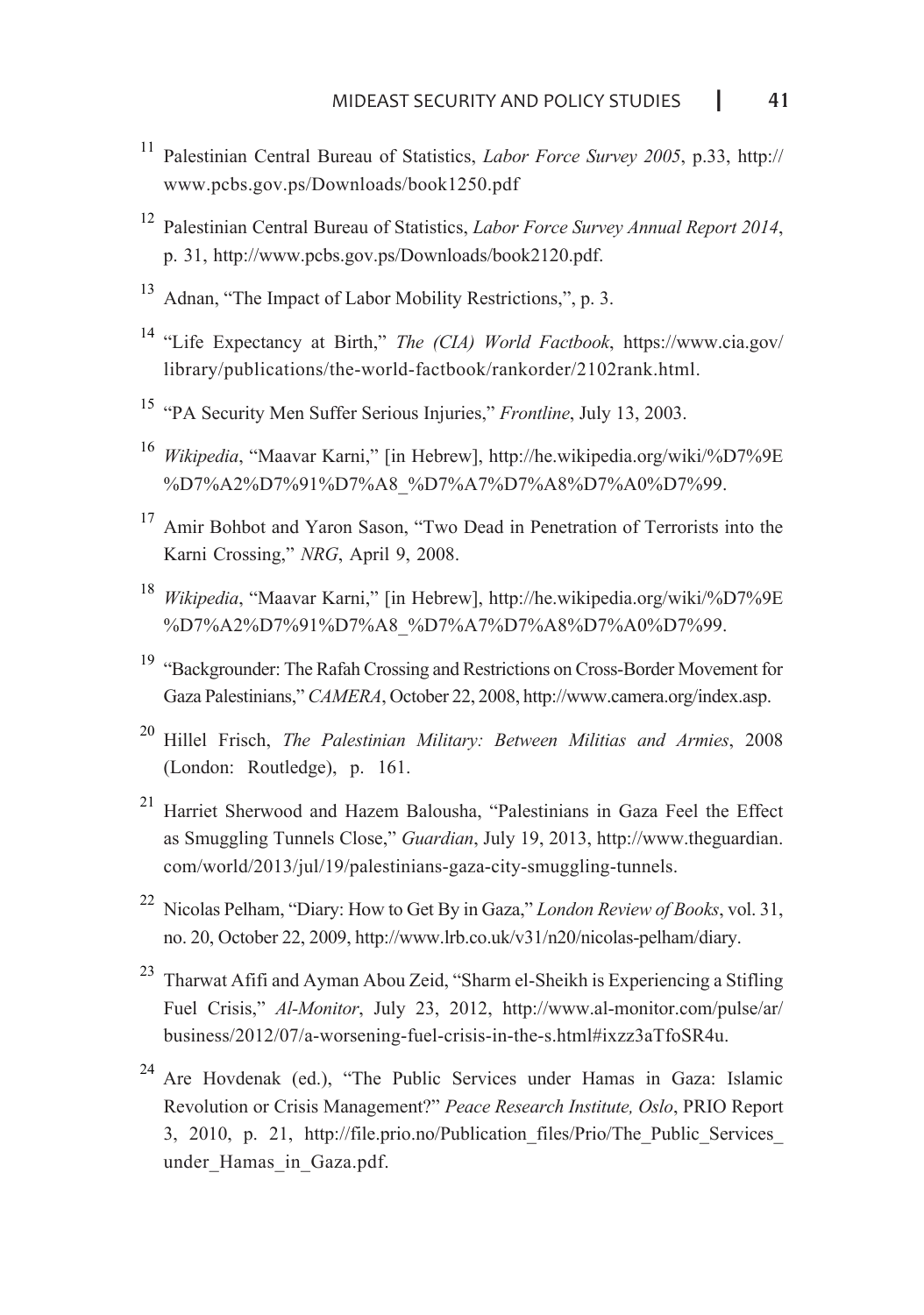- $25$  Hovdenak (ed.), p. 26.
- $^{26}$  Hovdenak (ed.), p.11.
- $27$  Hovdenak (ed.), p. 12.

<sup>28</sup> "Bsisu: Al-Rawatib fi Maw'idiha waTas'a li-Tawfir Dufa'at li-Muwazifei Hamas," Al-Quds, August 30, 2014; Elhanan Miller, "Unpaid Salaries of Thousands of Hamas Employees Could 'Detonate' Reconciliation Understandings, Warns Gaza Official," *Times of Israel*, September 29, 2014. The (Hamas) Assistant Minister of Finance, Yusuf al-Kiali, cites 23,600 civilian employees in an announcement on the Ministry's official site on November 3, 2014. Assuming that the number of total employees hired by the Hamas government stood at 42,000, this would mean that hired personnel in the Ministry of Security and military personnel amounts to 18,400. See, "Al-Malia: Sarf al-Rawatib li 23,600 Muwazif Madani," http://www.mof.gov.ps/2014- ,However .أخبار-الوزارة537-/المالية-صرف-الرواتب-لـ23600-موظف-مــدين04-23-09-37-13/ Rami Nasrallah, the prime minister of the Unity Government, cited different figures in a lengthy interview conducted by the London-based *Asharq al-Awsat*. He claims that Hamas government employees number 54,000 of which 31,400 are "military". See. "Al-Hamadallah: Hukumati Lam Tafshal waLaw Waqafat Hamas 'Ala Khutati li-Qata'na Shawtan fil-Musalaha," Asharq al-Awsat, July 13, 2015, http://aawsat.com/home/article/406056/.

- <sup>29</sup> Yezid Savigh, "'We Serve the People': Hamas Policing in Gaza," Brandeis University Crown Center for Middle East Studies Crown Paper, April 5, 2011, p. 32. http://www.brandeis.edu/crown/publications/cp/CP5.pdf.
- $30$  Sayigh, "We Serve the People," p. 106.
- <sup>31</sup> Khalid Kraizim, "Gaza Crime, Murder Rate on Rise," Al-Monitor, June 7, 2013, http://www.al-monitor.com/pulse/originals/2013/06/gaza-crime-rate-murder-<br>arson.html#ixzz3Z472WrRl.
- <sup>32</sup> Freedom House, "Gaza Strip," *Freedom in the World 2015*, https://freedomhouse. .erg/report/freedom-world/2015/gaza-strip#.VVx9X7eJiVM.
- <sup>33</sup> For a more detailed account of the elections, see my *The Palestinian Military*: Between Militias and Armies, pp. 149-152.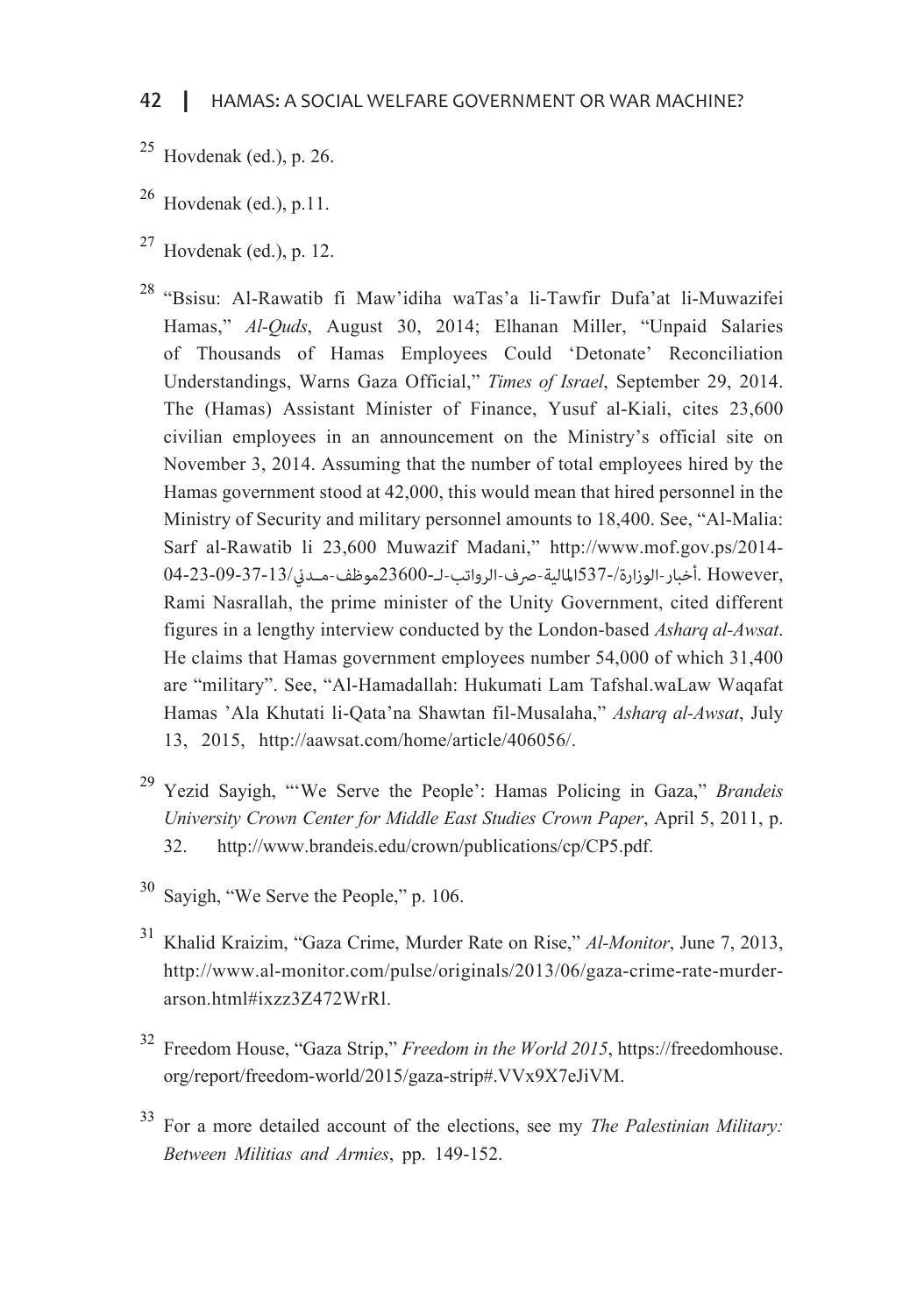- <sup>34</sup> For a detailed account of the establishment of the Executive Force and its political implications, see my *The Palestinian Military*, chapter nine.
- $35$  Hovdenak (ed.), p. 21
- $36$  Hovdenak (ed.), p. 13.
- $37$  Hazem Balousha, "Gazans Alarmed by Draft Law Including Islamic Punishments." *Al-Monitor*, May 10, 2013, http://www.al-monitor. com/pulse/fr/originals/2013/05/islamic-penal-code-proposed-gaza. html#ixzz3bzRjbi6E. The four laws ratified in 2006 represented the last legislation passed by the Fatah-dominated Palestinian Legislative Council. See the section "Al-Qawnin al-Muqarra-fil-Majlis" in the official website of the Ramallah-based PLC, http://www.pal-plc.org/ar page.aspx?id= $vSY$ 909a82802511avSY909.
- <sup>38</sup> See Richard S. Conley and Marija A. Bekafigo, "'No Irish Need Apply': Veto Players and Legislative Productivity in the Republic of Ireland, 1949-2000." Comparative Political Studies, vol. 43 (2010), p.103.
- $39$  Hovdenak (ed.), p. 13.
- Sherwood and Balousha, 2013.
- <sup>41</sup> Palestinian Legislative Council, "Complaints, Feedback," *PLC website*, http:// www.plc.gov.ps/ar/ComplaintsFeedback.aspx.
- <sup>42</sup> Hani Albasoos, "Case Study I: The Judicial Sector," in Hovdenak (ed.), p. 59.
- $43$  Hovdenak (ed.), p. 13.
- Sayigh, "Serving the People ...," p.3.
- <sup>45</sup> "Al-Malia" Tu'aqid: 47 bil-Mi'a min al-Muwazana Tadhhab li-Salih Ghazza," Al-*Quds*, January 5, 2014.
- $46$  Ibid.
- $47$  The official report assessing the PA's needs after the 2014 summer confrontation presents a slightly different percentage of total PA expenditures allocated to Gaza: 48 per cent, three per cent of which is covered by tax revenue from Gaza residents. See "Rebuilding Hope: The Government of Palestine's Report to the Ad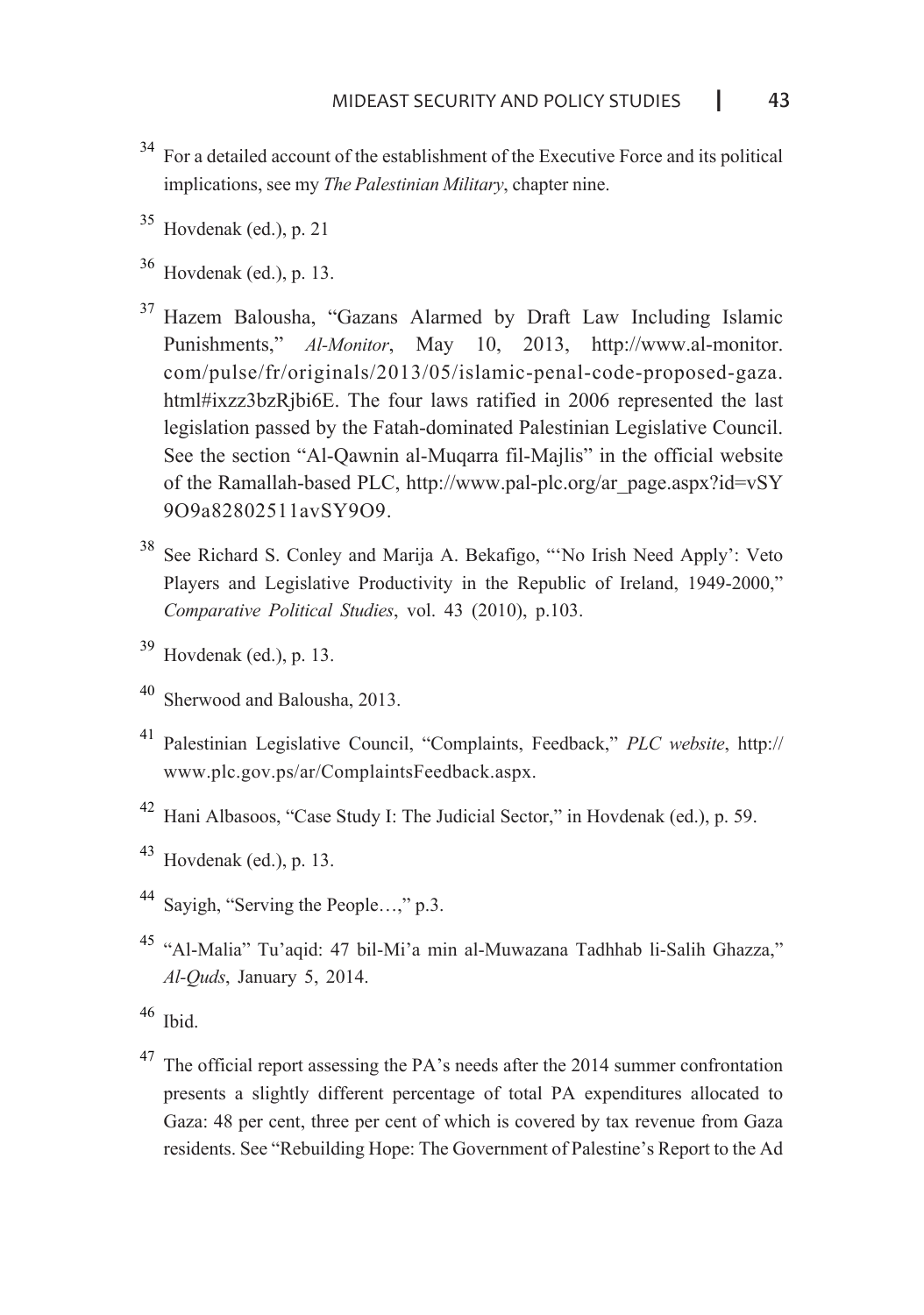#### HAMAS: A SOCIAL WELFARE GOVERNMENT OR WAR MACHINE? I <sup>44</sup>

Hoc Liaison Committee," September 22, 2014, New York, pp. 4, 34, http://www. mopad.pna.ps/en/images/PDFs/inner%20pages3.pdf.

- <sup>48</sup> "Bsisu: Al-Rawatib fi Maw'idiha waTas'a li-Tawfir Dufa'at li-Muwazifei Hamas." *Al-Ouds.* August 30, 2014. http://www.alquds.com/news/article/view/ id/521742he.
- *Al-Barlaman, no.* 161, April 30, 2015, p.2, http://www.plc.gov.ps/img/Magazine/ ndf file/5d91d29c-d375-422f-b768-b07a3596a560.ndf.
- $50$  Hovdenak (ed.), p. 18.
- Azmat," *Kofiapress*, December 30, 2013, http://kofiapress.net/main/news/18432. <sup>51</sup> "Muwazanat Hukumat Hamas ...bayna Ghiab Masadir al-Tamwil wa-Tafaqum al-
- <sup>52</sup> *Al-Barlaman, no.* 130, January 2, 2014, p.4, http://www.plc.gov.ps/img/Magazine/ pdf file/cb62d9e3-a5cf-4eab-a6bf-6d107fbcaaec.pdf.
- <sup>53</sup> Mohammed Hassana and Magda Kandilb, "Government Spending Decomposition: Priorities toward Anchoring Higher Growth," *Middle East Development Journal*, vol. 6, no. 2 (2014), pp. 232-254.
- <sup>54</sup> Hani Albasoos, "Case Study I: The Judicial Sector," in Hovdenak (ed.), p.32.
- $55$  Hovdenak (ed.), p 41.
- <sup>56</sup> *Wikipedia*, "Palestinian rocket attacks on Israel," https://en.wikipedia.org/wiki/ Palestinian rocket attacks on Israel.
- <sup>57</sup> Wikipedia. "Casualties of the Gaza War (2008–09)," http://en.wikipedia.org/wiki/ Casualties of the Gaza War (2008%E2%80%9309).
- <sup>58</sup> Wikipedia, "2014 Israel-Gaza conflict," http://en.wikipedia.org/wiki/2014 Israel%E2%80%93Gaza conflict#Casualties and losses.
- <sup>59</sup> Wikipedia, "Operation Pillar of Defense," http://en.wikipedia.org/wiki/Operation Pillar of Defense#Palestinian casualties.
- <sup>60</sup> See Lami Khatir. "Halat Istinzaf." *Felesteen*, June 8, 2015, http://felesteen.ps/ .html.حالة-اســتنزاف/140450/news/details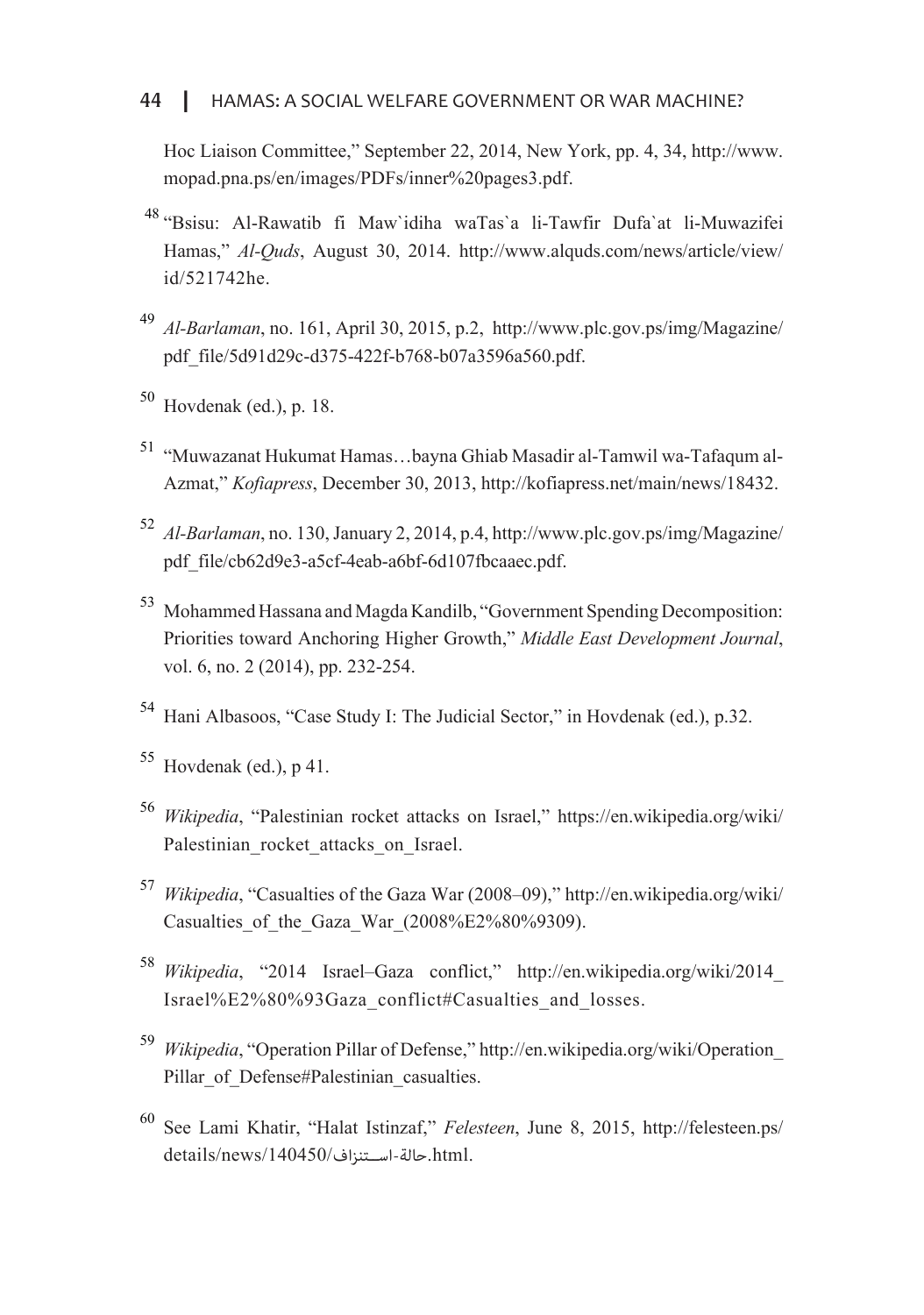- $61$  See remarks of Abu al-'Ina al-Ansari, a Salafi leader, in "Qiyadi Salafi lil-"Quds": Nahna fi Hall min al-Tahdiya wa-Itlaq al-Sawarikh Dar'un lil-Fitna," Al-Ouds, June 6, 2015, http://www.alquds.com/news/article/view/id/560868.
- <sup>62</sup> Laura Dean, "Why the Gaza Aid Conference was Mostly a Charade" *Salon*, October 18. 2014. http://www.salon.com/2014/10/18/why the gaza aid October 18, 2014, http://www.salon.com/2014/10/18/why the gaza aid conference was mostly a charade partner/.
- <sup>63</sup> "Paris Conference Pledges \$7.4B in Palestinian Aid," CBC News' December 17, 2007, http://www.cbc.ca/news/world/paris-conference-pledges-7-4b-in-<br>palestinian-aid-1.664129.
- $64$  http://www.globalhumanitarianassistance.org/countryprofile/palestineopt.
- $65$  "One Year After Report: Gaza Early Recovery and Reconstruction Needs Assessment." in *United Nations Development Programme / Programme of Assistance to the Palestinian People, 2010, http://www.undp.ps/en/newsroom/* publications/pdf/other/gazaoneyear.pdf.
- <sup>66</sup> "Rebuilding Hope: The Government of Palestine's Report to the Ad Hoc Liaison Committee," Ministry of Planning and Development, September 22, 2014, New York, p. 15, http://www.mopad.pna.ps/en/images/PDFs/inner%20pages3. pdf. Muhammad Shatayyeh of PEDCAR gave a previous estimate of 7.8 billion dollars. See, Noah Browning, "Palestinians Put Gaza Reconstruction Cost at \$7.8 billion," Reuters, September 4, 2014, http://www.reuters.com/article/2014/09/04/ us-mideast-gaza-reconstruction-idUSKBN0GZ1N720140904.
- $^{67}$  "Donors pledge \$5.4bn for Palestinians at Cairo Summit," BBC News, October 12, 2014, http://www.bbc.com/news/world-middle-east-29586636.
- <sup>68</sup> Annie Slemrod. "Only Five Percent of Pledged Aid Reaches Gaza," Palestine Chronicle, February 18, 2015, http://www.palestinechronicle.com/only-five-<br>percent-of-pledged-aid-reaches-gaza/.
- $69$  "In The Aftermath of Operation Protective Edge, International Donors Pledged Billions of Dollars In Aid to Help Rebuild Gaza," Jerusalem Post, April 13, 2015, http://www.jpost.com/Arab-Israeli-Conflict/International-donors-fail-to-deliver-<br>promised-aid-to-Gaza-396897.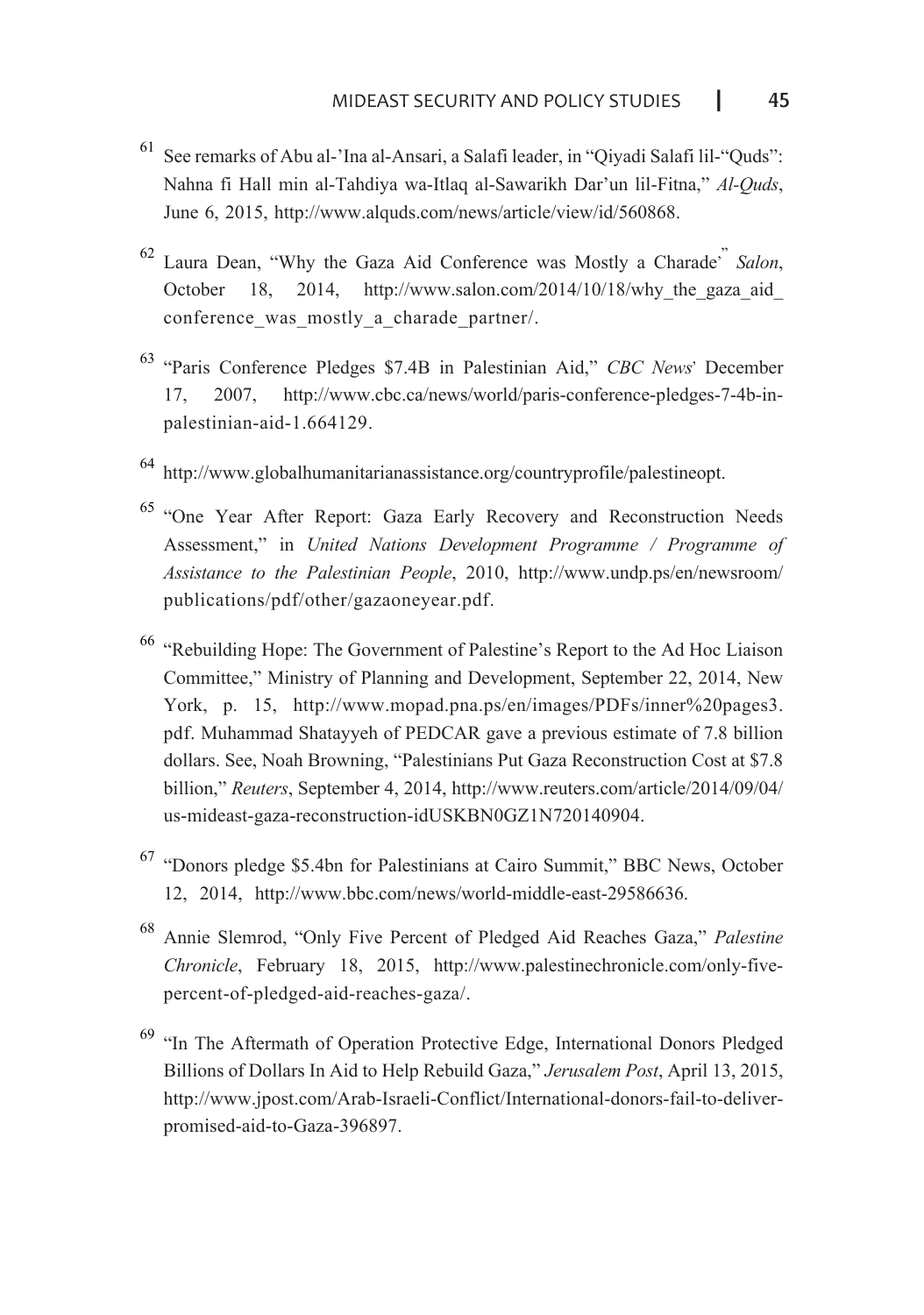#### HAMAS: A SOCIAL WELFARE GOVERNMENT OR WAR MACHINE? 46

- <sup>70</sup> Global Humanitarian Assistance, "West Bank and Gaza Strip," http://www. globalhumanitarianassistance.org/countryprofile/palestineopt.
- $171$  Atif 'Udwan, "Sunduq al-Hath al-Thamin lil-Sulta al-Filastiniyya wal-Ahira Tudir Shariha." *Al-Hadath.* no. 35, March 24, 2015, http://www.alhadath.ps/ article.php?id=cc1cfey13376766Ycc1cfe.

 $72$  Thid.

- <sup>73</sup> Shaban, "Hamas Budget a Small Step Toward Transparency."
- <sup>74</sup> International Monetary Fund, "West Bank and Gaza Report to the Ad Hoc Liaison Committee." International Monetary Report, September 12, 2014, p. 5, https:// www.imf.org/external/country/WBG/RR/2014/091214.pdf.
- <sup>75</sup> Water Diplomacy AquaPedia Case Study Database, "Gaza Strip Water Management." https://aquapedia.waterdiplomacy.org/wiki/index.php?title=Gaza Strip Water Management.
- $76$  Ibid.
- $^{77}$  Ibid
- <sup>78</sup> Hazem Balousha, "Gaza on Brink of Water Crisis," *Al-Monitor*, March 20, 2013, http://www.al-monitor.com/pulse/iw/originals/2013/03/gaza-water-crisis.html#.
- *Gisha* Legal Center for Freedom of Movement. "Gaza Power Plant" *Gisha* website, http://gisha.org/gazzamap/395.
- <sup>80</sup> Cecilia Ferrara and Assia Rabinowitz, "Gaza's Gas: EU millions Up in Smoke," *EU Observer*, April 24, 2013. https://euobserver.com/investigations/119824.
- <sup>81</sup> "Mas'ul Isra'ili: Misr Tusa'idu Isra'il fi Hadam al-Anfaq," Felesteen, June 8, مسبة ول-إسرائيلي-مصر-تس اعد-إسرائيل-في-/2015, http://felesteen.ps/details/news/140405 .html.هدم-الأنفاق
- <sup>82</sup> Hanni Manor, "Israel's Supply of Electricity to Gaza: No Act of Generosity," *Al-Monitor*, July 14, 2014, http://www.al-monitor.com/pulse/security/2014/07/ electricity-gaza-protective-edge-idf-humanitarian-crisis.html#ixzz3bKV6WwT3.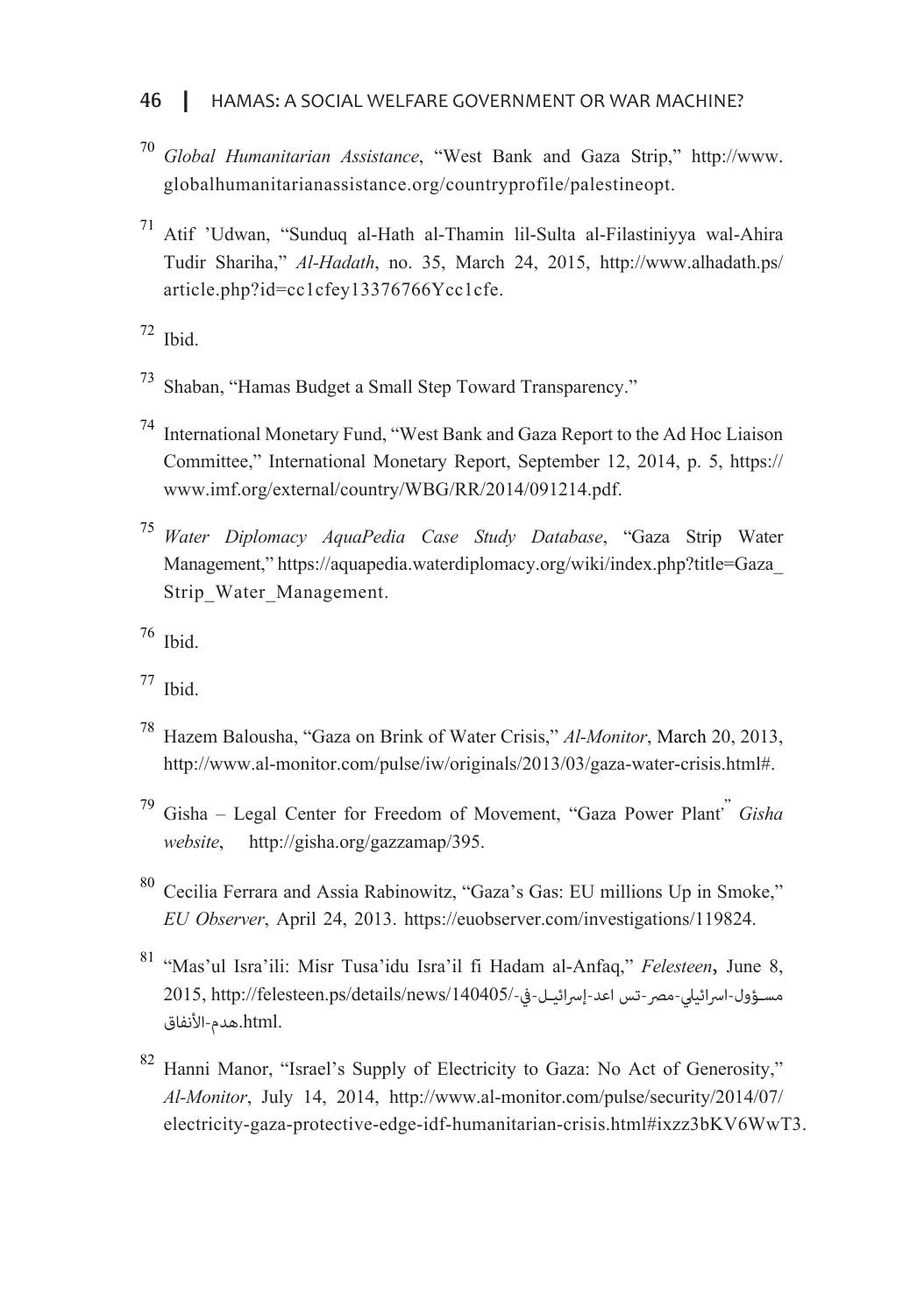- <sup>83</sup> Gisha Legal Center for Freedom of Movement, "Gaza Power Plant<sup>"</sup> Gisha website, http://gisha.org/gazzamap/395.
- <sup>84</sup> Hedy Cohen, "Inoperative Gaza Sewage Plant Endangers Ashkelon," Globes, December 3, 2014, http://www.globes.co.il/en/article-inoperative-gaza-sewage-<br>purification-plant-endangers-ashkelon-1000990659.
- <sup>85</sup> "Khalaf bayna al-Malia wa-Hai'at al-Batrul Ya'iq <sup>Dukhul</sup> Wuqud Karuba'a Ghazza," خلاف-بــني/126914/-news/details/ps.felesteen://http 2014. 9, November ,*Felesteen* divide Fatah-Hamas,Stack Liam; html.المالية-وهيئة-البترول-يعيق-دخول-وقود-كهرباء-غــزة turns the lights out on Gazans; csmonitor, October  $28$ ,  $2010$ .
- 86 Cohen. "Inoperative Gaza Sewage Plant Endangers Ashkelon."
- <sup>87</sup> *Al-Barlaman, no.* 130, January 2, 2014, p.4, http://www.plc.gov.ps/img/Magazine/ pdf.file/cb62d9e3-a5cf-4eab-a6bf-6d107fbcaaec.pdf.
- *Dr. Ibrahim Abrash,* "Al Gazza Muqbila 'ala al-Infijar bil-Fi'l?" *Arabic Media Intenet*  $Network$ , June 6, 2015, http://www.amin.org/articles.php?t=opinion&id=26842.
- Sherwood and Balousha 2013.
- *Al-Barlaman, no.* 130, January 2, 2014, p.4, http://www.plc.gov.ps/img/Magazine/ pdf file/cb62d9e3-a5cf-4eab-a6bf-6d107fbcaaec.pdf.
- $91$  Khaled Elgindy, "Palestinian Political Crisis Deepens with Collapse of Unity Government," Al-Jazeera, June 19, 2015, http://america.aljazeera.com/ articles/2015/6/19/palestinian-political-crisis-deepens-with-collapse-of-unity-<br>government.html.
- *Jazeera*, October 9, 2014, http://www.aljazeera.com/news/middleeast/2014/10/ <sup>92</sup> Gregg Carlstrom and Dalia Hatuqa, "PA struggles to Gain Foothold in Gaza," Alpa-struggles-gain-foothold-gaza-20141095264534228.html.
- <sup>93</sup> Hani Ibrahim, "The Opening of Gaza's Border Crossings: The Devil Is in the Details," Al-Akhbar, September 1, 2014, http://english.al-akhbar.com/content/ opening-gaza%E2%80%99s-border-crossings-devil-details.
- <sup>94</sup> *Al-Barlaman, no.* 130, January 2, 2014, p.4, http://www.plc.gov.ps/img/Magazine/ pdf.file/cb62d9e3-a5cf-4eab-a6bf-6d107fbcaaec.pdf.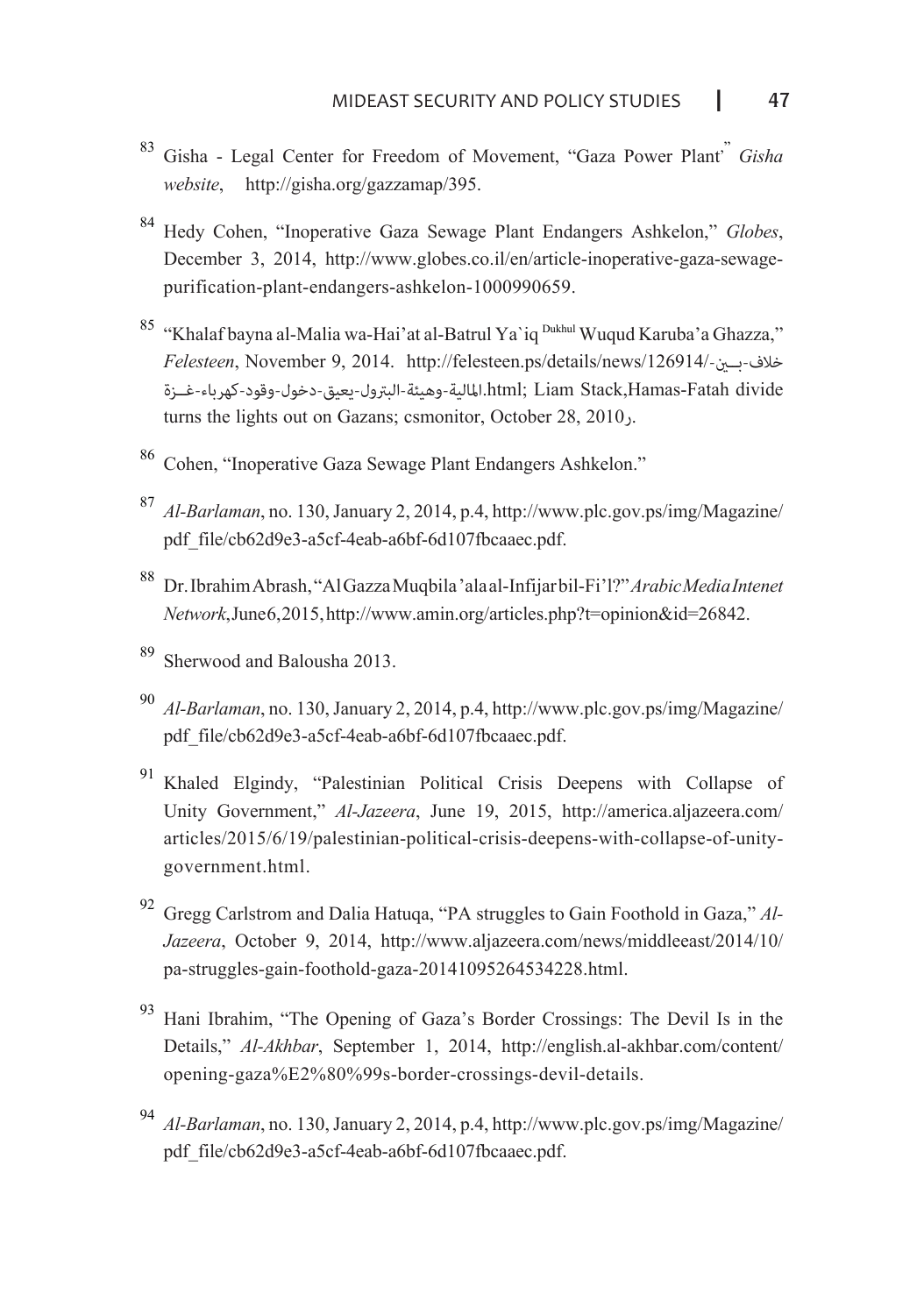- <sup>95</sup> "Niqabat al-'Ummal: Hukumat al-Tawafuq Lam Tushghil Ayya 'Amil Munthu Tashkiliha," Felesteen, April 26, 2015, http://felesteen.ps/details/news/137865/.
- <sup>96</sup> "Idrab Shamil fi 4 Wizarat bi-Ghazza al-Arbi'a," Felesteen, April 13, 2015, .html.إضراب-شيباها،-4،4-وذارات-بغزة-الأربعاء/137022/http://felesteen.ps/details/news/
- 97 "Al-Na'ib Nassar: Daribat al-Takaful al-Watani Ta'ti Dimn Qanun Muwazanat 2015," Al-Barlaman, no. 161, April 30, 2015, p.2, http://www.plc.gov.ps/img/ Magazine/pdf file/5d91d29c-d375-422f-b768-b07a3596a560.pdf.
- <sup>98</sup> "Mazhar: Hamas Tuhawilu al-Tadhlil bi-Tatbiq Qanun al-Takaful," Al-Quds, Mav 6. 2015. http://www.alquds.com/news/article/view/id/557014.
- *Ouds*, June 7, 2015, http://www.alquds.com/news/article/view/id/560687. <sup>99</sup> "Al-Tahdid bi-Waqf Istirad al-Siyarat-li-Ghazza-bi-Sabab Daribat al-25<sup>%,"</sup> Al-
- controlled bank issued by the (unofficial) Assistant Minister of Finance, Yusuf  $100$  The analysis is based on several announcements of payments through a Hamas-Kiyali, which appear on the official Hamas-controlled Ministry of Finance site. See http://www.mof.gov.ps/.
- $101$  Alan J. Kuperman, "The Moral Hazard of Humanitarian Intervention: Lessons from the Balkans," *International Studies Ouarterly*, vol. 52, no. 1 (March 2008), pp. 49 - 80.
- $102$  "Ahli Shuhada bi-Ghazza Yuhadidun bil-'Itisam li-Sarf Huquqihim al-Malia," أهالي-شــهداء/122860/-news/details/ps.felesteen://http 2014, 31, August ,*Felesteen* .html.بغزة-يهددون-بالاعتصام-لصرف-حقوقهم-الماليــة